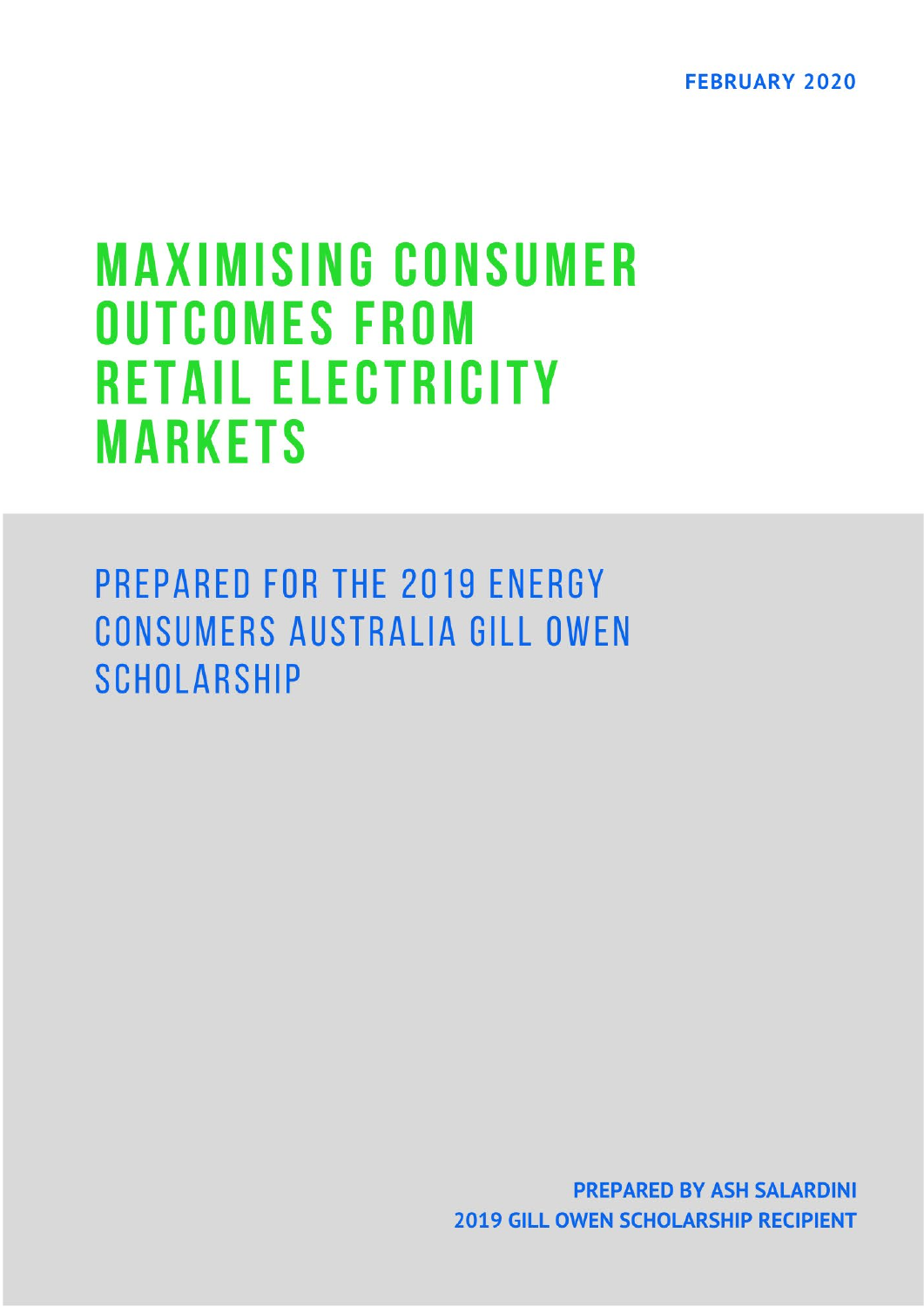# TABLE OF CONTENT

| 2.3 Reconsideration of the NEM's market structure and institutional arrangements7  |
|------------------------------------------------------------------------------------|
|                                                                                    |
|                                                                                    |
|                                                                                    |
| 4. DO COMPETITIVE MARKETS MAXIMISE THE VALUE PROVIDED BY ELECTRICITY RETAILERS? 10 |
|                                                                                    |
|                                                                                    |
|                                                                                    |
| 4.4 Maximising value gained from retailers - Implications and recommendations  19  |
| 5. ROLE OF MARKET STRUCTURE, INSTITUTIONS, & REGULATIONS IN MAXIMISING CONSUMER    |
|                                                                                    |
|                                                                                    |
|                                                                                    |
|                                                                                    |
|                                                                                    |
| 6.2 Addressing hardship and vulnerability - Implications and recommendations 34    |
|                                                                                    |
|                                                                                    |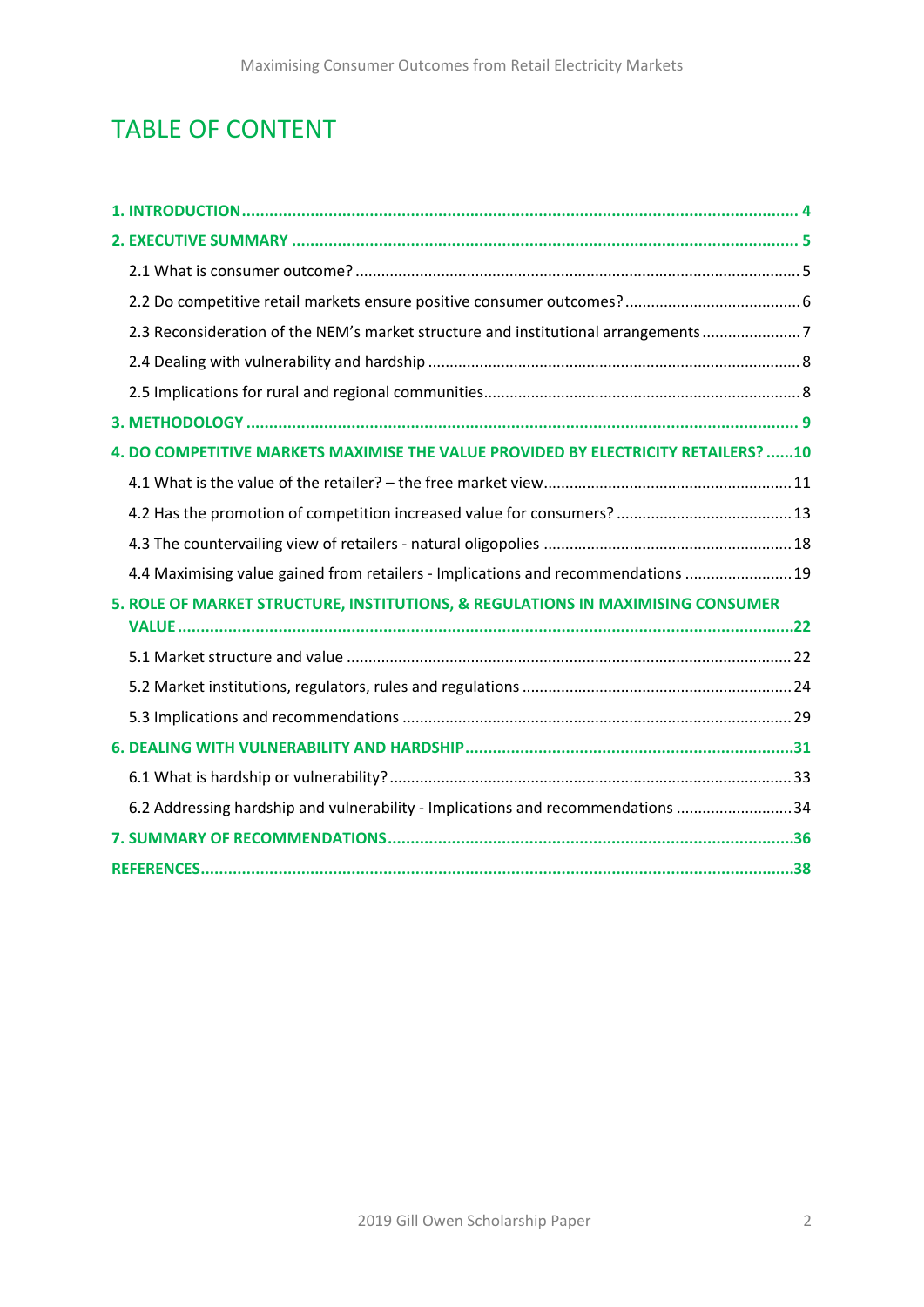# **Acknowledgements**

I wish to thank and acknowledge:

- Energy Consumers Australia, particularly Ms Lynne Gallagher and Mr Jim Wellsmore, for providing the opportunity to contribute to the discourse on maximising consumer outcomes from electricity markets;
- Mr David Green, a passionate advocate for those living in energy poverty and Dr Owen's partner;
- interviewees who gave up their time to share their expertise and insights on this matter; and
- the NSW Farmers Association, who supported me in the application for, and completion of, the Gill Owen Scholarship.

#### **Disclaimer**

This project was funded by Energy Consumers Australia Limited [\(www.energyconsumersaustralia.com.au\)](http://www.energyconsumersaustralia.com.au/) as part of its grants process for consumer advocacy projects and research projects for the benefit of consumers of electricity and natural gas.

The views expressed in this document do not necessarily reflect the views of the Energy Consumers Australia.

Mr Salardini can be contacted on [ash.salardini@gmail.com](mailto:ash.salardini@gmail.com) or 0490785390.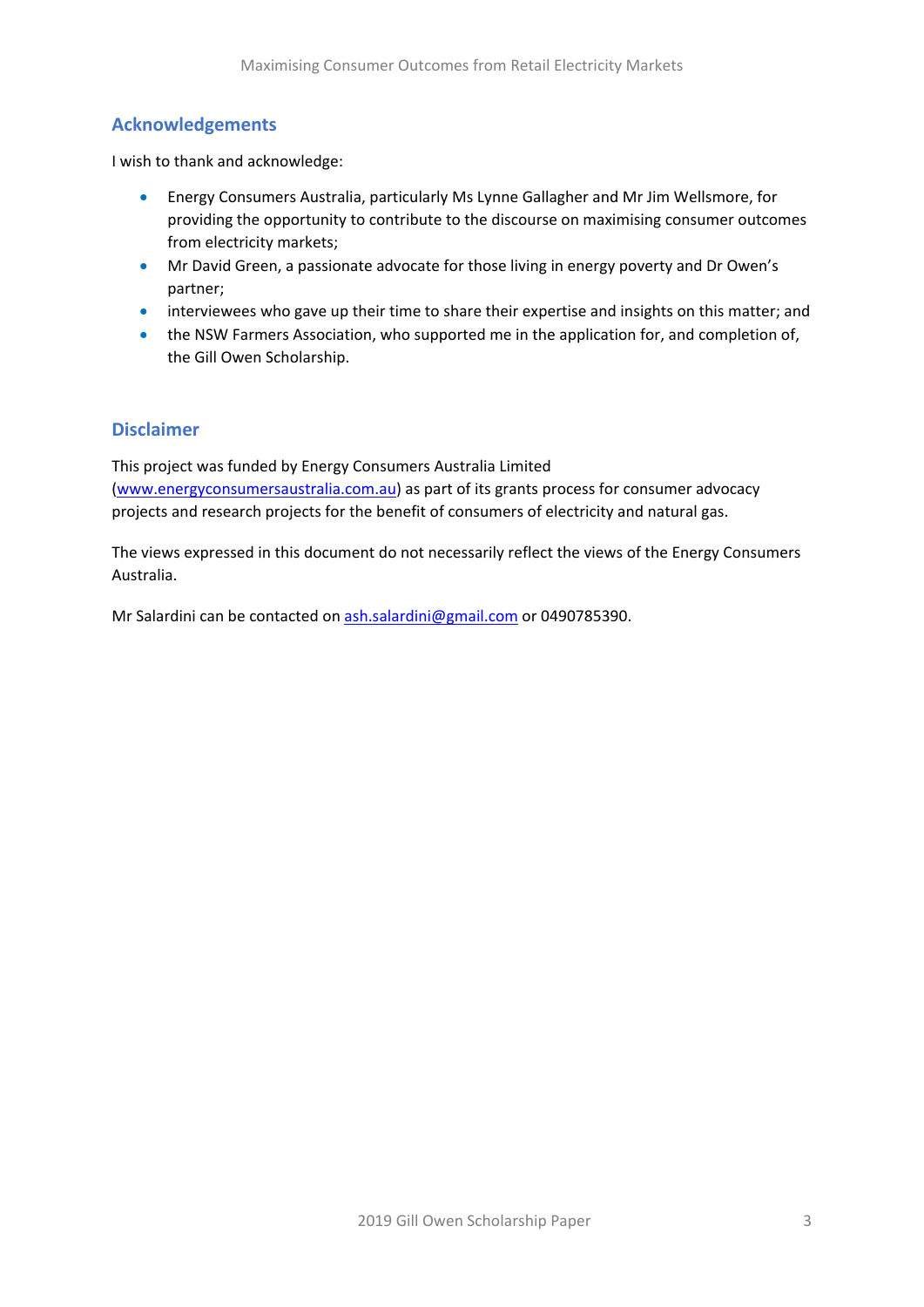# <span id="page-3-0"></span>1. INTRODUCTION

Dr Gill Owen was a tireless advocate for promoting consumer outcomes from energy markets, particularly in addressing energy poverty and, in turn, ensuring social justice. I am particularly impressed on Dr Owen's focus on the impacts of all aspects of energy markets on energy poverty, including the functioning of competitive markets, economic regulations, and balancing sustainability and affordability.

As the 2019 Gill Owen Scholar, I too wanted to make a contribution to promoting better consumer outcomes from electricity markets, particularly for those who live in regional and rural Australia. The Scholarship provided me with the opportunity to interview nearly 40 energy subject matter experts from across Australia, the United Kingdom, and Texas to contribute to the debate around improving consumer outcomes from electricity markets. During these interviews, Dr Owen's reputation and work was continually acknowledged and recognised in Australia and abroad.

The opportunity to interview experts and leaders in person provided insights that could not be obtained through reviews of journal articles. It provided insights into deliberations behind policy decisions, and dispelled myths built up in the literature about competitive energy markets.

Based on feedback from these subject matter experts, the following paper identifies opportunities to improve consumer outcomes from the National Electricity Market (NEM), with a focus on vulnerable consumers and those living in rural and regional areas. The paper contends that the current market structure and design, and institutional arrangements cannot maximise consumer outcome now or into the future. The very assumptions that underpin the vertically separated electricity supply chain no longer apply and require more than incremental market reform to address.

A critical challenge is the lack of a definition for the concept of 'consumer outcome', and metrics to assess the NEM's effectiveness in delivering on outcomes. Without clarity as to this goal, it will be challenging to put in place reforms that maximise an undefined outcome.

This lack of clarity pervades all aspects of consumer outcomes, including addressing the plight of vulnerable consumers and those in hardship. Unlike other jurisdictions, such as the United Kingdom, vulnerability and hardship is not clearly defined, nor are there stated objectives or goals for the myriad of hardship provisions provided by governments and industry players.

This paper provides a definition for consumer outcome, and critiques the electricity market's structure, design, governance and institutional arrangements in achieving this outcome. It questions the ability of deregulated retail markets and a vertically separated supply chain in delivering consumer outcomes, particularly in regional and rural areas, and notes that the institutional arrangements governing the NEM are needlessly complex and dilute accountability.

The paper's recommendations include explicitly defining consumer outcome in the National Energy Objectives; a better understanding of the roles of competition, contestability and deregulation in value creation; reform of institutional arrangements governing markets; separate regulatory arrangements for regional and rural Australia; and the need for a vulnerability strategy in Australia.

**Ash Salardini 2019 Gill Owen Scholarship recipient**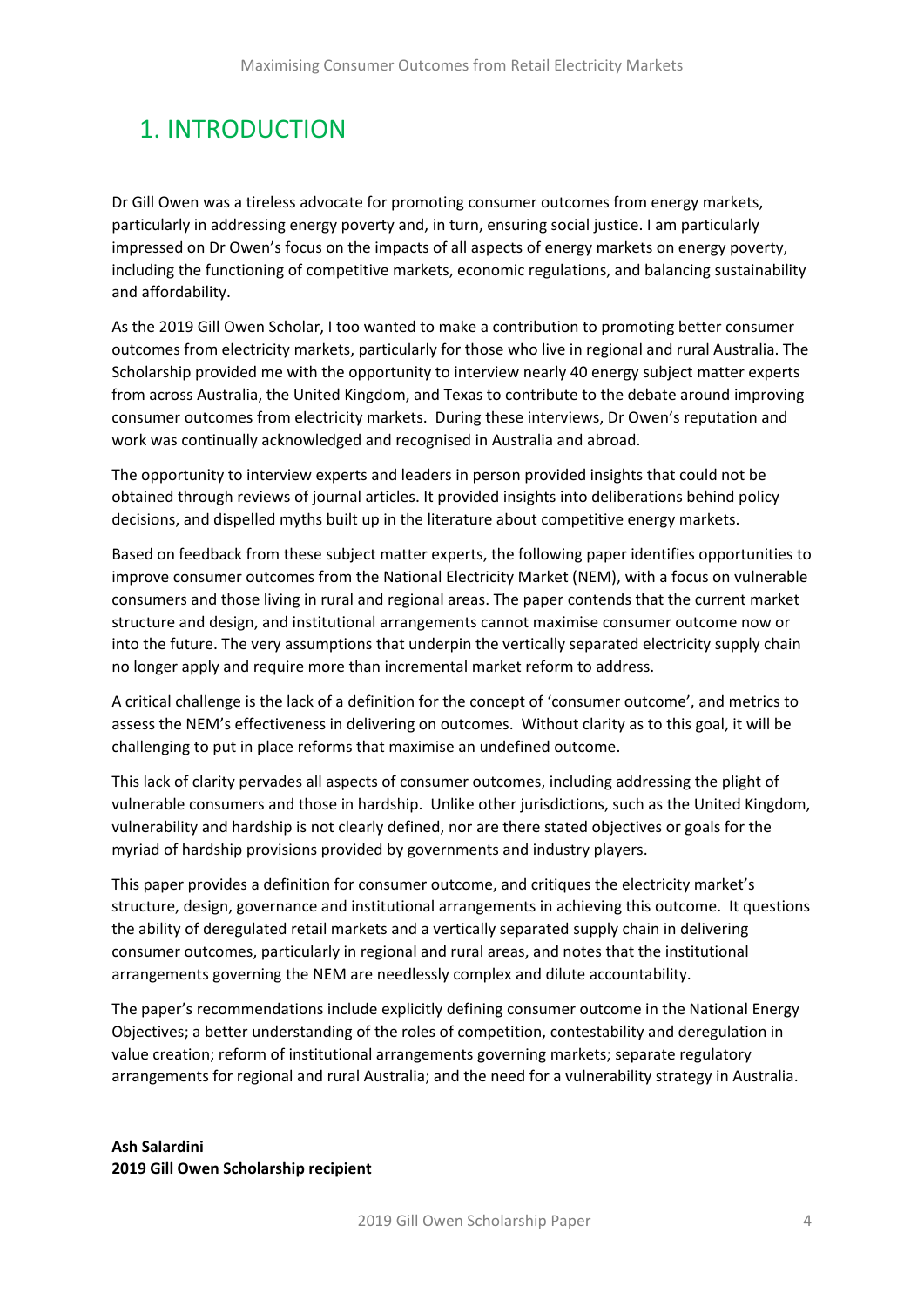# <span id="page-4-0"></span>2. EXECUTIVE SUMMARY

The establishment of the National Electricity Market (NEM) is predicated on principles of competition, and an extension and continuation of the deregulation agenda that began in the early 1990s through the Hilmer Report (1993). Competitive wholesale markets were developed, network infrastructure owners were separated out from the competitive components of the energy supply chain and regulated as monopolies, and retail electricity markets deregulated.

Deregulation and competition were meant to provide consumers with increased value, however, the prevailing view is that the NEM has fallen short of expectations with respect to consumer outcome. This paper seeks to identify whether the current market structure, institutions and regulatory arrangements can maximise consumer outcome, and provide solutions to address any shortcomings.

# <span id="page-4-1"></span>**2.1 What is consumer outcome?**

Clarity is required as to what consumer outcomes are in the context of the delivery of electricity services, and metrics need to be agreed upon to gauge the performance of the NEM in delivering on these outcomes. Despite the centrality of the concept, including it being a priority under the National Energy Objectives (NEO), the term is poorly defined in the Australian context.

The United Kingdom by contrast has a working definition of consumer outcome (OFGEM 2019) with reference to lower prices, better reliability and safety, quality of service, and providing for vulnerable consumers.

This paper provides a definition for consumer outcome to help critique current market structures, institutions and regulatory frameworks' ability to achieve these outcomes.

The definition is underpinned by the concept of value:

- Obtaining more (quantity or quality) for the same price.
- Obtaining the same for a lower price.
- Obtaining less for a much lower price.
- Undertaking more social or economic activities per unit of electricity consumed.

**The paper recommends** the NEO provide an explicit definition for consumer outcome, and market institutions and regulators develop metrics to assess the NEM's performance in achieving these outcomes. The paper highlights the Deloitte Access Economics (2019) assessment framework for market outcomes as a good starting point, where a three-pronged approach is used to assess outcomes:

- *Structure* Metrics on competitiveness including concentration, barriers to entry etc.
- *Conduct* quality of price and product offerings, consumers' willingness to engage in the market, resourcing of marketing v R&D etc.
- *Performance –* Measures to assess consumer satisfaction and profitability measures for retailers.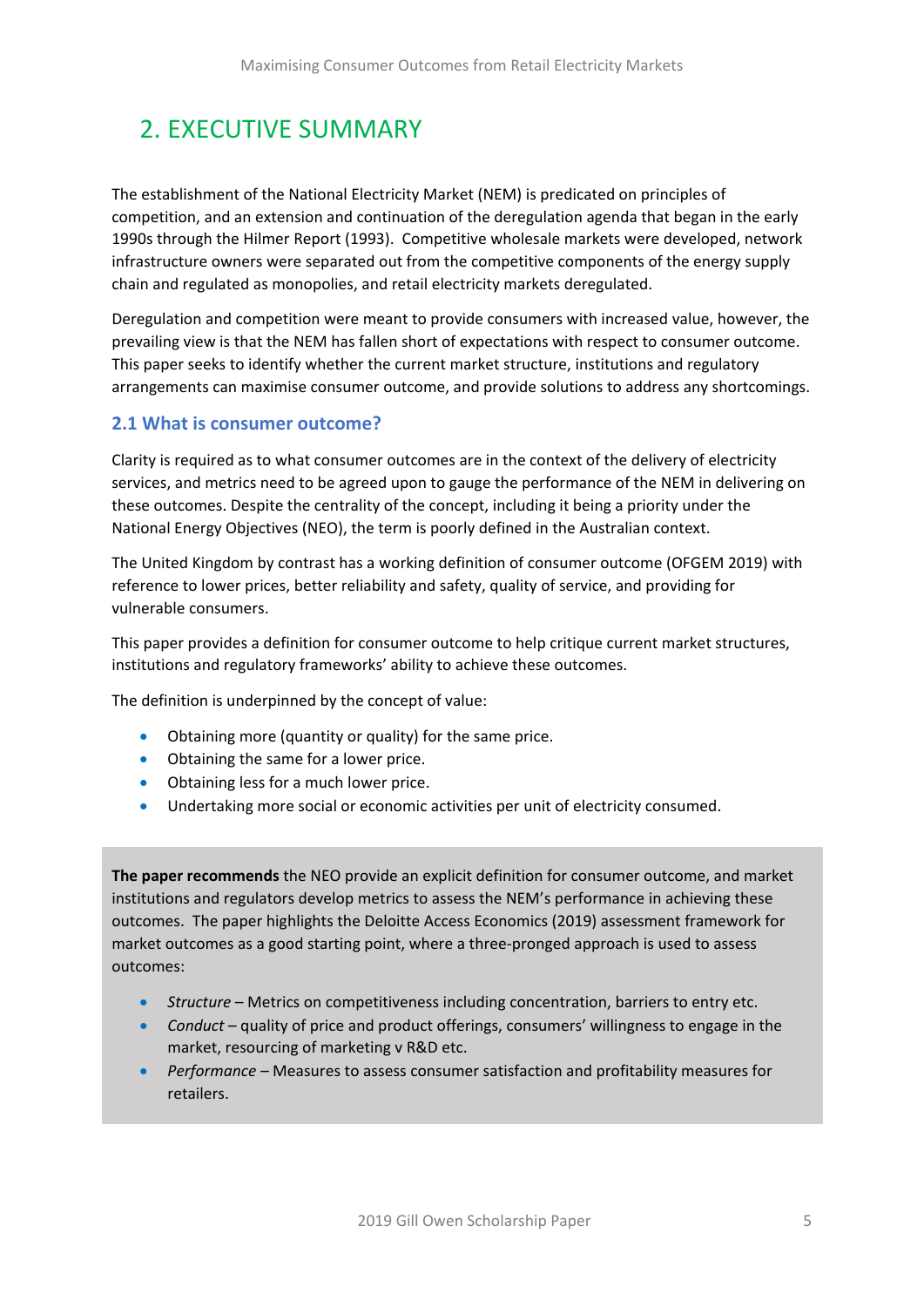# <span id="page-5-0"></span>**2.2 Do competitive retail markets ensure positive consumer outcomes?**

The paper contends that the conditions that ensure positive consumer outcomes from competitive markets are not present in retail electricity markets. Conditions that promote positive outcomes include:

- readily transparent and comparable prices;
- motivated, informed and engaged buyers and sellers; and
- Price signals changing the behaviour of buyers and sellers.

The complexity and opaqueness of retail electricity markets are too high given the minimal benefits most residential consumers can attain from engaging in the market, with the Victorian Energy Policy Centre (Mountain and Rizio 2019) suggesting that the average savings from switching is \$45 per annum in Victoria. The ineffectiveness of retail markets was more notable in regional and rural communities, where the significant and fixed nature of network costs dulled price signals sent to consumers via retail markets, thus nullifying any behaviour change that may create value.

Interviewees from Texas, the United Kingdom and Australia noted significant benefits of deregulation and competition in wholesale markets, but were less sure of the benefits in retail markets.

### "*Every time I have seen a new generator enter the market I have seen immediate benefits for end users. I cannot say the same thing for retailers."* **– United Kingdom academic or subject matter expert**

The paper contends that deregulated competitive retail electricity markets have failed to deliver consumer value, particularly through innovation, one of the main justifications for the introduction of the deregulation agenda. The paper seeks further analysis as to the respective roles of deregulation, competition, and contestability in promoting innovation.

More radical critiques suggested that competition in retail markets were having the perverse outcome of destroying value, by increasing marketing and acquisition cost without reducing the underlying cost structure of service provision.

The paper proposes that consideration be given to viewing retail electricity markets as natural oligopolies, noting the significant benefits of owning generation assets, the need for scale in reducing risk and capital costs, and the resultant barriers to entry these factors create. This will have implications on government interventions into retail markets, potentially reducing efforts that aim to simplify market offerings and making prices more transparent, and increasing the focus on more direct interventions, such as price ceilings.

#### **The paper recommends:**

í

- A more nuanced approach to consumer engagement and switching initiatives, noting that they are not the panacea in delivering consumer outcomes, with the focus of such initiatives on consumers who stand to gain the most from engagement – vulnerable consumers.
- A deep dive into innovation to understand the conditions in which retail markets can deliver on innovation, and in turn, consumer value.
- Prioritisation of initiatives that look to reducing the impact of network costs in regional and rural communities.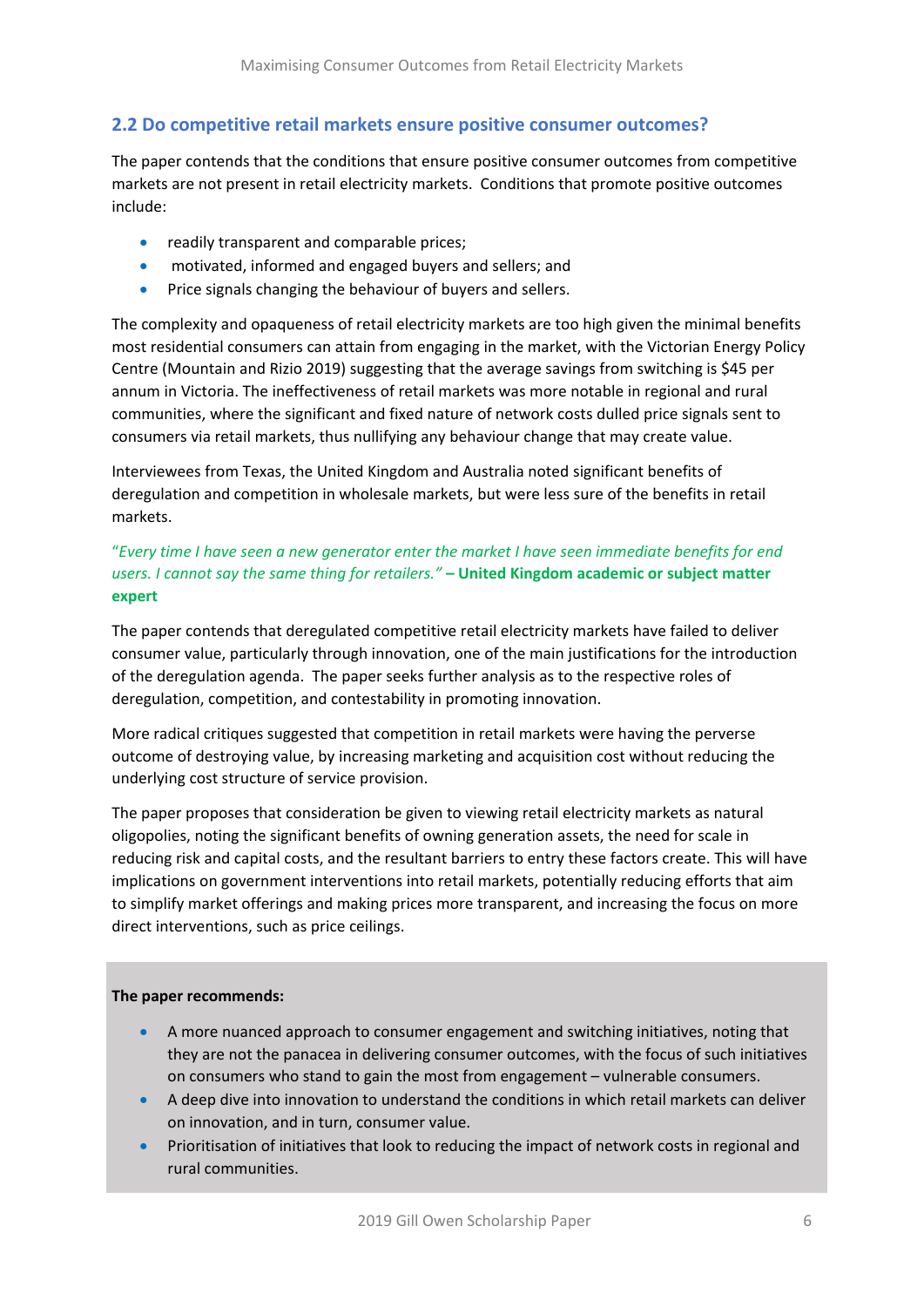# <span id="page-6-0"></span>**2.3 Reconsideration of the NEM's market structure and institutional arrangements**

Most interviewees suggested that the current vertically separated market structure made it difficult to maximise consumer value due to the significant change in the underlying drivers and assumptions that underpin the current market structure. The inability to optimise outcomes across the electricity supply chain through collaboration and coordination was put forward as the biggest weakness of structural separation.

Structural separation is potentially inhibiting innovations and initiatives that can provide significant value to consumers, including the roll-out of micro-grids, embedded networks, and stand-alone power systems in regional and rural areas. The introduction of these innovations has been delayed due to considerations and deliberations on how to fit these solutions into current market structures and regulatory frameworks.

Market institutions and regulatory arrangements are overly complex and create duplication and a lack of accountability in terms of delivering on consumer outcomes.

#### "*What is the point of having so many regulators, rule-makers and market institutions to govern such a small number of energy users? It is creating complexity, duplication and a lack of accountability"* **– current or ex-Australian regulator, rule maker or policymaker**

The sheer number of market institutions and regulators, and the associated consultation and engagement processes, is increasing the administrative costs for industry and consumer groups, which ultimately destroys consumer value. Industry and consumer groups need to engage in more than one consultation process per week to ensure adequate voice in the market design and reform agenda.

Finally, the incremental approach to rule-making within the market cannot handle the seismic changes and challenges facing the NEM, including the decentralisation of generation assets, and changing relationships between generation, transmission/distribution and consumption.

#### **The paper recommends:**

- a review of the current market structure and institutions governing the NEM, as a part of existing review processes, including the Energy Security Board's Post 2025 Market Design for the NEM;
- that consumer representative groups are resourced commensurate to the demands of new market reform and regulatory consultation and engagement processes to ensure that the consumer voice is at the centre of market goals and objectives; and
- an investigation into the merits of separate market arrangements for regional and rural areas, including the potential for vertically integrated electricity systems for these communities.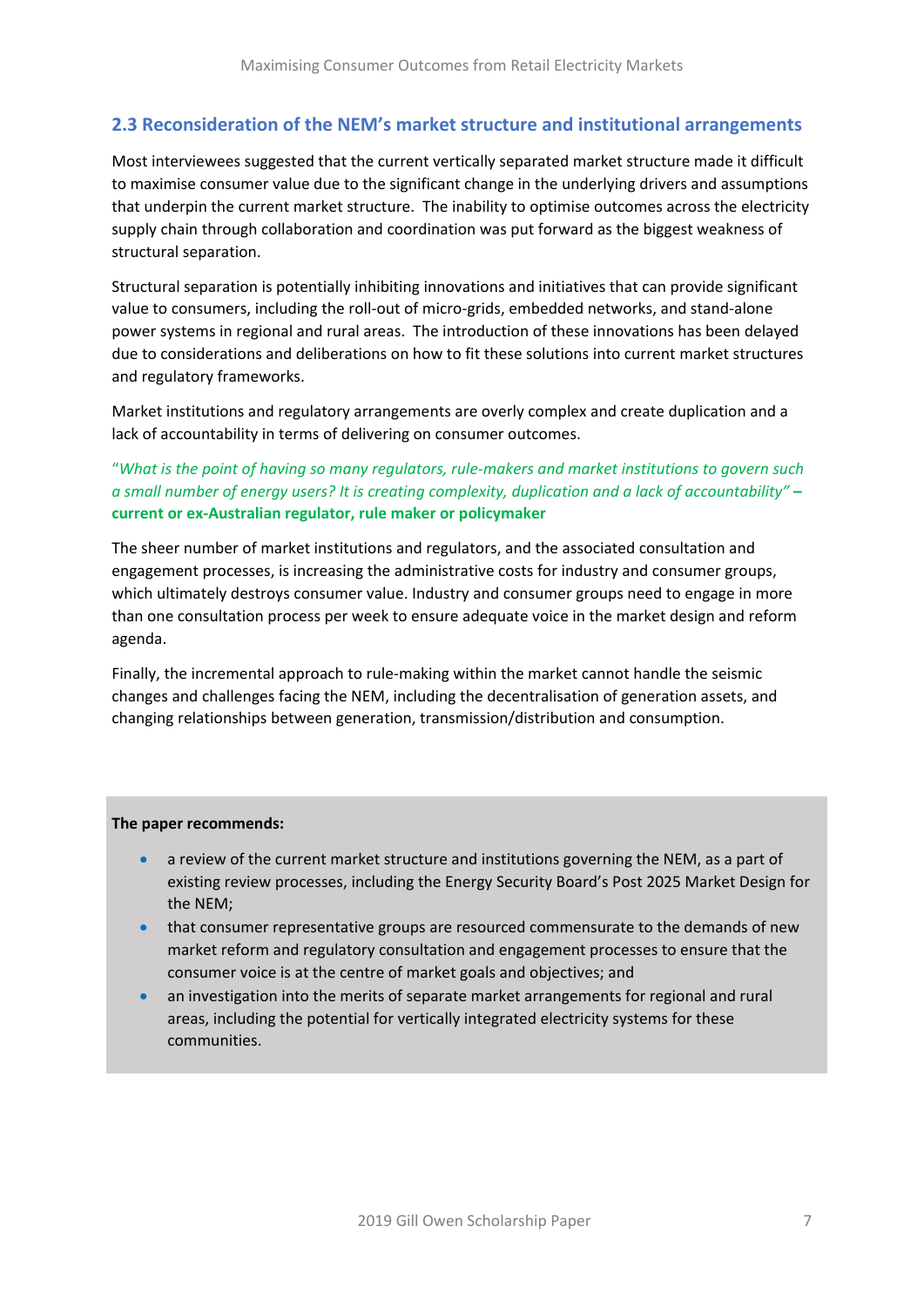# <span id="page-7-0"></span>**2.4 Dealing with vulnerability and hardship**

There is not an holistic view on the challenge of energy vulnerability and hardship. Similarly there is not an overarching view of the efficacy of industry and government initiatives seeking to address this challenge.

**The paper recommends** that a national vulnerability/hardship strategy be developed through an inclusive process involving federal and state governments, industry stakeholders, and consumer advocate groups. Actions include:

- establishment of an annual vulnerability/hardship summit to establish an agreed approach to the challenge amongst impacted stakeholders; and
- the completion of a vulnerability strategy (define vulnerability, review all measures trying to address vulnerability, placing energy vulnerability in the broader context of socio-economic disadvantage, assess efficacy of current initiatives, develop new initiatives etc.).

# <span id="page-7-1"></span>**2.5 Implications for rural and regional communities**

Regional and rural Australia must determine whether they are best served by a centralised one-sizefits-all approach to market design, as provided by the NEM. The paper suggests that these communities obtain the least benefit from the current market structure, and the regulatory and institutional frameworks that govern the NEM are not primarily focussed on maximising outcomes for these consumers, as evidenced by the lack of focus on network reforms, the cost of which heavily impacts regional and rural users.

Regional and rural communities in Texas are often administered by County Councils or cooperatives, separate from the electricity market administered by the Electricity Reliability Council of Texas (ERCOT) that provide services to most urban areas of Texas. This is in recognition of the different drivers and challenges facing service provision in rural areas as opposed to metropolitan centres.

Regional and rural consumers pay more for electricity than urban consumers, and given the disparity in household income, changes in the price of electricity has a greater negative impact for these users. Regional and rural consumers are also more heavily impacted by a lack of reliability, facing more and longer blackouts and brownouts. Yet there is no concerted effort to mitigate this vulnerability. By contrast, addressing the challenges of rural users is at the heart of the United Kingdom vulnerability strategy (OFGEM 2019).

#### **The paper recommends:**

- consideration of the costs and benefits of rural communities sitting outside of the NEM, removing the imposition of structural separation and allowing for integrated electricity systems in these regions;
- that any vulnerability/hardship strategy must acknowledge the increased vulnerability of regional and rural communities to changes in the affordability or reliability of electricity, and have specific initiatives to address this vulnerability.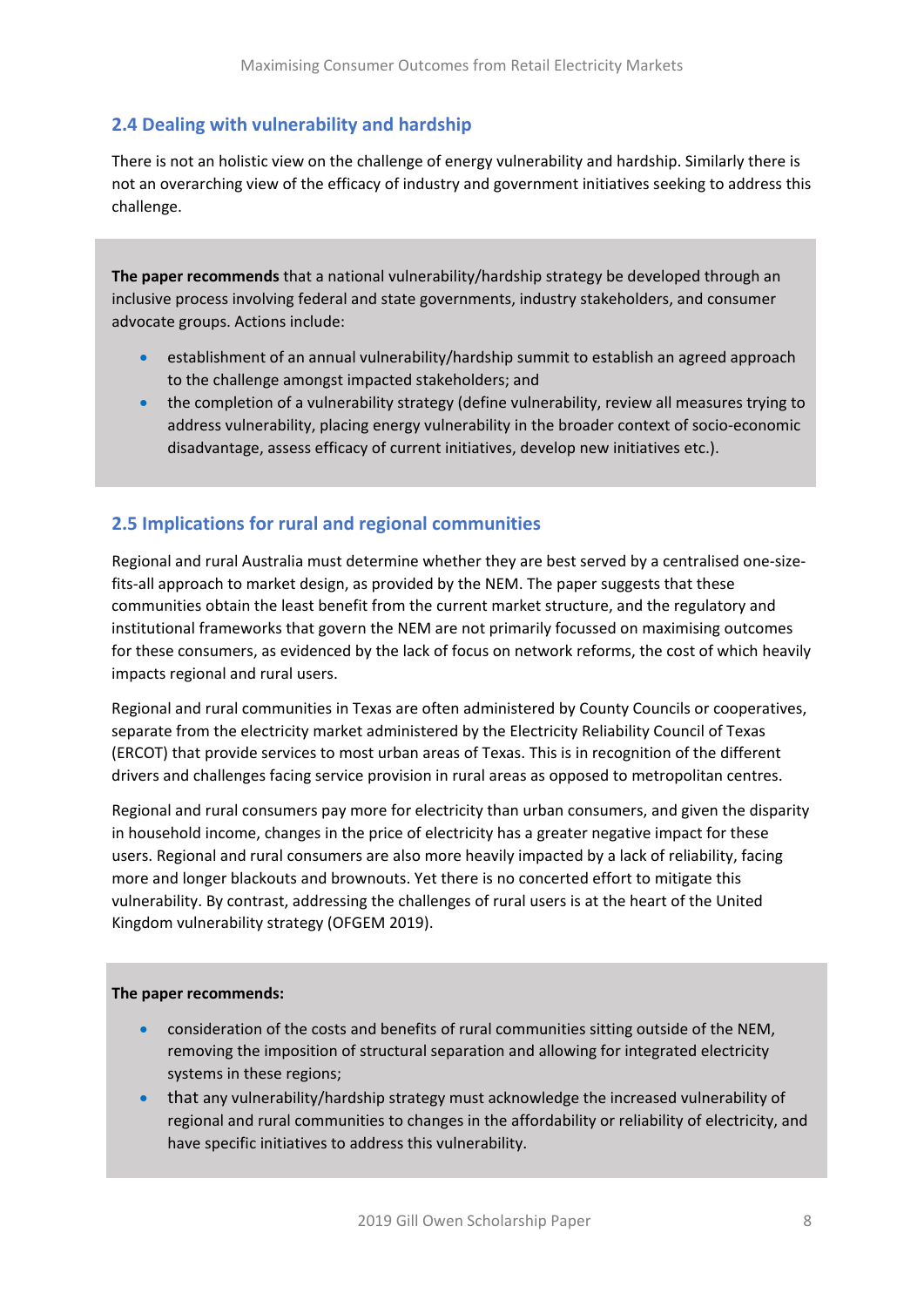# <span id="page-8-0"></span>3. METHODOLOGY

In preparation for this paper, 37 subject matter experts on local and overseas energy markets were interviewed to gain insights on the opportunities and challenges in obtaining better outcomes for Australian consumers from electricity markets.

The Texan electricity market was chosen as it is often put forward as the most competitive market in the world. The United Kingdom was selected because of its clear stipulation of policy objectives around issues such as climate change and energy vulnerability, and Australia's tendency to replicate policy reforms from this jurisdiction.

The paper does not identify individual interviewees. This allowed interviewees to speak more candidly about opportunities and challenges within the market. Without identifying individual stakeholders, interviewees were selected for their subject matter expertise, including:

- academics and consultants with specialist knowledge of competitive markets and economic regulation design, with specific expertise in wholesale and retail electricity markets;
- CEOs and senior management from electricity generators, retailers, infrastructure owners and industry associations to gain insights into the industry's views of the challenges and opportunities for better outcomes;
- Consumer groups on their views on needed reforms and the process of policy-making; and
- leaders and economists from energy regulators and market institutions (generally ex-staff members) to get an understanding of their reasoning behind regulatory and market-design decisions.

The paper refers and identifies interviewed stakeholders based on their role within energy markets and geographic location. The following tables provides a breakdown of the background and locations of interviewees.

These interviews were semi-structured and focussed on views on the primary role of electricity retailers today and into the future; the capacity of regulatory and institutional frameworks to deliver consumer outcomes noting the fast-changing pace of change with electricity markets, the efficacy of the current market structure in delivering consumer value; dealing with hardship and vulnerability; and implications and impacts of current and future arrangements on regional and rural consumers.

| <b>Background or expertise of Interviewees</b>                       | <b>No. Interviewed</b> |
|----------------------------------------------------------------------|------------------------|
| Current or ex-regulator, policy-maker or market institution employee | 13                     |
| Current or ex-retailer or retail representative group                |                        |
| Current or ex-network employee or network representative group       |                        |
| Subject matter expert or academic                                    |                        |
| Consumer or end-user advocate                                        |                        |
| <b>Total</b>                                                         |                        |

| Market jurisdiction where interviewee operates in | No. Interviewed |
|---------------------------------------------------|-----------------|
| Australia                                         | つっ              |
| United Kingdom                                    |                 |
| Texas                                             |                 |
| <b>Total</b>                                      | 27              |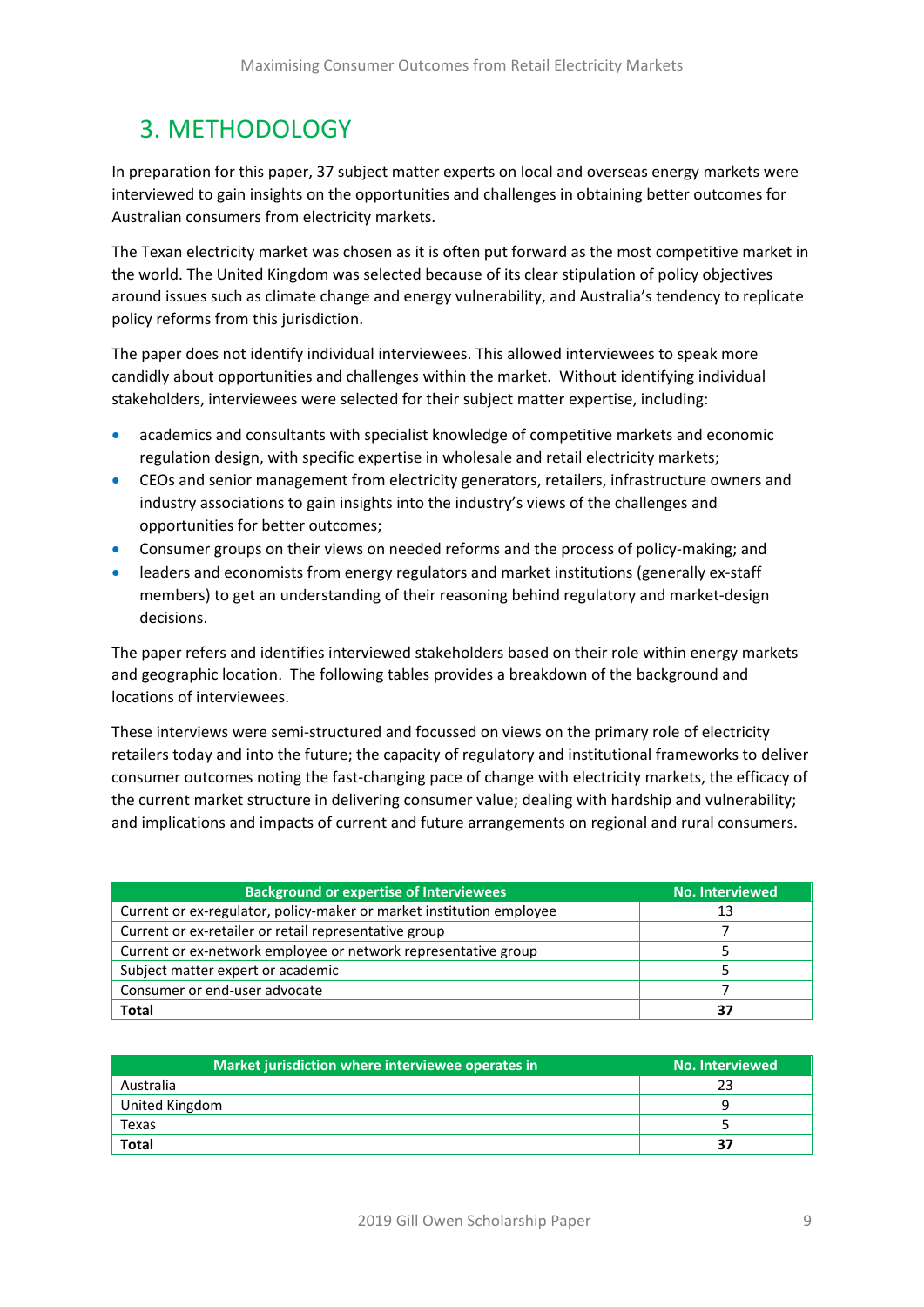# <span id="page-9-0"></span>4. DO COMPETITIVE MARKETS MAXIMISE THE VALUE PROVIDED BY ELECTRICITY RETAILERS?

#### **Key points**

- The NEM needs a working definition of 'consumer outcome', including metrics that will assist in decision-making when these outcomes are not met.
- Interviewees and consumers have suggested that the current electricity market structure is not delivering the expected consumer outcomes.
- Competition and deregulation is not the panacea in terms of guaranteeing sought outcomes.
- Retail electricity markets may be naturally oligopolistic, suggesting the need for interventions to ensure consumers get their fair share of surplus created within the market.
- The need for further analysis as to the drivers of innovation in retail markets.
- Regional and rural consumers are heavily impacted by network costs, inhibiting any behavioural change from market-driven price signals (i.e. retail markets not effective in creating behavioural change in consumers).

A priority for policymakers, regulators and market institutions is to ensure positive consumer outcomes from electricity markets. The notion of enhancing consumer outcome has been central to any recent review of the NEM, and enshrined in the NEO.

Despite its centrality, the concept of consumer outcome is rarely defined. In its 2018 review of retail electricity markets, and its 2019 inquiry into the NEM, the Australian Competition and Consumer Commission (ACCC) does not define what consumer outcomes are (ACCC 2018, ACCC 2019). Issues around affordability, reliability and transparency are noted as relating to achieving positive consumer outcomes, but this does not constitute a definition.

In contrast, the Office of Gas and Electricity Market (OFGEM 2019), the regulator and policymaker for energy markets in the United Kingdom, defines what positive consumer outcomes are:

- Lower bills than would otherwise have been the case;
- Reduced environmental damage both now and in the future;
- Improved reliability and safety;
- Better quality of service, appropriate for an essential service; and
- Benefits for society as a whole including support for those struggling to pay their bills.

This provides a little more clarity on the concept of consumer outcome, though falling short of an holistic definition of the term.

Energy Consumers Australia (ECA 2018) provides in-depth analysis of the concept of consumer outcome, noting the centrality of efficiency in understanding the concept: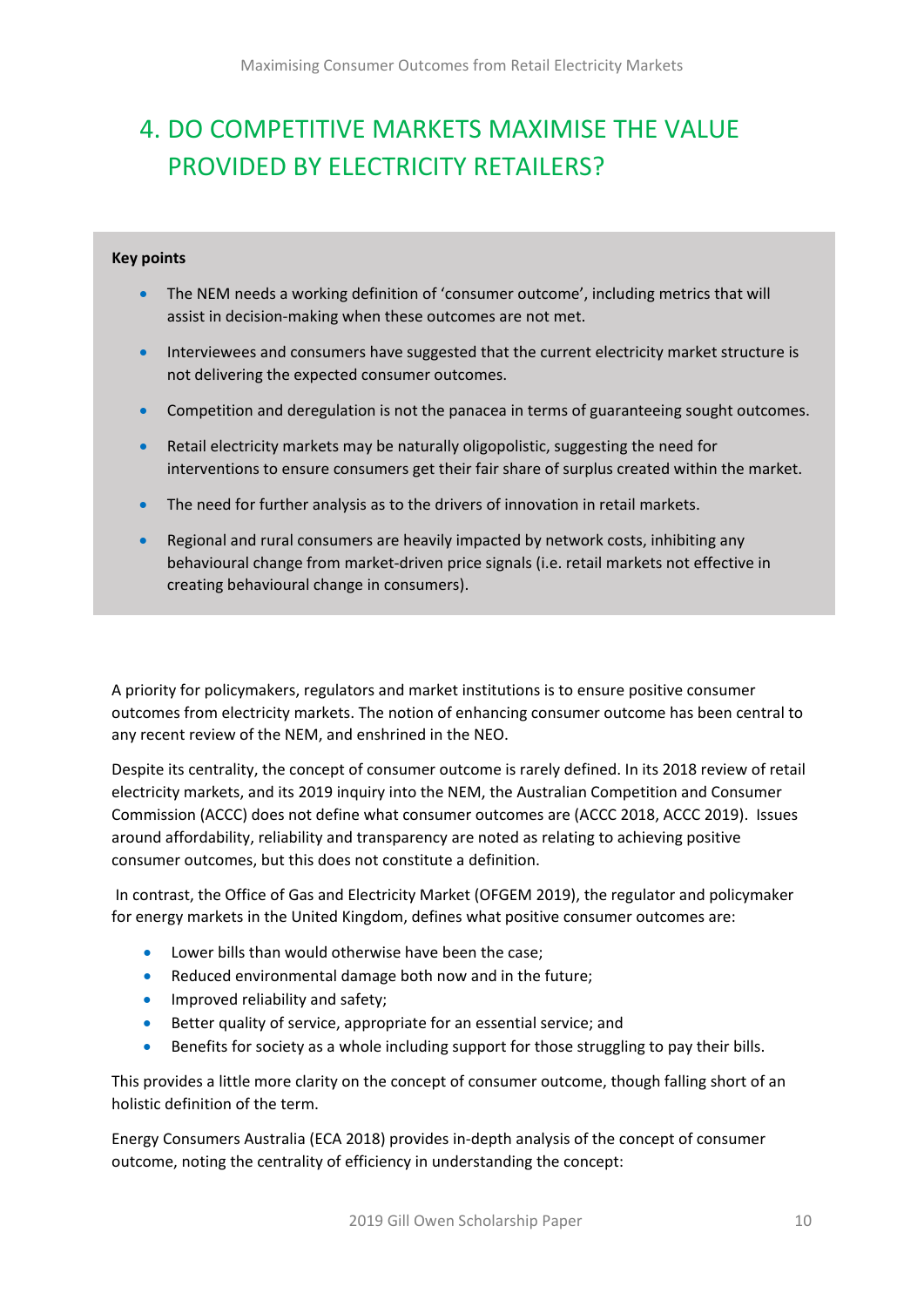- The provision of electricity efficiently (greatest or given output with least input productive efficiency);
- That no consumer can be made better off without making someone else worse off, and suppliers are enable to make a return (allocative efficiency); and
- Consumers collectively pay no more than they need to for the quality of services they require, now and into the future (dynamic efficiency).

At the heart of the concept of consumer outcome should be the notion of value. Value for a consumer is created when they are getting more (quality or quantity) for the same price, paying less for the same, or paying significantly less for slightly less.

When electricity is viewed as an input into daily and economic life, as opposed to a final good, there is one further way of creating value. Value can be created by enabling more energy intensive economic and social activity using less energy per unit of output. Consumers are not concerned with the unit cost of electricity, they are concerned with the cost of heating, cooling and lighting their homes, and having affordable access to digital entertainment and connectivity.

Viewing electricity as an input breaks the binary relationship between price and value, and often leads into discussions about innovation. This is the one element missing from the ECA concept of consumer outcome, where electricity is seen as a final product.

Value creation for consumers at an aggregate level becomes more complex, where value created for an individual consumer may not improve consumer value overall. There is no positive aggregate outcome when one consumer's value is created through the appropriation of value from another consumer (Bowman & Ambrosini (2010).

Similarly, value creation at a systems level does not necessarily provide individual or aggregate consumer value. A retailer may create significant value by reducing the cost base of service provision, but if this is not shared with consumers, we have failed to improve overall consumer outcome.

Thus, the role of the market institutions and regulators governing the NEM is to create maximum value from the electricity system in the first instance, ensure that consumers receive their share of this value, and ensure those consumers who are vulnerable or in hardship are equipped to obtain value from a market that often neglects them.

Thus, consumer outcome can be defined as the overall value created for consumers as a whole from electricity markets, noting our definition of value, and ensuring that the most vulnerable consumers are able derive adequate value from this market.

# <span id="page-10-0"></span>**4.1 What is the value of the retailer? – the free market view**

Suppliers within the electricity supply chain must create value. The value of retailers put forward by those who espouse free market principles, including the Australian Energy Market Commission (AEMC 2019), assumes that retailers achieve value for consumer in two ways:

- Competing on product and quality offerings that drive down cost, increase choice and increase the quality of the service provided; and
- Competing on price to ensure that the value they create is shared with consumers.

This conception sees value and value creation as very much a process, a process embedded in competition principles.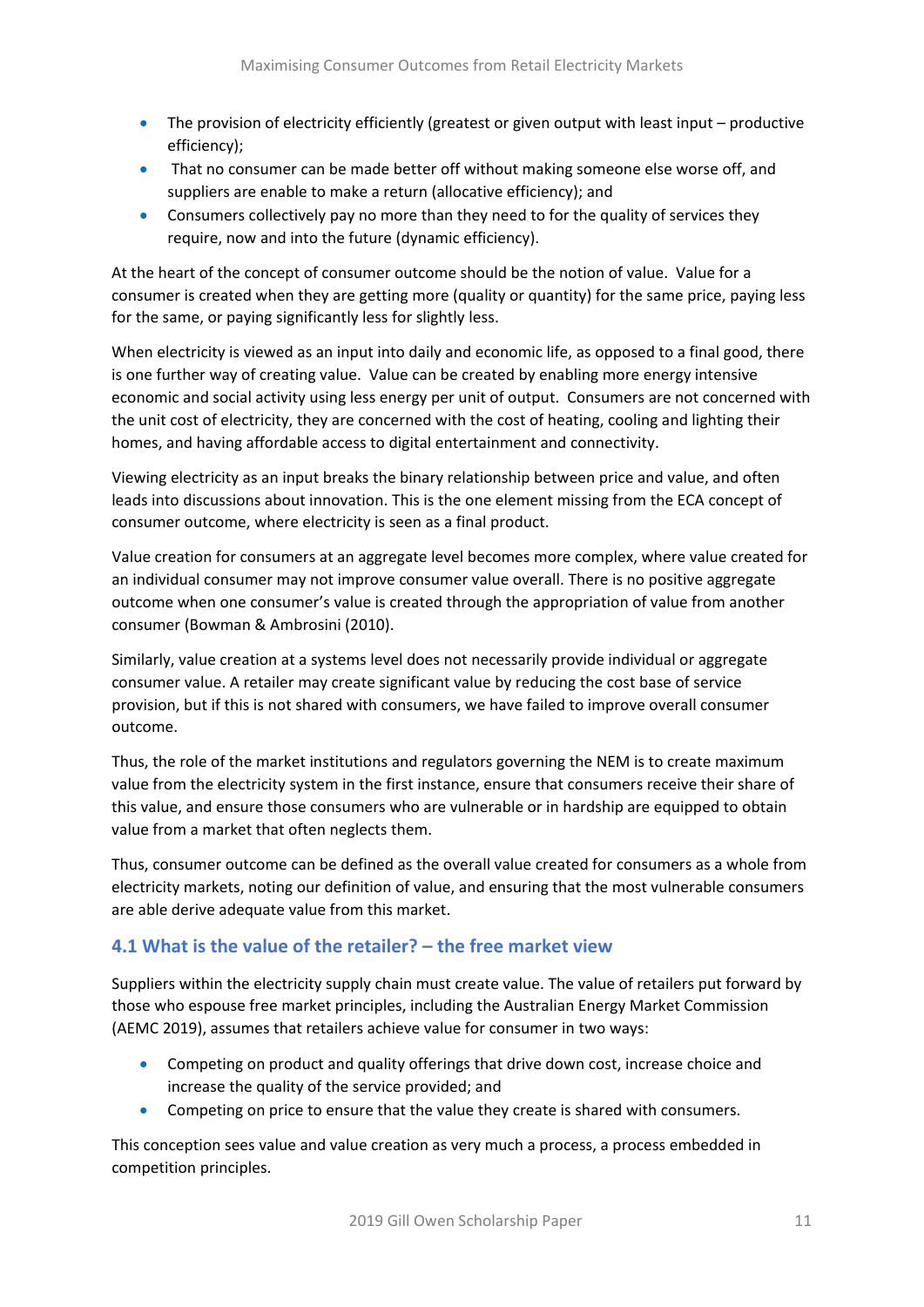Innovation is most often cited as the engine of value creation from this free market approach, particularly with respect to creating new products, improving quality and increasing choice. Proponents of the free market approach assume that reduced regulatory burdens are synonymous with increased innovation.

In its 2019 Retail Energy Market Review, the AEMC noted that interventions in the retail market (such as price caps) will have negative consumer outcomes by stifling innovation. The AEMC goes onto to state the need to promote competition and reduce regulatory red-tape to ensure the reduction of barriers to further innovation.

In the absence of empirical evidence, the notion that such regulation stifles innovation is too absolutist. Similarly it is unclear whether innovation will be thwarted by market interventions such as price controls, as many market institutions suggest. More analysis is required to understand the respective roles of contestability and deregulation in advancing innovation in electricity markets. It is not clear why suppliers would not try to gain market share by offering prices below a price cap, and suppliers in the market can still compete on product innovation and service quality to gain market share.

The overwhelming majority of stakeholders interviewed for this research, suggested that the introduction of innovation within retail markets was low, the uptake of innovative products even lower, and generally not targeted at residential consumers. In other words, retail markets have failed to provide meaningful value to most consumers through innovation. It should be noted that nearly all stakeholders interviewed suggested that innovation could transform electricity markets.

*"Bespoke and innovative products have entered into the market, but they tend to focus on a niche segment of the market or business and industrial end-users."* **– United Kingdom consumer advocate**

#### The innovation illusion

Despite the centrality of innovation in justifying a free market approach, little evidence is provided of innovation within retail electricity markets beyond 'price and tariff' innovation. The argument that innovation has yet to materialise due to the infancy of competitive markets rings hollow. Australia has had 15 years of retail contestability, and 10 years of deregulation, in many Australian jurisdictions (AEMC 2019). The fact that new price and tariff options are seen as an innovation does not bode well for the innovativeness of retail electricity markets.

#### "*We have set the bar low on innovation. I am not dismissing tariff innovation and how it can promote good consumer outcomes, but bundling services or changing the timing of payments shouldn't be seen as innovation."* **Australian consumer advocate**

No evidence is provided that deregulated markets have increased the rate of innovation and its uptake. Undoubtedly there are significant opportunities for innovation within retail markets, including energy as a service, the opportunities associated with providing consumers access to demand response markets, and the role of real-time data in optimising energy use. However, whether Australia's current approach to competitive markets will provide these benefits is in question.

Not only is the utilisation of innovation extremely low in Australian and global retail markets, the case for innovation and its uptake being reliant on deregulated markets has not been made. Research undertaken by ECA and the Brattle Group (2018) highlights this inertia against the introduction of value-adding innovations, and the need for government intervention to spur the market to adopt these innovations.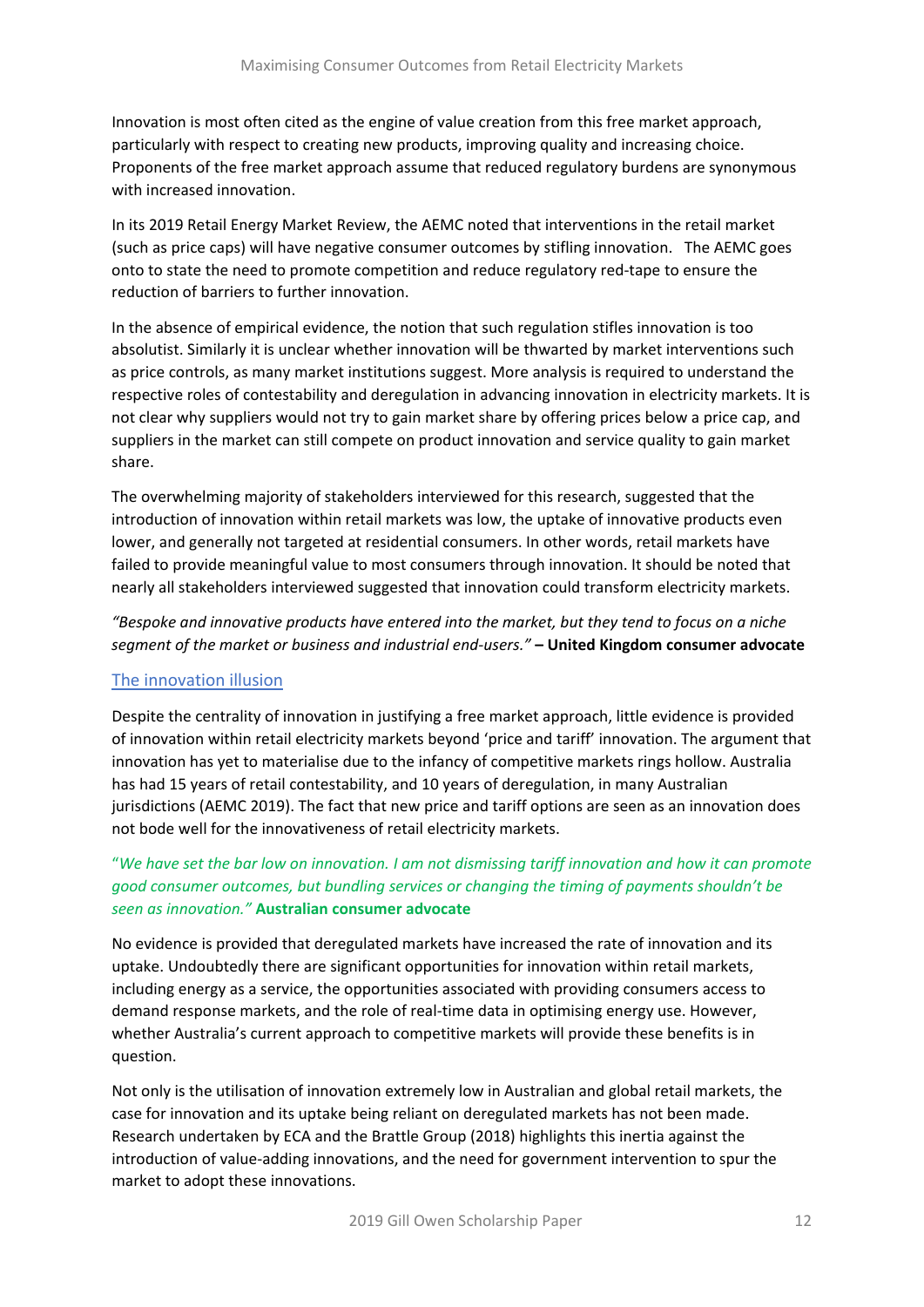Two significant innovations touted in Australia's energy market has been the utilisation of roof-top solar power generation, and the use of smart meters. The uptake of these technologies has had little to do with competitive markets and has been a result of direct government subsidy or roll-out.

Feedback from the majority of stakeholders interviewed suggested hope that innovation would change the retail market, but there was an acknowledgement that there is a lack of uptake of innovative offerings within the market. The majority view was that the future of electricity markets would look very similar to retail markets today.

"*There will always be the need for a mass market retail provider that offers a commodity product at a reasonable price through its economies of scale and the ability to smooth and de-risk volatile wholesale markets for risk averse consumers" –* **current or ex-Australian regulator, rule maker or policymaker.**

Stakeholders interviewed suggested that innovations and their uptake should be contextualised within the various segments of a retail market, where innovations are most likely to be introduced through business and commercial & industrial markets before ever being utilised in consumer markets.

#### "*The average residential consumer might provide a retailer between \$50-100 in margin per annum. There really isn't a business case to target bespoke services and innovations to these consumers." –* **current or ex-Australian investor or financier**

There is little evidence that the introduction of competition over the past two decades has significantly increased innovation within residential retail markets. Market institutions in Australia tend to dismiss this concern as a function of these retail markets not being fully mature yet, and regulatory red-tape subverting innovation. However, such institutions must also entertain the possibility that the link between deregulated markets and innovation may be overstated with respect to electricity markets.

# <span id="page-12-0"></span>**4.2 Has the promotion of competition increased value for consumers?**

Innovation is central to the narrative of value creation in deregulated competitive markets. It is suggested that innovation drives down cost structures and provides superior products and services. Without innovation, the main way in which competition provides aggregate consumer outcomes is the appropriation of value or economic surplus from suppliers to consumers, or more perversely, value is appropriated by engaged consumers from the disengaged.

The overwhelming majority of stakeholders felt that competition has not created value, and has simply been a method to distribute existing values between suppliers and consumers, and between various consumer segments.

*"We now have 70 retailers in the market yet prices are not going down. Price signals don't change behaviour as demand is largely inelastic given the essential nature of electricity."* **– current or ex-United Kingdom regulator, rule maker or policymaker.**

*"The focus on competitive outcomes simply looks how the cost pie is sliced up between consumers and service providers. It does not look at reducing the underlying cost of providing that service."* **– United Kingdom consumer advocate.**

Some, including the Victorian Independent Review Panel on retail energy markets (2017), have suggested that free market principles cannot yield best overall outcomes, given that electricity is an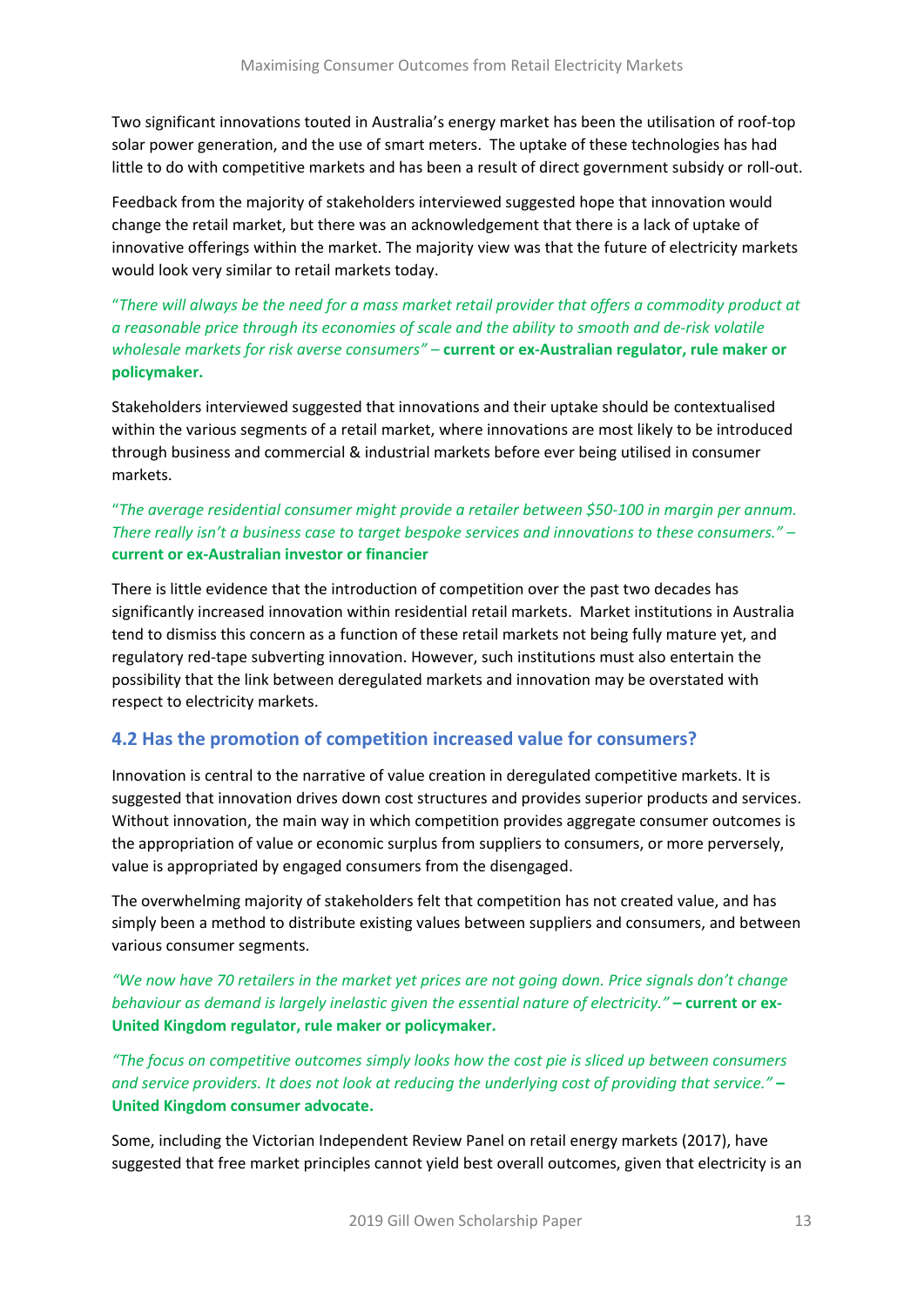essential service. It is simply unacceptable that the equilibrium market price would price out any consumer. The review goes further and suggests that in the absence of value creation, the main form of competition is fierce marketing to gain market share. This increases overall cost of service provision, destroying value.

"*It is time to acknowledge the benefits espoused by the introduction of competition and deregulation has largely not materialised in retail energy markets. The main reason for this is that electricity is an essential service and thus consumers do not behave in the way rationalist economic theorist suggest"* **– current or ex-Australian regulator, rule maker or policymaker**

Literature on retail energy markets references the Texan market, overseen by the Electricity Reliability Council of Texas (ERCOT), as the example of free competitive markets creating positive consumer outcome. There is significant competition within the Texan market, evidence of innovative products being introduced (Brattle Group 2018), and affordable prices. However, based on my conversations with Texan stakeholders, the story of the Texan market is not so straight forward.

There is a possibility that this success has incorrectly been attributed to retail markets. Proponents of the Texan retail market suggest that these positive outcomes stem from the removal of red tape with respect to obtaining a retail licence, and minimal social or environmental requirements placed on retailers, such as implementing hardship programs. However, it is equally likely that this success stems from a properly functioning wholesale market that benefits from abundant supply.

#### "*We are a national leader in all forms of energy; we don't just have oil and gas, we are a leader in renewable energy."* **– current or ex-Texan regulator, rule maker or policymaker**

The role of free retail markets in creating this consumer outcome is further blurred by the fact that some regulated energy markets within Texas pay less for electricity than those areas governed by competitive markets (Hartley, Medlock III & Jankovska 2017)

While policymakers, regulators and market institutions espouse the benefits of competition, and attribute shortcomings of retail markets to red tape and anti-competitive behaviour, consumers do not hold similar concerns. The June Energy Consumer sentiment Survey (ECA 2019) notes that most consumers are satisfied with the level of competition within the market, except for Tasmania and the ACT, who objectively do lack retail competition within their markets.

The ECA survey noted that consumer confidence in the overall market was low, with less than 40% of consumers in every jurisdiction having positive sentiment towards the market working in their long-term interest.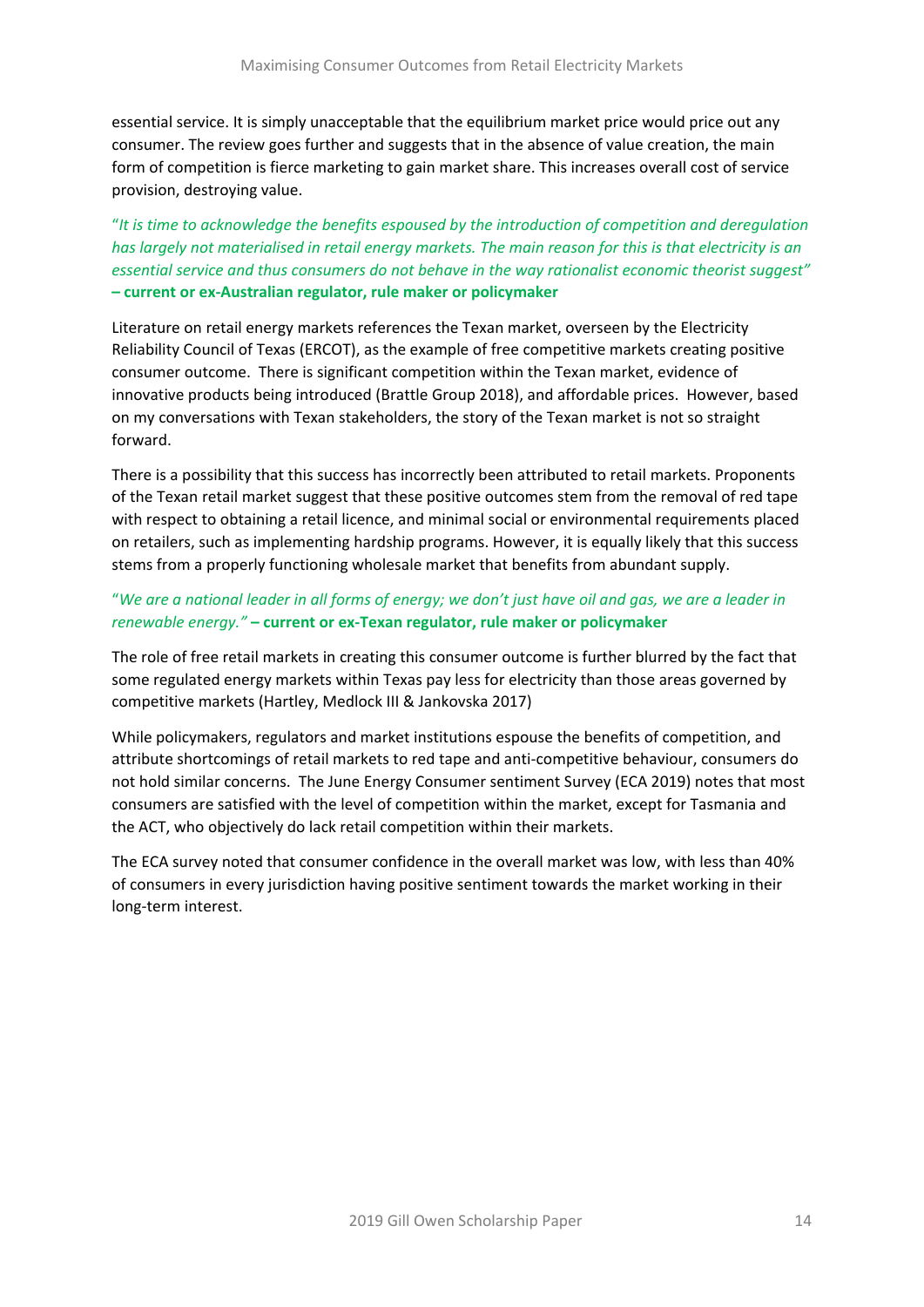

#### Source: ECA 2019

This suggests that consumers are not worried about the lack of competition in the market but are worried that the very nature of energy markets will ensure substandard consumer outcomes.

#### "*In a market like Australia having six retailers who actively compete may be better than having a myriad of smaller retailers."* **– current or ex-Australian financier or investor**

Noting recent rhetoric of putting consumers at the centre of energy markets, it is odd that policymakers, regulators and market institutions are so focussed on increasing the quantity of competitors, when consumers seem satisfied with the level of competition in the market.

#### When do free competitive markets work?

Competition and free markets are not inevitable and do not work in all circumstances. The very reason for structural separation of the electricity market, is based on the notion that electricity infrastructure exhibits characteristics of a natural monopoly, where the benefits of economies of scale outweigh the benefits created by unregulated competitive tensions.

"*Free markets work on the notion that price signals will change behaviour within the value chain. This is not the case for electricity. It is very hard to send prices signals up and down the chain from generators, through to transmission and distribution networks, retailers, and finally to the consumer."* – **current or ex-Australian network provider**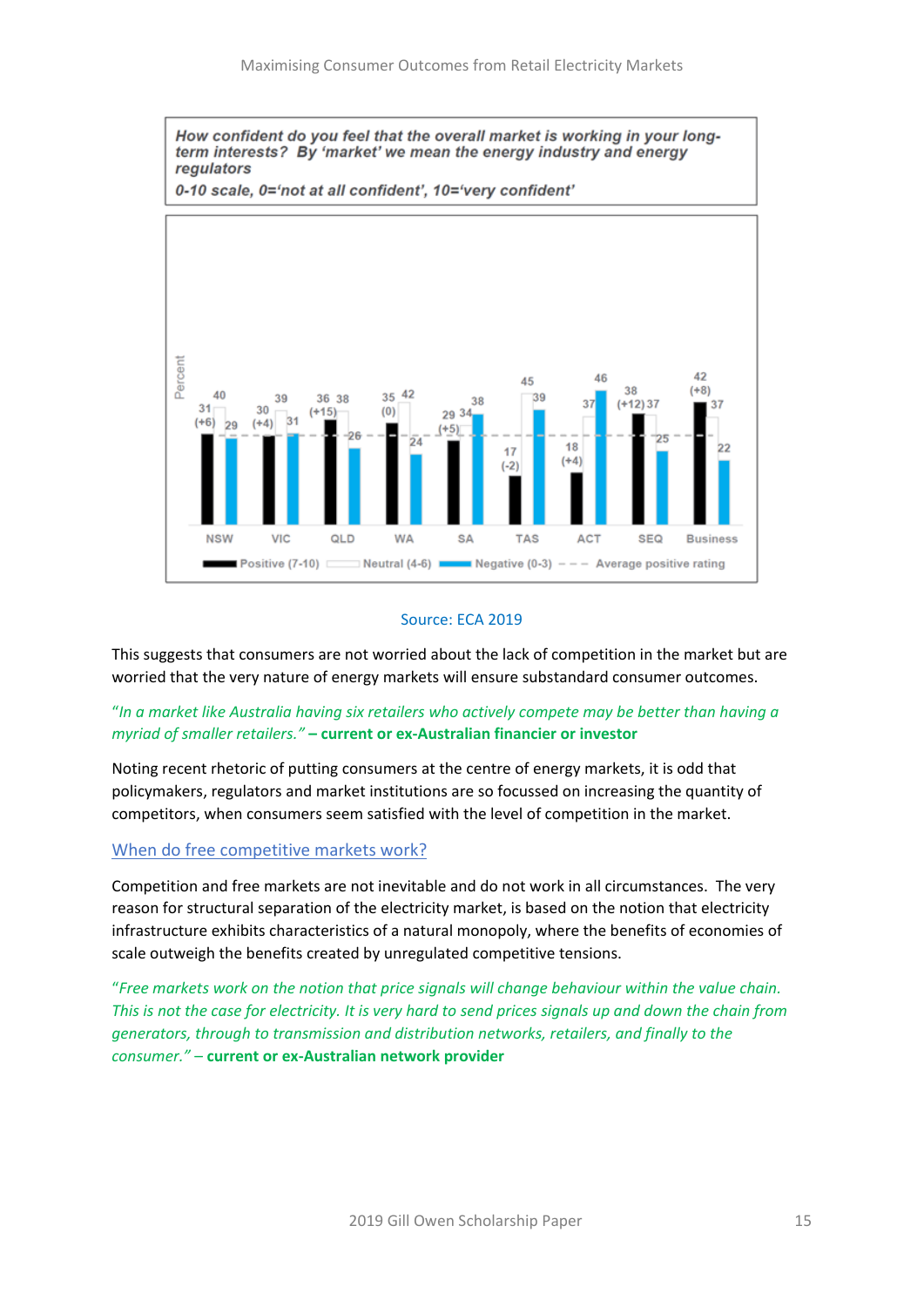Interviewees put forward the following requirements for well-functioning free competitive markets:

- readily transparent and comparable prices;
- motivated, informed and engaged buyers and sellers; and
- price signals having the ability to change supply and demand behaviour.

*"Competitive wholesale electricity markets create significant benefit because the conditions are in place to be successful. Prices are transparent, buyers and sellers are informed, motivated and rational. None of these conditions are present in retail markets."* **– United Kingdom academic or subject matter expert**

Wholesale electricity markets were put forward as an example where deregulated competitive markets are working.

*"Every time I have seen a new generator enter the market I have seen immediate benefits for end users. I cannot say the same thing for retailers."* **– United Kingdom academic or subject matter expert**

Conversely, most interviewees suggested that the conditions were not present to gain optimal benefits from deregulated competitive retail markets.

*"Focusing on retail competition will not get results. Price and quality are not readily transparent. As an example, how do you show and demonstrate the cost and benefits of reliability to the consumer? Even if you could demonstrate this, how is the consumer going to change behaviour based on this information?* **– current or ex-Australian regulator, rule maker or market institution**

Some interviewees suggested that deregulated retail markets have destroyed value.

**"***Competition in retail electricity markets is actually increasing cost. Retailers have been incentivised to focus on attracting new customers through expensive marketing activities without creating any new value. We are destroying value."* **– current or ex-Australian regulator, rule maker or policy maker**

The complexity and opaqueness of retail electricity markets are too high given the minimal benefits most residential consumers can attain from engaging in the market. According to a recent study by the Victoria Energy Policy Centre, the average saving obtained by a Victorian consumer from switching has been \$45 per annum, well short of the \$400 savings suggested by many government reviews (Mountain and Rizio 2019).

There is an opportunity cost for consumers investing time in engaging in the market and switching electricity providers. A well-off consumer earning \$150,000 per annum can earn \$80 per hour from work. This consumer will achieve a negative outcome if she spends more than 30 minutes on the switching process (which includes search, selection and implementation of the switch) to obtain the average \$45 saving.

Energy consumers are not faced with the binary choice of creating value through work or engaging in retail electricity markets; there are many activities that can create value for consumers.

Consumers can for example spend time switching to more competitive mortgage products. The average home loan in Australia is approaching \$1 million dollars, and savings of 0.1% on home loan mortgage rates are readily available through switching. This translates into a saving of \$1000 p.a. from switching. The same household can rationally spend over twelve hours on switching their mortgage provider and still create value.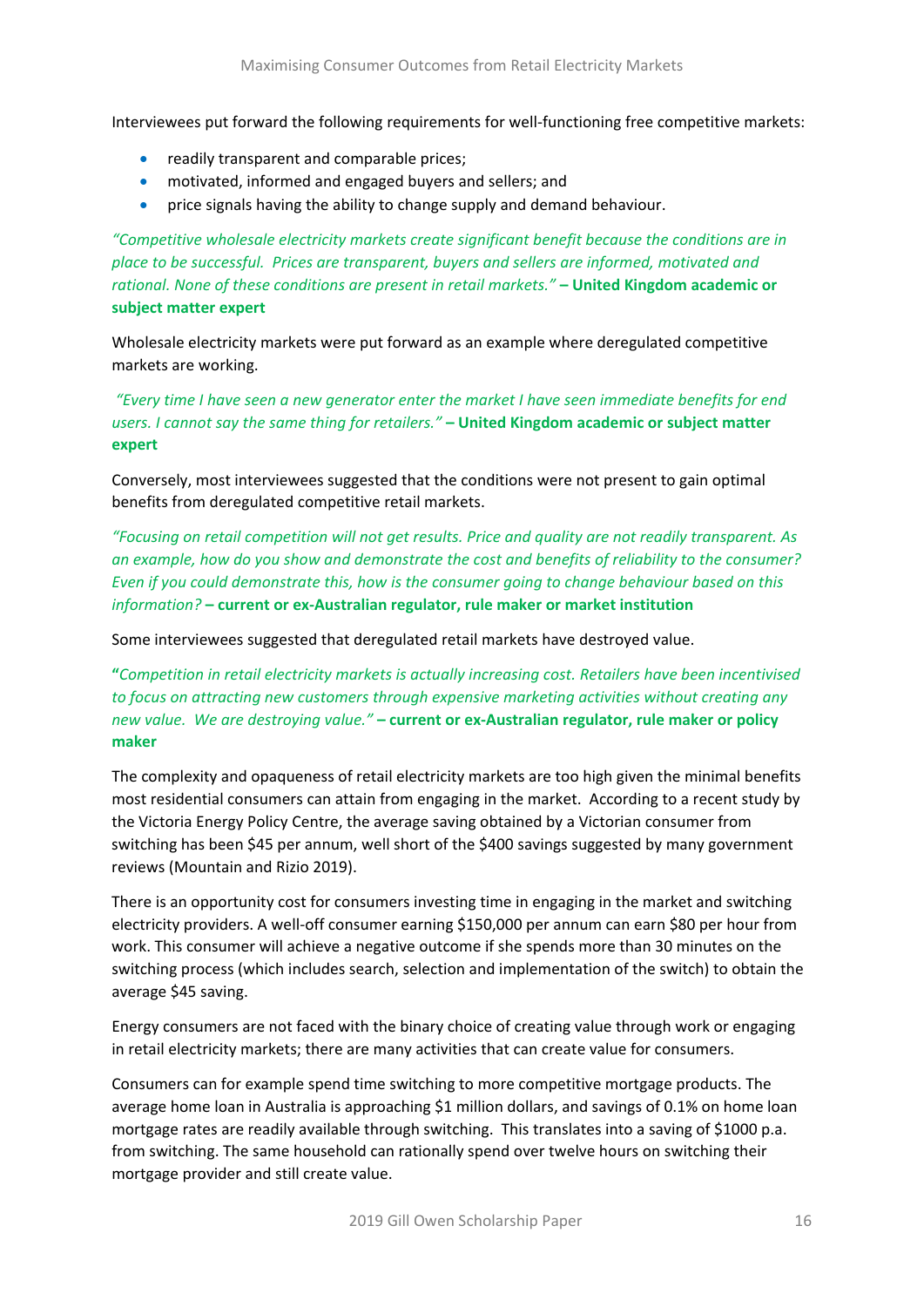The policy focus on creating transparency in pricing and comparability is admirable, but if savings from switching are to remain meagre, most consumers are rationally better off not engaging in the market.

Consumers who may be financially constrained or in hardship stand to gain most from switching. As an example, a \$45 one-off saving from switching is equivalent to 20% of the weekly income of a consumer on the Newstart allowance. However, these vulnerable consumers often don't have the option to engage in the market (particularly where there are issues with negative credit ratings), despite having the most to gain.

Given these opportunity costs, and the time-limited nature of life, disengagement with the energy market is a completely rational choice for most consumers.

It is questionable whether the level of savings from switching can be sustainably increased for all consumers to a point where consumer engagement becomes a rational choice. Based on the ACCC findings on the cost breakdowns of electricity provision, retail margins contributes a small percentage to the final overall electricity bill, so even a significant appropriation of retail margin would not create significant reductions in the consumer's bills.



#### Components of a residential customer bill across the NEM 2017-2018 (Source: ACCC 2019)

This goes against the view espoused by various market institutions and energy market participants who suggests that the future will be dominated by digitally engaged consumers.

Given the small cost savings available through tackling retail margins, the fixed nature of network & distribution costs, the most logical way of reducing energy costs is promoting retail products that provide consumers with opportunities to make choices that reduce the costs incurred in wholesale markets.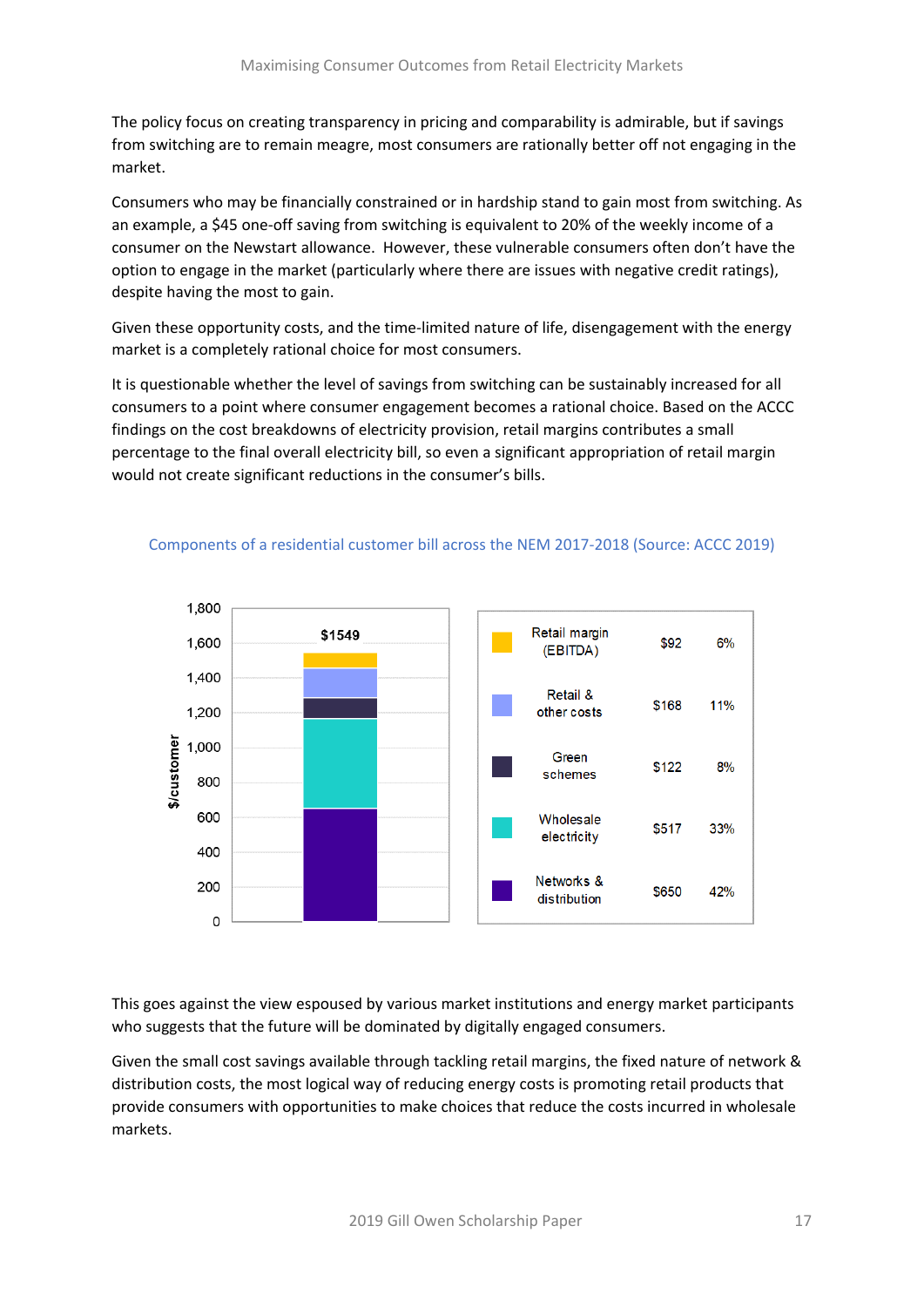#### <span id="page-17-0"></span>**4.3 The countervailing view of retailers - natural oligopolies**

The overwhelming majority of stakeholders interviewed for this research, including current and exmarket institution representatives, have a very different view of the value of the retailer:

*"One of the key benefits of retailers is that they de-risk and smooth out energy markets for consumers, and that is largely due to gentailers* [integrated electricity generator and retailer]. *As far as I am concerned this is the primary benefit."* **– Australian academic or subject matter expert**

Many stakeholders noted the natural advantages of the gentailer model in essentially self-insuring against the volatility of wholesale markets and cost-effectively reducing the consumers' exposure to this volatility. If retailers create most value when backed by generation assets, it suggests that retailers must be of a certain size and scale not only to compete, but to create value in the market above and beyond value appropriation and distribution.

#### "*There are other models, such as retailers backed by PPAs* [purchasing power agreements*], but the traditional gentailer is here to stay."* **– Australian academic or subject matter expert**

Size and scale provides benefits beyond de-risking wholesale markets for consumers: they provide value by reducing the cost of electricity through lower cost of capital.

*"Gentailers have a lower cost of capital because they are asset-backed entities and have lower risk profiles more generally."* **- Current or ex-Australian financier or investor**

This view potentially changes the costs and benefits of deregulation and promoting retail competition. Having a myriad of retailers may provide little benefits to the market, as they fail to provide the primary benefit of the retailer.

"*Many new retailers* [in the United Kingdom] *are unviable in the long-term as they have a higher cost structure than the incumbent retailers. They are a market share play, and once they reach a certain size, they are bought-out by an incumbent*."**- Current or ex – United Kingdom retailer or retailer representative**

This suggests that promoting competition is not synonymous with consumer outcome, and that this promotion can sometimes be destructive.

"*Red Energy was pinged by the regulator for rolling-over a customer on a discounted rate that was significantly cheaper than the default offer. The reason given was that such actions inhibit engagement and competition" –* **Current or ex-Australian retailer or retail representative.**

"*Maybe we need to focus on quality of competition not quantity, maybe Australia can only effectively have six or seven viable retailers. A good example would be New Zealand that seems to have few competitors who compete fiercely."* **– Current or ex-Australian financier or investor**

This has implications on how we should regulate and intervene in retail markets. The primary goal of intervention should not be increasing the number of competitors in the market. The focus should be on consumer protection, ensuring that the value created by retail services is shared fairly between suppliers and consumers; and triggers for intervention in the market to address anticompetitive issues or barriers.

This perspective would not view price controls, such as price ceilings, as antithetical to consumer outcomes, it instead ensures that value created in the market is fairly distributed amongst suppliers and the various types of consumers.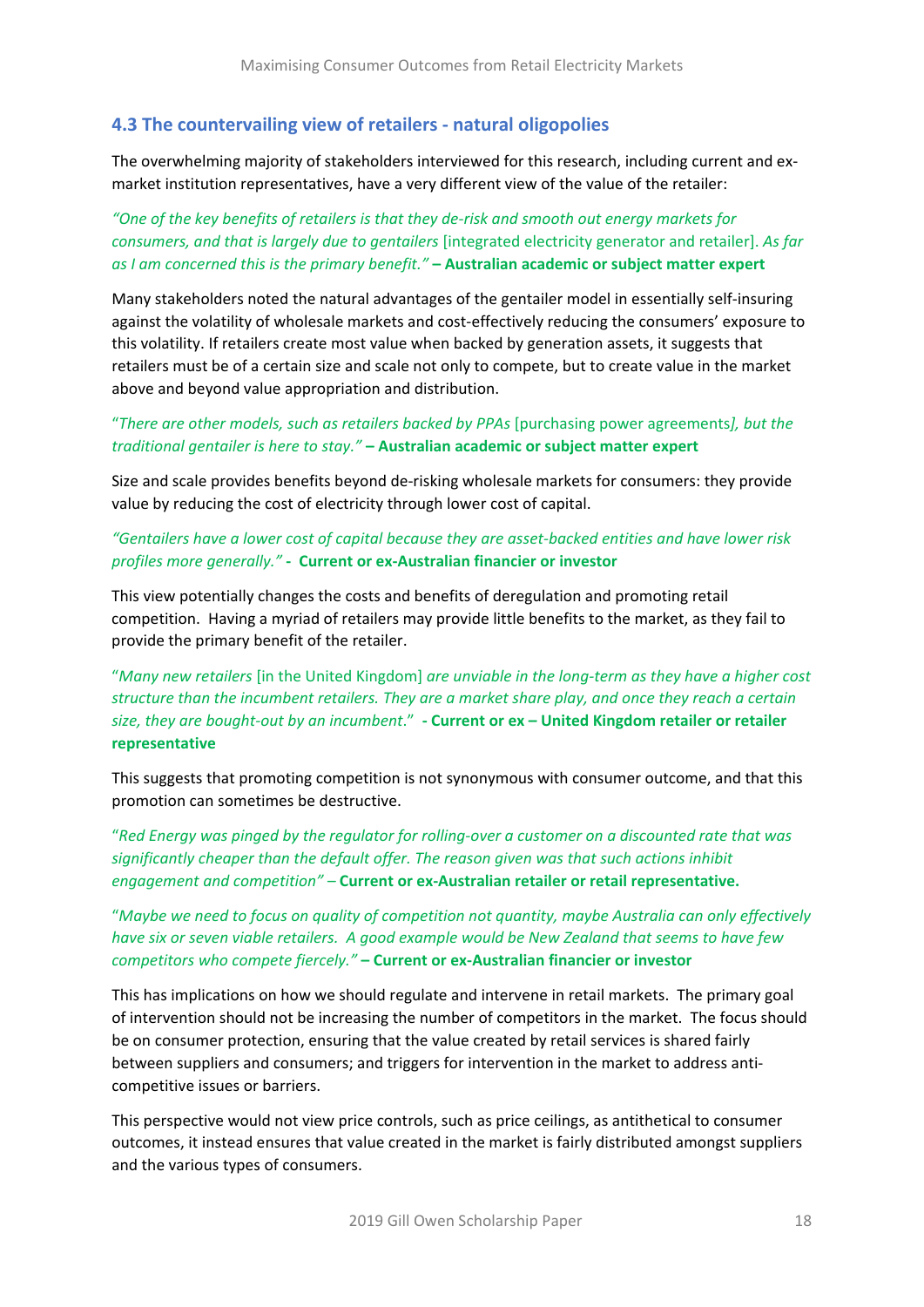# <span id="page-18-0"></span>**4.4 Maximising value gained from retailers - Implications and recommendations**

Defining and operationalising the concept of consumer outcome and triggers for intervention

While the overarching goal of the National Energy Objective is to secure long-term consumer outcomes, consumer outcome is poorly defined and notoriously hard to measure, and even harder to determine whether the NEM is delivering on this outcome.

Policymakers tend to suggest that this objective is operationalised in the trilemma: the provision of electricity affordably, reliably, and sustainably. But what do these terms actually mean, and how can we measure whether we have succeeded on delivering on the trilemma?

What do we mean by affordability? Do we focus on overall affordability or focus on different consumer segments? Is it an absolute measure around the cost of electricity as percentage of total income? Do we measure affordability with reference to comparable international jurisdictions, a measure that would be of great interest to business and industrial end-users? Should we focus on retail margin?

Interviewees provided initial thoughts on how we operationalise action on achieving consumer outcomes.

"*We need a three-pronged approach to measuring market outcomes. Are there issues with market structure measures? Are retail margins higher than that expected of a competitive market? Are consumers dissatisfied? If three out of the three conditions exist, we probably need to look at intervention, if two out of three exist we might need a market investigation."* - **current or ex-Australian regulator, rule maker or policy maker**

A recent Deloitte Access Economics (2019) paper puts forward a similar three-pronged approach in assessing the electricity market's ability to deliver consumer outcomes:

- **Structure:** This includes traditional metrics around the competitiveness of the market, such as market concentration, barriers to entry, and level of vertical integration.
- **Conduct:** This thematic potentially looks at the quality of competition including metrics looking at the pricing and product offerings of retailers, investment in research and development, marketing activities, and the consumers' willingness to engage with the market and adopt new product and services.
- **Performance:** seeks measures on consumer satisfaction, level of complaints and disconnections, and profitability measures for retailers.

The need to gauge performance and have rational and predictable triggers for policy and regulatory intervention becomes of great importance if retail markets are seen as oligopolistic, where the need for regular intervention becomes inevitable as compared to competitive markets.

The 2018 ECA discussion paper, *Operationalising the Long-Term Interests of Consumers*, provides a robust foundation to begin to operationalise the achievement of long-term consumer outcome. It is recommended that further research is undertaken in developing appropriate measures and frameworks for consumer outcomes.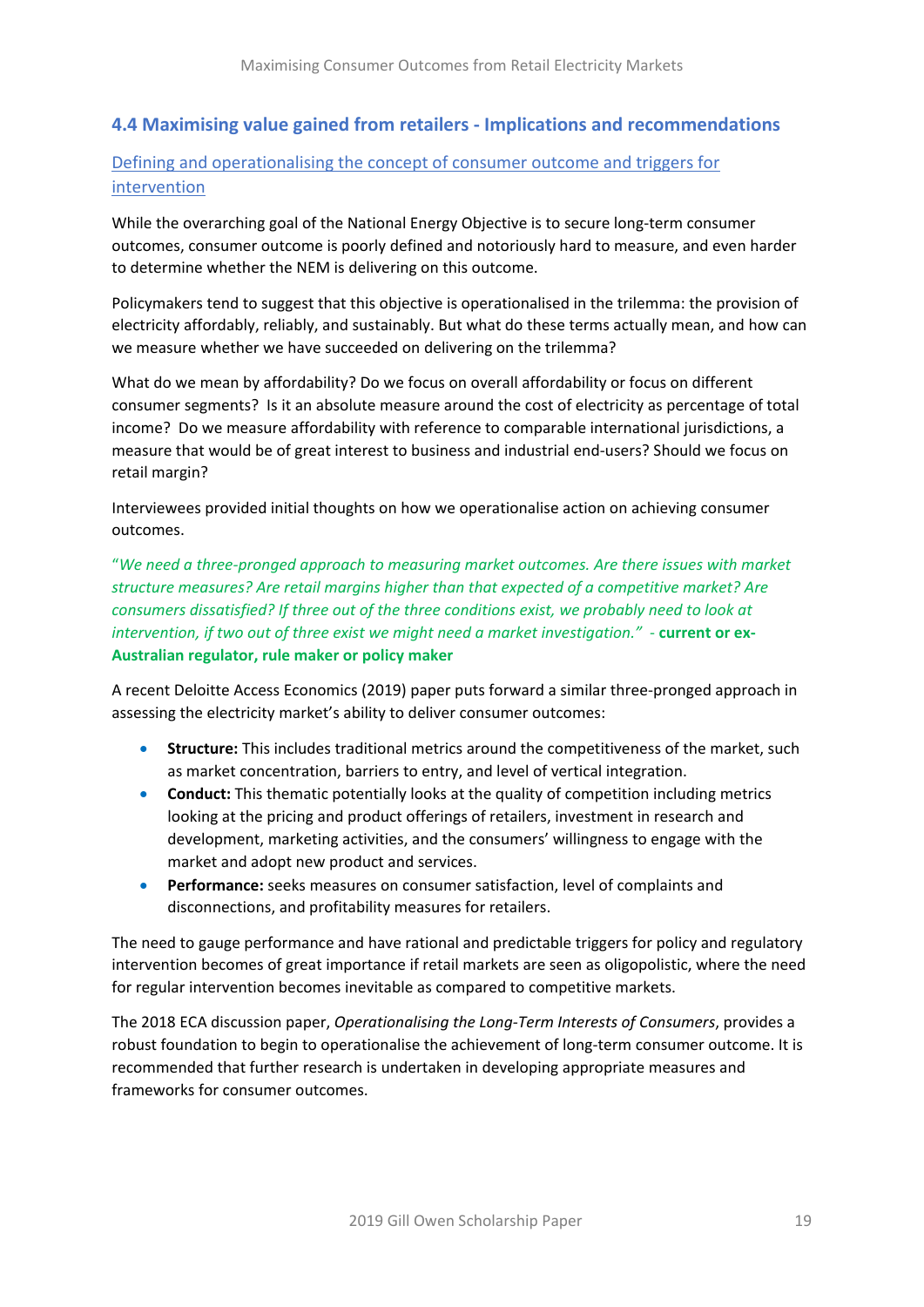# A review into the respective contribution of retail deregulation and contestability on consumer outcomes

Further research is required in the Australian market as to whether the consumer outcomes associated with competitive markets stem from deregulation, the introduction of contestability, or a combination thereof.

The findings of this research will have critical implications for policy and regulatory reform. If the retail market is viewed as a natural oligopoly, deregulation would be antithetical in ensuring consumer outcomes, where economic surplus would disproportionately go to oligopoly suppliers due to their market power.

If contestability is found to be the driver of consumer outcome, market interventions, such as price controls, would not materially reduce consumer outcomes and would be seen as a more readily viable intervention.

#### A more nuanced approach to consumer engagement and switching government policies

The time and effort spent by policymakers (and subsequently imposts on retailers) promoting engagement and switching should be reviewed. Increasing consumer engagement and switching is not the panacea to the challenges of providing consumers with value, given the limited contribution of retailers to the overall costs associated with the provision of electricity services, and the modest savings that can be achieved from switching for most consumers.

This is not to say that there is no role for promoting consumer engagement, particularly in ensuring excessive appropriation of economic surplus by suppliers is curtailed. However, the appropriation of excessive surplus can equally be achieved through price regulation and the implementation of strong consumer and competition protections.

Consumer engagement and switching promotion policies should be focussed on consumers that will benefit most from engagement and switching, and these generally tend to be vulnerable consumers and those in hardship. A change in focus may yield a change in proposed solutions. As an example, governments underwriting the creditworthiness of those in hardship may become a viable solution, noting the role of credit in providing access to the market for some vulnerable consumers.

#### A deep dive into innovation

A deep dive is required into the role of innovation in retail electricity markets, and the conditions in which retail markets engender innovation that provide positive consumer outcomes. While there is significant research focus on innovation, there seems to be little in the way of analysis and research of innovation in retail energy markets.

Based on the views put forward by interviewees, the utilisation and uptake of innovation is likely to be led by energy intensive consumers, such as business, commercial and industrial users. As such, regulatory and innovation policy reform efforts should initially be focussed on these markets, given the higher likelihood of success. Successful reforms could then be introduced into the residential consumer markets.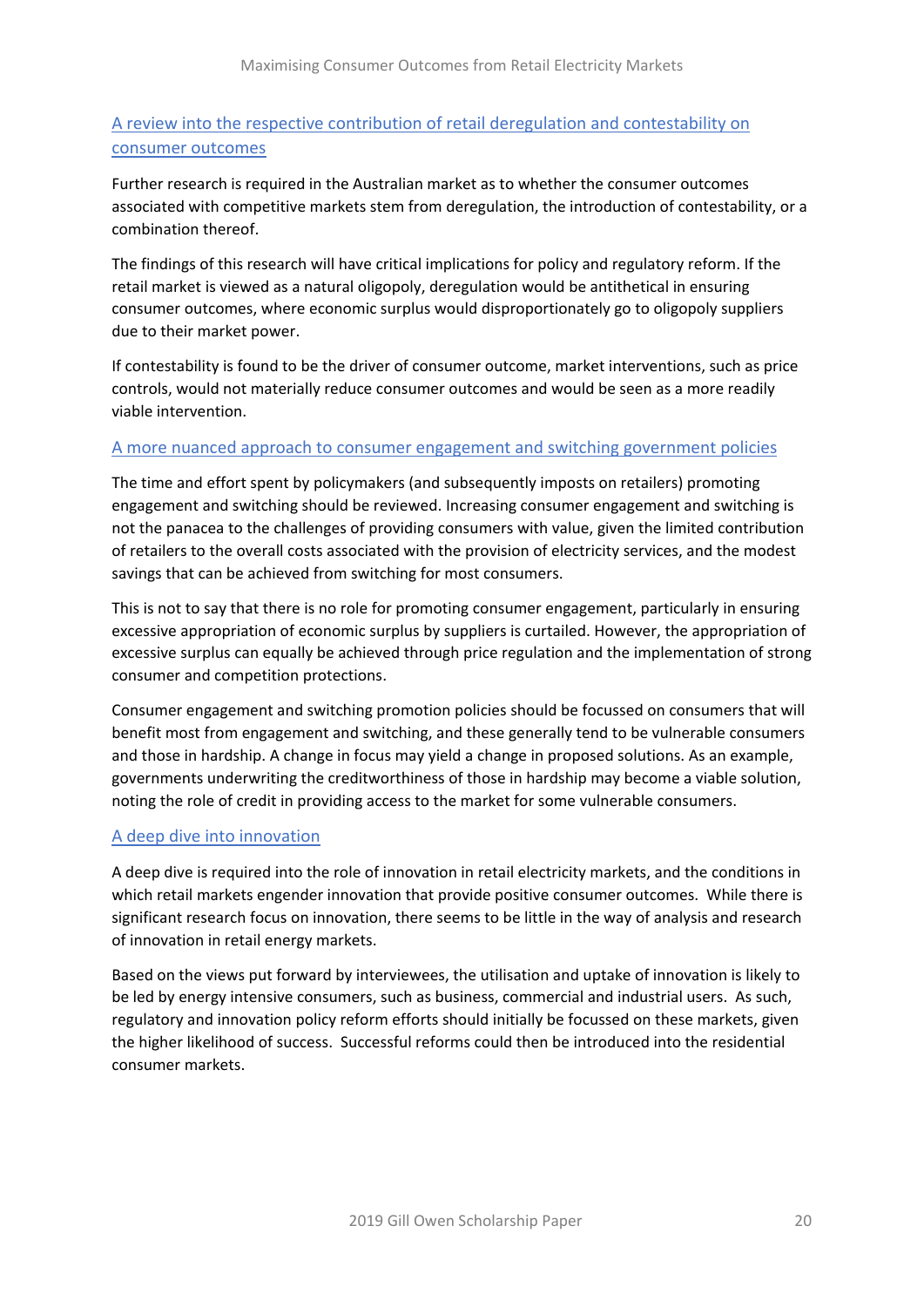#### Implication for regional and rural consumers

The focus on deregulation and competition in retail markets does not address the issues facing regional and rural consumers. These consumers are disproportionately impacted by network costs, and receive the least amount of benefits from deregulated retail markets. According to a NSW Farmers' Association (2017) discussion paper, consumers on regional and rural networks have less retailers to choose from compared to urban networks, and receive less of a discount from default offers by engaging in the market.

Furthermore, rural customers in particular, have greater access to alternatives to grid-supplied electricity, such as solar and diesel generation, so aren't as reliant on retail electricity markets to the same extent as urban consumers.

"*For regional and rural customer an integrated system may provide more benefits for these consumers. I believe Horizon* [a fully vertically integrated electricity provider] *has done a much better job in servicing regional communities as compared to what regional consumers have received in the National Electricity Market.*" **– current or ex-Australian network provider**

Regional and rural consumers may be better off with greater price regulation and consumer protection regimes, given the minimal benefits provided by deregulated competitive markets. These consumers would also benefit from a shift in policy focus away from retail markets to one that prioritises reforming the design and regulation of networks.

Some interviewees even suggested that regional communities may be better off sitting outside of the NEM, removing the imposition of structural separation and allowing for integrated systems in regional Australia.

*"Do the benefits of competition justify structural separation of the supply chain and do they outweigh the benefits of integration. It certainly does not work for regional Australia. Given the significant transition towards a decentralised electricity system, the need to coordinate generation, firming capabilities, transmission and distribution networks, the chips are stacked in favour of integration."* **- – current or ex-Australian regulator, rule maker or policymaker**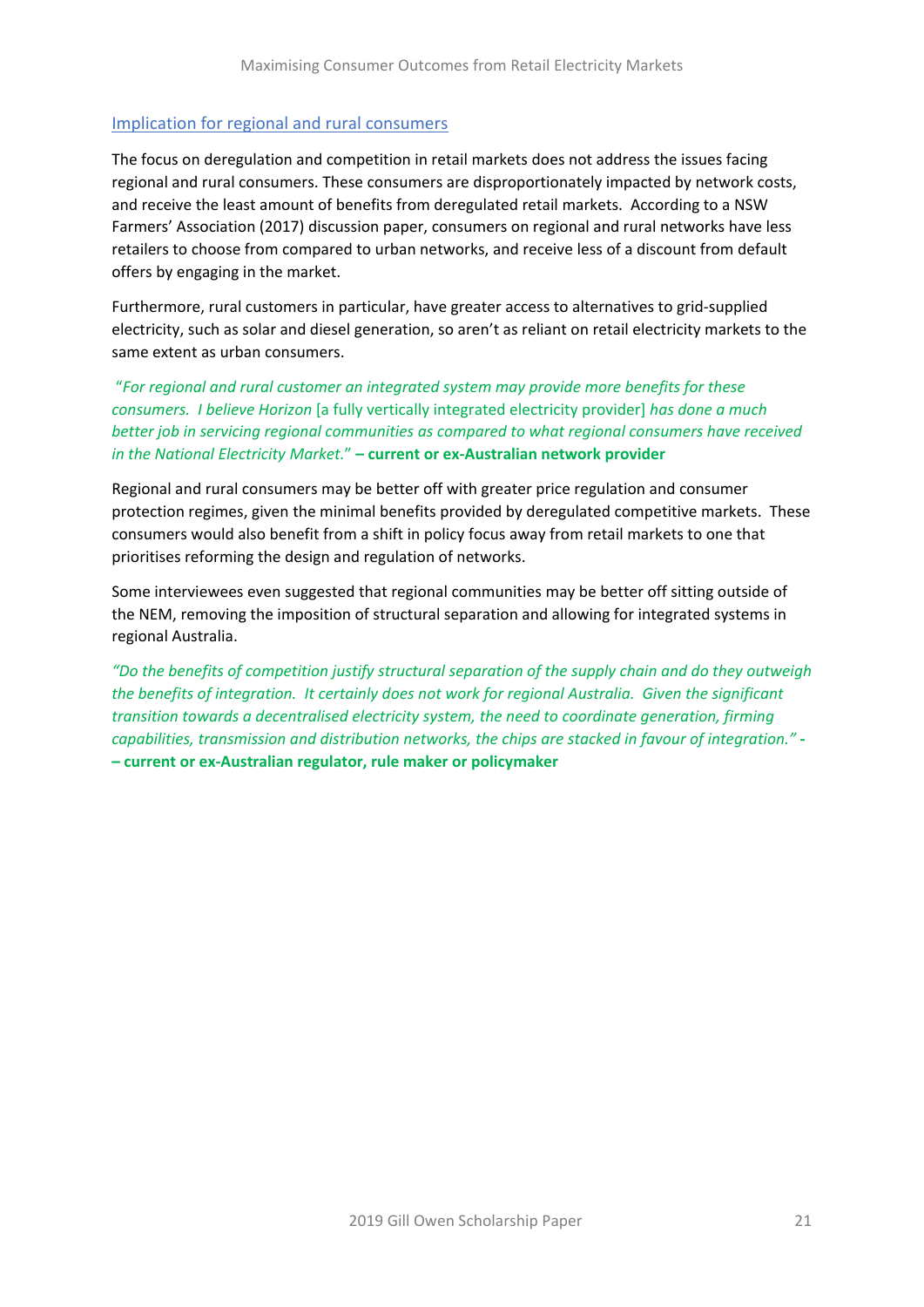# <span id="page-21-0"></span>5. ROLE OF MARKET STRUCTURE, INSTITUTIONS, & REGULATIONS IN MAXIMISING CONSUMER VALUE

#### **Key points**

- The assumptions underpinning the current market structure of vertical separation are changing, requiring a reassessment of market structure.
- The myriad of market institutions and regulators do not optimise consumer outcomes, acts as a barrier to effective consumer and industry engagement, and dilutes responsibility and accountability.
- Consideration needs to be given to a principles and activity-based rule making framework.
- A one-size-fits-all approach to market design no longer works for rural and regional Australia – consideration should be given for separate market arrangements for these communities, including the potential for vertically integrating the electricity supply chain.

# <span id="page-21-1"></span>**5.1 Market structure and value**

All interviewees accepted that electricity markets could be providing much better value to consumers than they currently provide, however, there were differing views as to whether the current market structure was the cause of this underperformance, and whether reforming and changing this structure would yield benefits.

A majority of interviewees suggested that the structural separation of the electricity system is no longer fit-for-purpose, given the rapid technological change and potential for disruption.

*"Structural separation has created complexity and barriers to realising savings and efficiencies across the different components of the supply chain."* **– current or ex-Australian regulator, rule-maker or policy-maker**

Interviewees suggested that innovations and efficiencies were being stymied by this outdated market structure. The introduction of stand-alone power systems (SAPS) were raised most often to highlight this point.

**"***There are hundreds, if not thousands, of locations where SAPS can provide electricity more affordably and reliably than the grid, yet there is no movement due to the need to fit the roll-out of SAPs into a regulatory framework and a market structure that makes no sense for them."* **– current or ex – Australian network or network representative**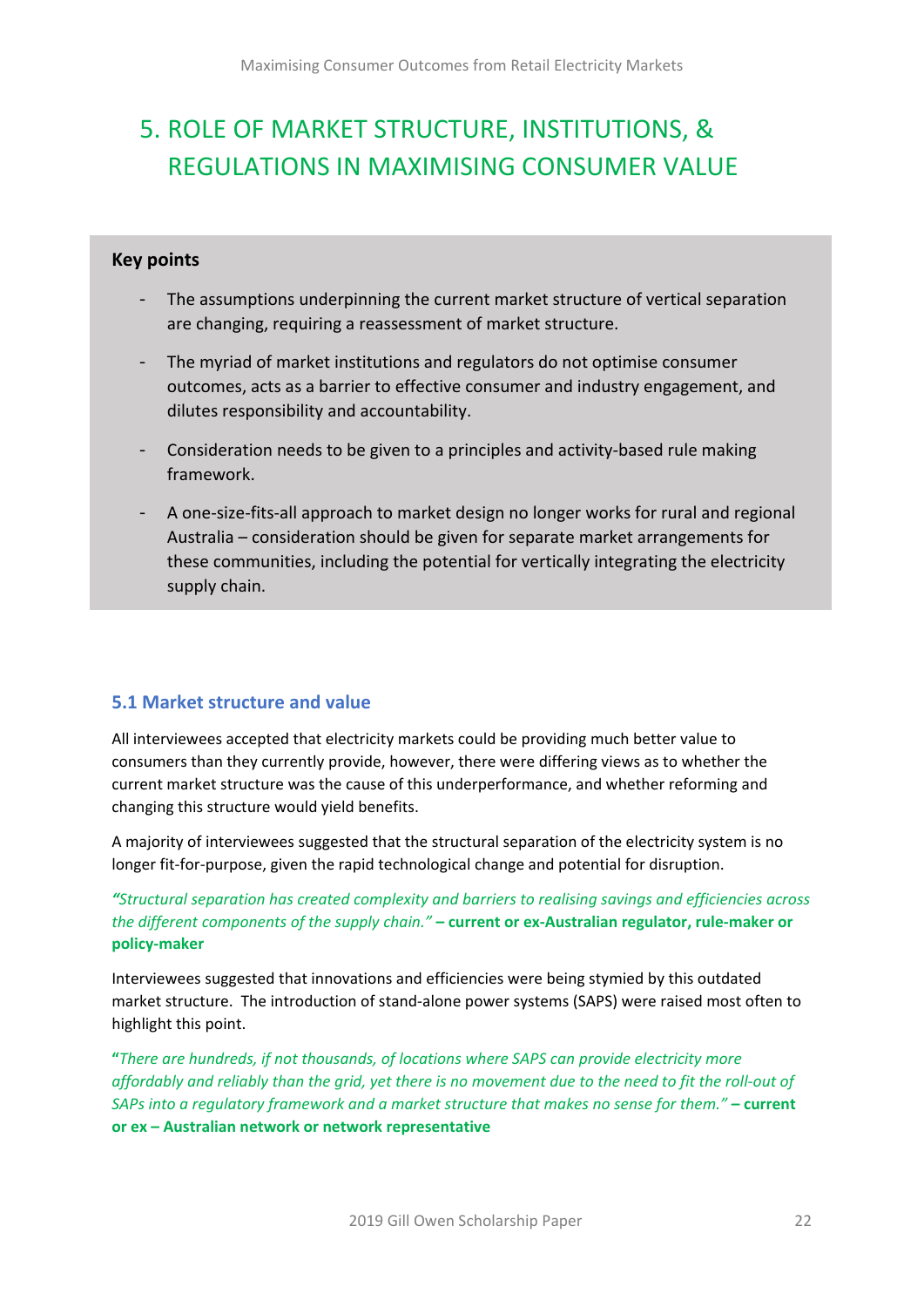It was further suggested that the distinction between the contestable and non-contestable activities, which informs that current market structure, does not hold anymore. The overarching need for competition can sometimes be achieved synthetically, without the need to have actual competition.

#### *"Let's just stop the hand-wringing and get moving on SAPs. Peg it to a retail price index if you have to, there is a real saving to be had and if the consumer offering needs to be de-risked, so be it."* **– current or ex-Australian network or network representative**

A minority of interviewees acknowledged challenges with the current market structure, however, suggested that it was how rules and regulations were implemented that was the cause of the inefficiencies. These interviewees suggested that incremental reform would yield best results, with radical reforms further contributing to the sense of uncertainty within the market.

The rules that deem what activities are contestable or non-contestable seems to be blind to outcomes. The example most often cited is the roll-out of smart meters as a contestable service, and making retailers responsible for their roll-out. Interviewees suggested that contestability provided little value in the roll-out of smart meters.

#### *"Retailers are not equipped to provide smart metering, networks are best placed to do this, they have technicians on the ground to roll them out. For the sake of a principle, we have locked in poor outcomes by forcing retailers to provide the roll-out* [smart meters]*"* **– current or ex-United Kingdom network or network representative**

Retailers' lack of on-the-ground presence was deemed as a fatal factor that is inhibiting the roll-out of smart meters, and this will be a significantly bigger issue in regional and rural areas, where there is even less resources for such a roll-out.

# *"I don't think we really wanted to be responsible for the roll-out of smart meters. We weren't equipped to provide such a service."* **– current or ex-United Kingdom retailer or retailer representative**

Some interviewees suggested that investments in electricity markets do not start from the basis of lowering cost and increasing consumer value, but the ability to fit the investment or activity within the regulatory framework.

**"***We have a very negative feedback loop in the electricity market. We regulate based on a market structure and a set of principles that don't hold anymore. Then we physically organise the electricity system to fit into the regulatory framework, despite it being the least effective way to provide electricity and wonder why we are getting poor outcomes. Distribution and transmission networks are primed to be disrupted, yet the regulation ensures we have an inefficient centralised monopolised system."* **– Australian academic or subject matter expert**

The most radical critiques of the current market structure suggest that stakeholders are incentivised to misallocate resources due to conflicts of interest inherent in the system, a system where most stakeholders are incentivised to expand supply.

*"83% of all investment in energy goes to expanding supply, only 17% goes towards energy efficiency* [.e. reduce demand]. *Why would a retailer with generation assets want to promote the reduction of demand?*" **– United Kingdom academic or subject matter expert**

This is supported by International Energy Agency (IEA 2019) data suggesting that 88% of investment is spent on supply, with 12% spent on energy efficiency. It should be noted that the IEA statistics goes beyond electricity and covers all forms of energy investment.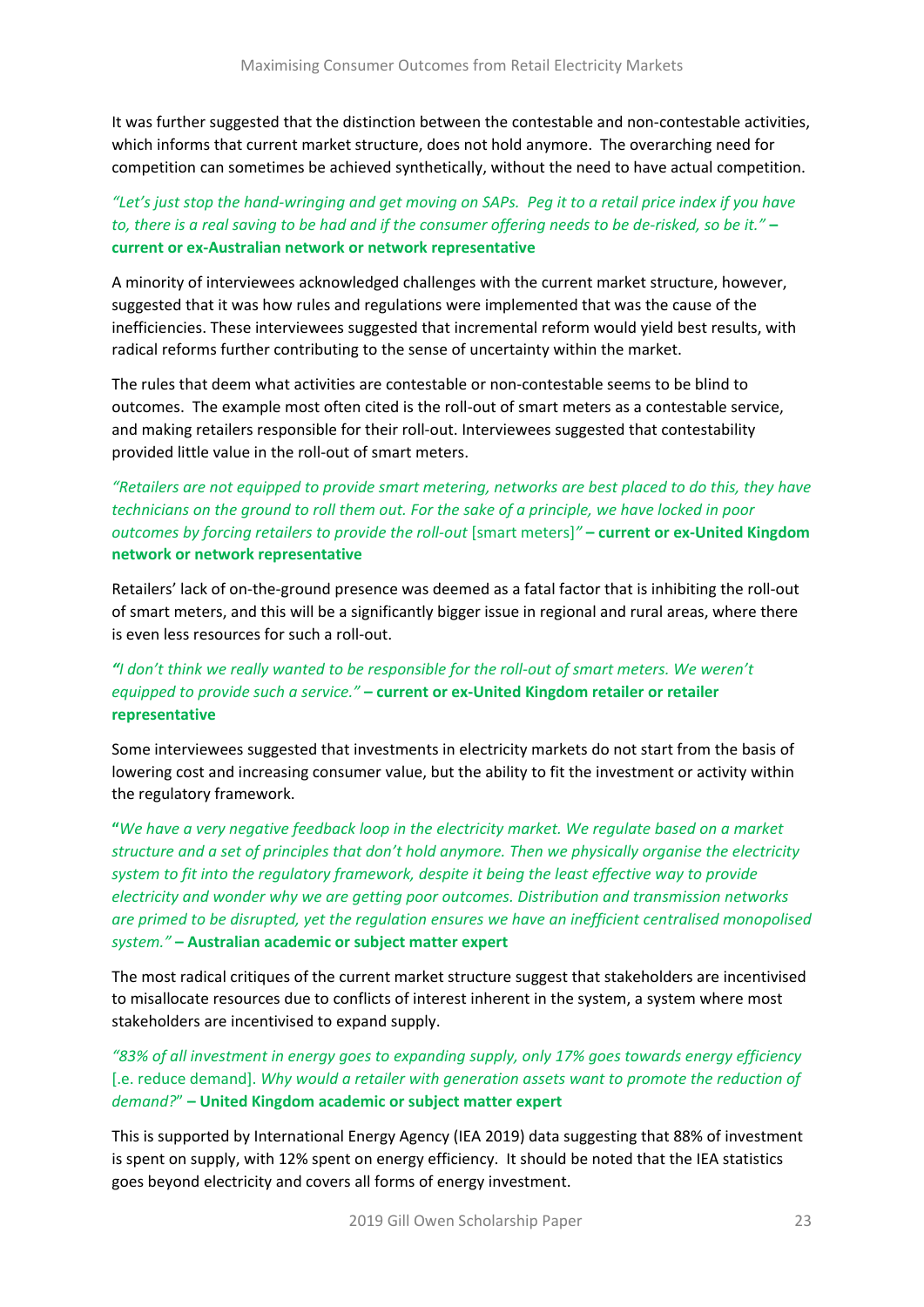An outcomes and value-based approach to regulatory design may see the market structured much differently.

#### **"***Is it time to revisit market structure? To me it seems like the interdependencies between generation and transmission suggests they should be regulated as one"* **– Australian consumer advocate**

Indeed market institutions and participants seem to implicitly agree with this sentiment. The AEMC's Coordination of Generation and Transmission Investment (COGATI) (AEMC 2019) review acknowledges the need to coordinate investment in transmission to match the investments and changes in generation assets. The Energy Security Board (2019) has also suggested rule changes to expedite the implementation of the Integrated Systems Plan for transmission, in light of the significant changing generation environment.

Despite the acknowledgement of significant change in transmission and generation, market institutions have only suggested incremental change to address this. This is in line with interviewees who suggest that electricity markets are not maximising outcomes, but this is less to do with an inappropriate market structure, but poor implementation.

# *"Could the supply chain be working better? Yes, but each segment of the supply chain is more or less doing what it needs to do. We do not need radical reform; we need incremental change."* **– Australian academic or subject matter expert**

However, the majority of interviewees noted their fear that market rules and regulations will not keep up with the radical changes in the market.

*"The electricity system is being disrupted with distributed energy resources, electric vehicles, and real-time data management. This could be an opportunity to optimise the network and reduce costs significantly. The risk averseness of regulators, and the slow pace of regulatory change will more likely mean this disruption will be seen as a challenge and we will simply throw more money at increasing network infrastructure."* **– current or ex-United Kingdom network operator or representative**

# <span id="page-23-0"></span>**5.2 Market institutions, regulators, rules and regulations**

#### Market institutions and regulators

There was absolute consensus amongst interviewees that the sheer number of regulatory and market institutions governing the electricity market was counterproductive.

*"What is the point of having so many regulators, rule-makers and market institutions to govern such a small number of energy users? It is creating complexity, duplication and a lack of accountability."* **– current or ex-Australian regulator, rule maker or policymaker**

The majority view was that the institutional arrangements governing the electricity market diluted responsibility and accountability. Given the myriad of state and federal institutions and political offices involved in the NEM, there is no one institution or political office accountable for the failure or success of meeting the NEO.

*"The Energy Security Board (ESB) has some of the most talented people in the industry working for them, but what is the point of the ESB?"* **– Australian consumer advocate**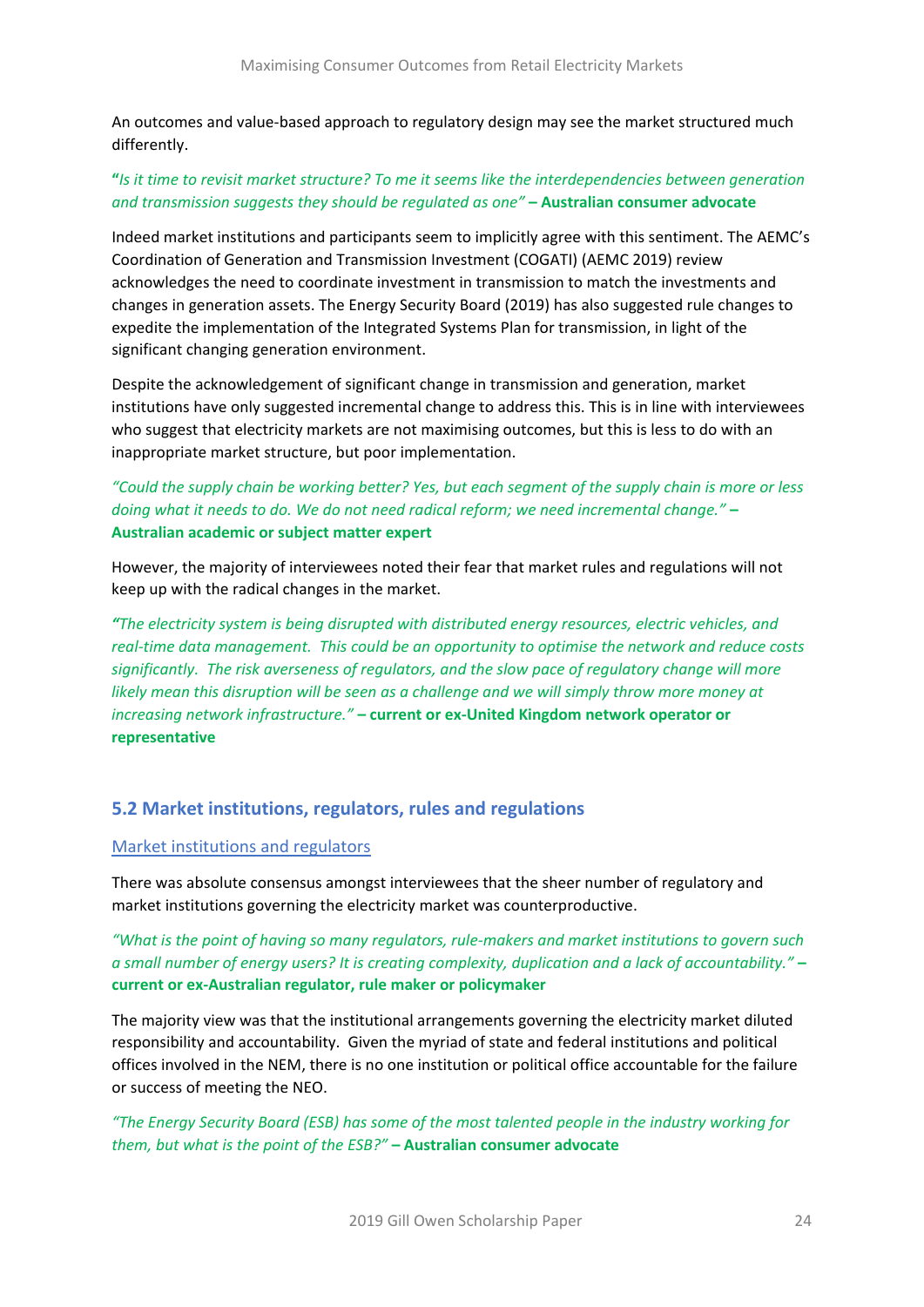Similarly, the scope and remit of the various market institutions and regulators often overlap, and activities are duplicated. This further dilutes responsibility and accountability.

*"Retailers have been let down by regulators and market institutions. Businesses don't like surprises. Surprises cause risk and cost. AEMC assured retailers and consumers that all was fine in retail markets, then ACCC drops a bomb on retailers* [in 2018]*. We need more dialogue and more guidance instead of dropping bombs*" **– current or ex-Australian retailer or retailer representative**

#### **MARKET INSTITUTIONS & REGULATORS GOVERNING THE NATIONAL ELECTRICITY MARKET**

Australian Energy Market Commission: The objective of the AEMC's work is to promote an efficient, reliable and secure energy system which serves the long-term interests of consumers.

The AEMC's role is to make rules which govern the electricity and natural gas systems and markets, including the retail elements of those markets. AEMC also support the development of the energy systems and markets by providing advice to the COAG Energy Council.

The AEMC undertake market review and provide advice to the COAG Energy Council, including 'forward looking program of work' to facilitate structural change within the sector.

Energy Security Board – The ESB provides 'whole-of-system oversight for energy security and reliability to drive better outcomes for consumers'. Specifically the ESB is responsible for the Retailer Reliability Obligation, Integrated Systems Plan, Post 2020 Market Design reforms and annual monitoring of the performance of the NEM.

Australian Competition and Consumer Commission: Since 2018, the ACCC has been tasked with the monitoring of electricity prices in the NEM, wholesale market prices, profit margins within the industry, contract market liquidity, and analysing the impacts and effects of policy change.

Australian Energy Market Operator: AEMO is responsible for the day-to-day management of wholesale and retail energy market operations Its responsibilities include:

- market operation and administration of the procedures for the energy markets operation of the electricity power system, which is largely integrated with its role as market operator of the NEM.
- coordination of the strategic development of the national electricity grid.
- maintaining and improving power system security
- registering persons as market participants (and providing exemptions)
- providing information to the market through its various electricity reports and the gas bulletin board.

Essential Services Commission (example of state regulator): With respect to electricity, the Essential Services Commission regulates electricity retailers licence requirements, prices and tariffs, and monitors the electricity market for key consumer outcomes.

Australian Energy Regulator (AER): The regulator of the wholesale electricity and gas markets in Australia, and enforces the rules established by the AEMC. The AER also regulates the revenues and prices of natural monopoly businesses (i.e. transmission and networks). The AER is also responsible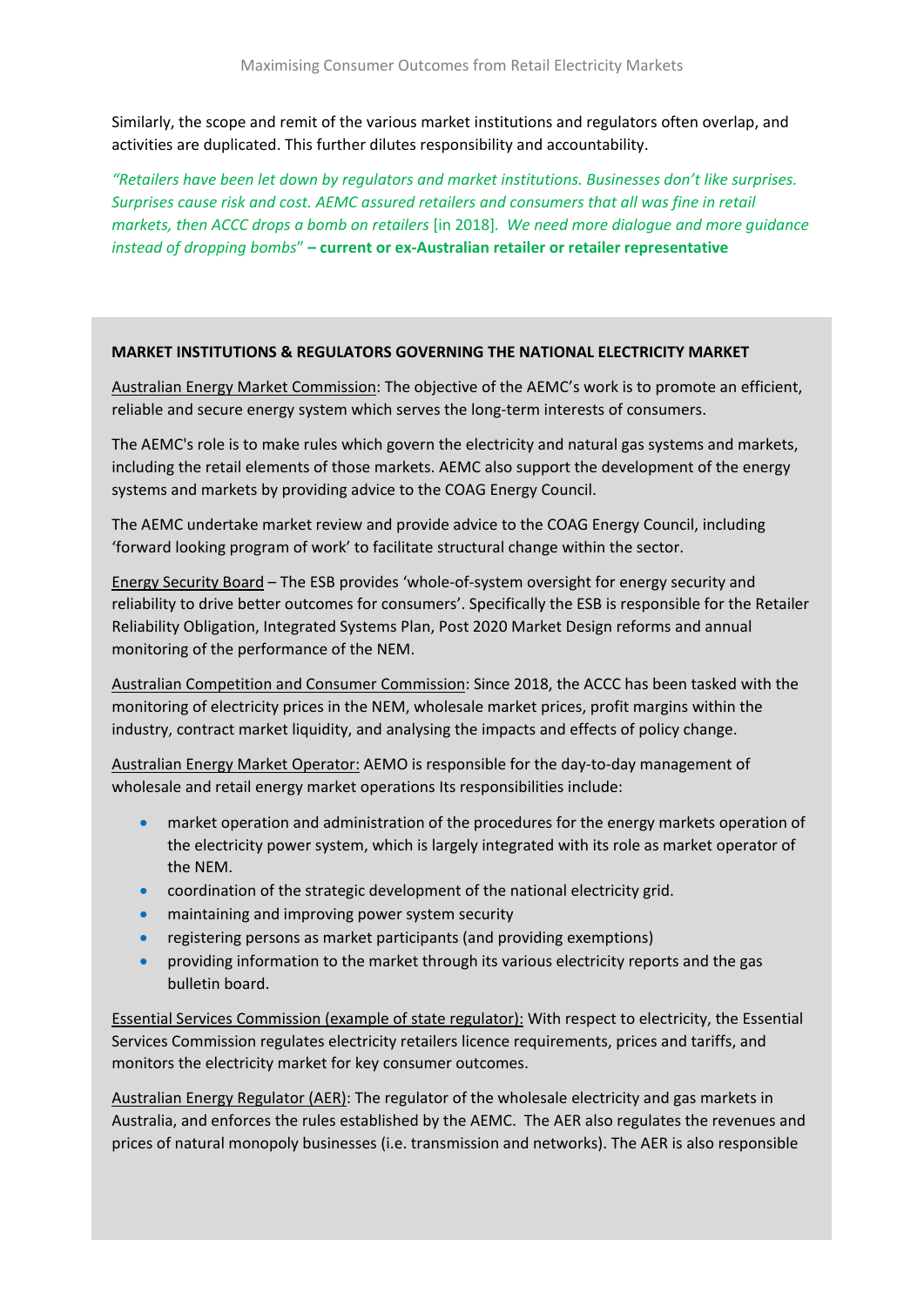for regulation of the retail sale and supply of electricity and gas in those jurisdictions which have adopted the National Energy Retail Law.

Interviewees suggested that the scope and remit of market institutions were poorly conceived, and broadening the scope of the existing market institutions would be a better approach than introducing new institutions.

# **"***Was it really wise to inject the ACCC as yet another body governing the electricity market? The only advantage of the ACCC is that has investigative powers and can initiate its own work. Why not just give these powers to the AEMC?* **– current or ex-Australian regulator, rule maker or policymaker**

There are significant administrative costs to the institutional design supporting the NEM. The myriad of prescriptive mandates handed down by the various market institutions and regulators, and the associated engagements and consultations diverts intellectual and management resources of suppliers to administering and managing interaction with current and proposed rules and regulations.

Many interviewees acknowledged the rationale and importance of separating market design and regulation activities from operational activities. Thus, there is a logical need for a stand-alone operator in the form of the Australian Energy Market Operator. However, a significant minority of Australian interviewees did not see the need for the sheer number of institutions and regulators overseeing the electricity market in Australia.

# **"***There is something attractive about having one entity responsible for the entire system."* **– Australian consumer advocate**

Consistent feedback from United Kingdom interviewees suggested that there was a strong vision and strategic direction provided by having one government body overseeing the electricity market (OFGEM). Stakeholders suggested there was clear policy direction on major challenges facing the sector including, dealing with climate change, having a clear strategy on vulnerability and hardship, and providing policy direction on innovation.

While the OFGEM model has contributed to providing a clear strategic direction, some of this direction stems from greater political consensus in the United Kingdom on issues like climate change as compared to Australia.

Despite this strategic direction, the outcomes achieved in the United Kingdom has been compromised by what many United Kingdom interviewees described as poor implementation. This includes mechanisms implemented to meet carbon emissions target and addressing vulnerability.

#### "*The CfDs* [Feed in Tariff Contract for Difference] *has baked in high prices for the foreseeable future, and is securing carbon reductions at a significant cost."* – **Current or ex-United Kingdom retailer or retail representative**

The CfDs in question provided renewable generation assets with guaranteed returns for between 15- 20 years. Interviewees contend that the quantum of these returns and the length of the guarantee has been disproportionate to the need to encourage and promote investment renewable generation.

#### Facilitating or inhibiting meaningful consumer engagement?

The sheer volume of engagement and consultation that these institutions collectively create is counterproductive to effective consumer engagement, overwhelming the resources of consumer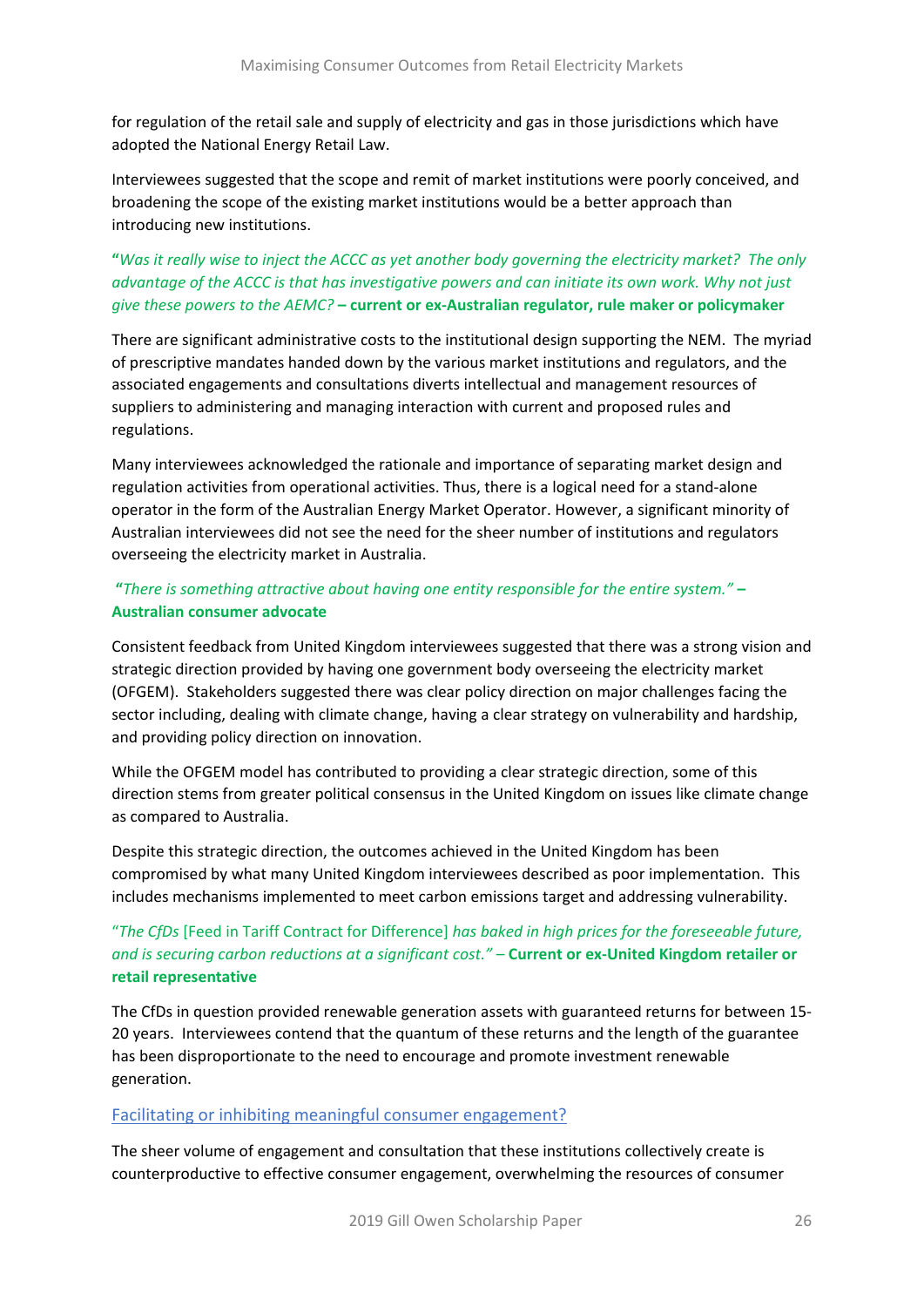and end-user representative groups, who often have minimal resources to run and manage their members' involvement in energy policy.

In 2018, the various regulators and market institutions likely created 56 consultation processes for suppliers and consumer representatives to engage in, to effectively shape the direction of the electricity market.

The AEMC undertook 14 reviews, and 55 rule changes with respect to the NEM. Even assuming that only 20% of rule change proposals had an impact on any one stakeholder, the AEMC still created 25 consultation processes for industry and consumer representative groups to engage in (AEMC 2019).

The AER undertakes revenue determinations for 21 electricity distribution and transmission networks, which translates into four determinations per year, which necessitates several reviews and stakeholder engagements per determination. Even assuming the need for two engagements per determination, this necessitates eight engagement a year. The networks themselves are required to engage with consumers and the market, creating a further eight engagement points. The AER further engages with the market on more technical aspect of regulation setting, and with respect to it retail market functions. Thus the AER potentially creates up to 20 consultation processes per annum for consumers and suppliers to engage in.

The COAG Energy Council and Energy Security Board has 5-6 open consultations per annum<sup>[1](#page-26-0)</sup>, while state-based regulators, typified by the Essential Services Commission, had 6 consultations that begun or continued into 2018. The increasing incidence of network projects requiring regulatory investment tests, adds another set of consultation processes for consumer groups to engage in.

The rhetoric of putting consumers at the centre of decision-making with respect to the electricity market is undermined by institutional and regulatory arrangements that impose the need to engage in more than one consultation process per week to effectively have the consumer voice heard.

#### *"The mantra is all about consumers being at the centre of all decisions, yet which program or regulatory process has put consumers at the centre of their decision-making" –* **current or ex-Australian network provider or network representative**

Some consumer advocates suggest that the current institutional and regulatory regime was made to promote industry interests and ensure effective dialogue with industry not consumers.

#### *"The regulatory regime is skewed towards industry engagement. AEMC is captured by industry and rule making process geared towards meeting industry objectives."* **– Australian consumer advocate**

There is some merit to this claim, leaving aside as to whether this bias towards industry is by design or inadvertent. The sheer volume and complexity of the consultation and engagement process acts as a barrier to an effective consumer voice, with industry stakeholders having the ability to allocate more resources to navigate the process.

The creation of Energy Consumers Australia has provided invaluable resources and expertise to consumer advocates to engage in market consultation processes, however the need to cover the depth and breadth of various government and regulatory reform agendas has diluted this resource.

The introduction of the Energy Charter (see[: https://www.theenergycharter.com.au/\)](https://www.theenergycharter.com.au/) by industry organisations across the whole of the electricity supply chain could also be a positive way to address

<span id="page-26-0"></span><sup>&</sup>lt;sup>1</sup> See Energy Security Board and COAG Energy Council websites: <http://www.coagenergycouncil.gov.au/market-bodies/energy-security-board>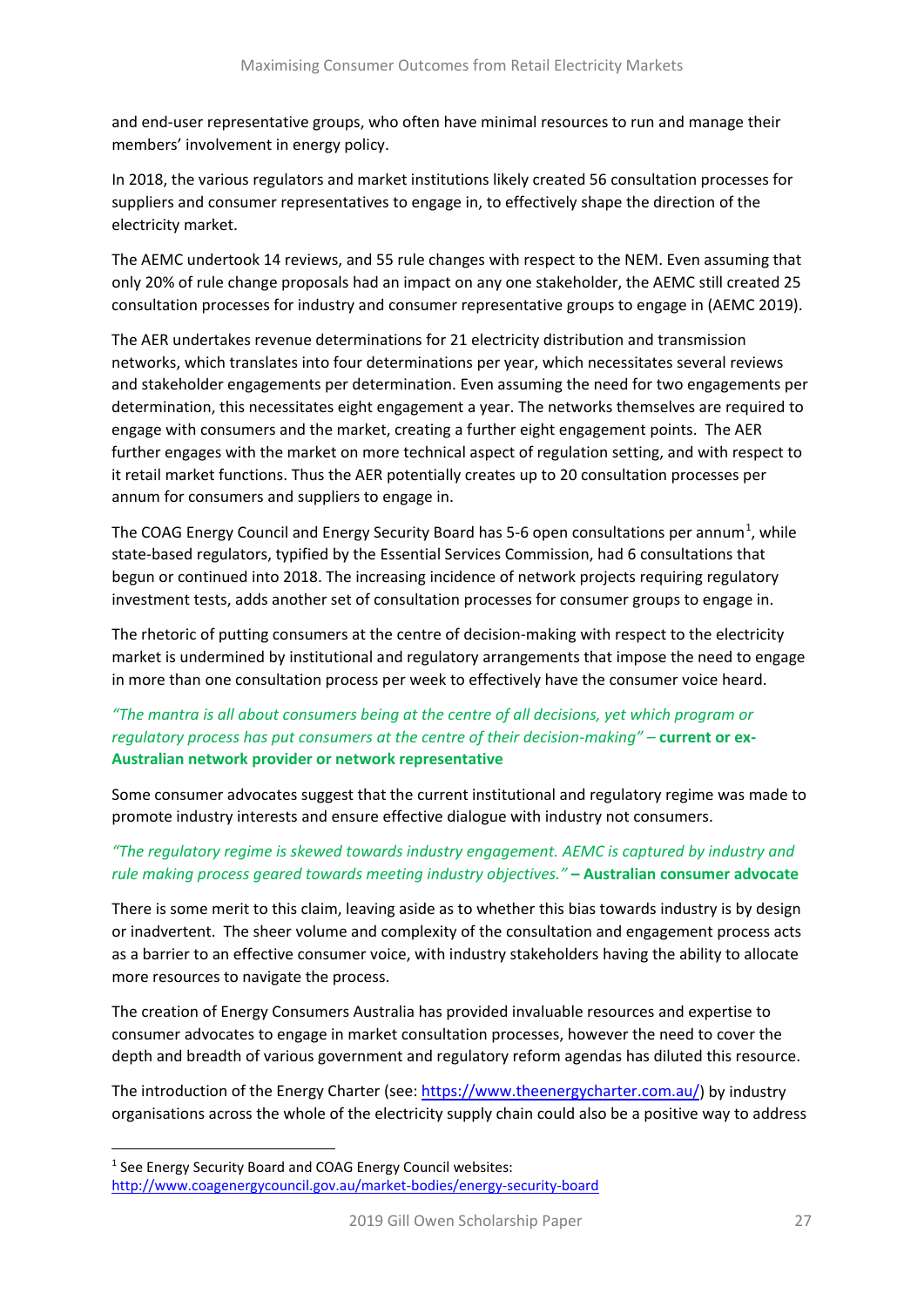the asymmetry of resources and capabilities in dealing with regulatory and policy changes. Under the Charter's principle focusing on the centrality of consumers, the Charter states the need to:

### *"demonstrate a culture of innovation and collaboration for positive customer outcomes, including through the sharing of insights with government, research institutions and across the supply chain, as well as joint advocacy on regulatory, policy and operational issues."*

There will be significant benefit in Charter signatories working with consumer groups and government to formulate an holistic approach to market reform.

#### Fit-for-purpose rules and regulations

Many stakeholders challenged the notion that the current rules-driven system of market design was generating value and creating a fit-for-purpose electricity market. This view suggests that a system driven by discrete rules added more burden on retailers, and didn't engender behaviour or culture change amongst suppliers.

#### "*The regulation of the retail sector is beholden to short-term political cycles, and the more prescriptive the regulation, the more tick the box the industry becomes and the less value focussed*." – **current or ex-Australian retailer or retailer representative**

Similarly, interviewees suggested large-scale reforms have been introduced in an ad-hoc manner, and quickly abandoned if they did not yield immediate outcomes. This is most evident in Australia with respect to market reforms relating to dealing with carbon emissions, with several reforms either proposed or introduced into the market, and then abandoned, over the past decade.

#### *"Interventions are not allowed to take their course, if there is not an immediate outcome another intervention is thrust upon the market"* **current or ex-Australian retailer or retailer representative**

Many of the principles and assumptions underpinning the regulatory framework are changing, and interviewees suggested that incremental change, changing one rule at a time, will not address this challenge.

As an example, the user-pay approach to new transmission network infrastructure, via the regulatory investment tests, were premised on the assumption that new demand created the need for new transmission infrastructure. As the electricity system moves away from centralised generation with long asset lives to one that is very much decentralised, decisions around investment in generation assets are driving the need for new transmission infrastructure. Yet, Australian consumers are still wholly responsible to pay for the cost of these new infrastructure projects.

#### *"The current RIT-T and RIT-D models basically apportion all the risk of new assets onto consumers, once political decision-makers have deemed the infrastructure project necessary. Consumers are not causing the cost, yet are responsible for the bill in its entirety* **– Australian consumer advocate**

Similar issues are arising with the increased need for interconnectors between different states in Australia. The proposed interconnectors' main benefit is to provide stability across the entire NEM, yet under current rules, the jurisdiction(s) where the interconnectors will be located will bear the cost of the new infrastructure.

"*I simply cannot see how Tasmanian consumers can pay for the Marinus Link* [proposed interconnector between Tasmania and mainland Australia]*. If overtime best outcomes cannot fit within these* [regulatory and market rule] *structures, it suggests that we need reform."* - **Australian consumer advocate**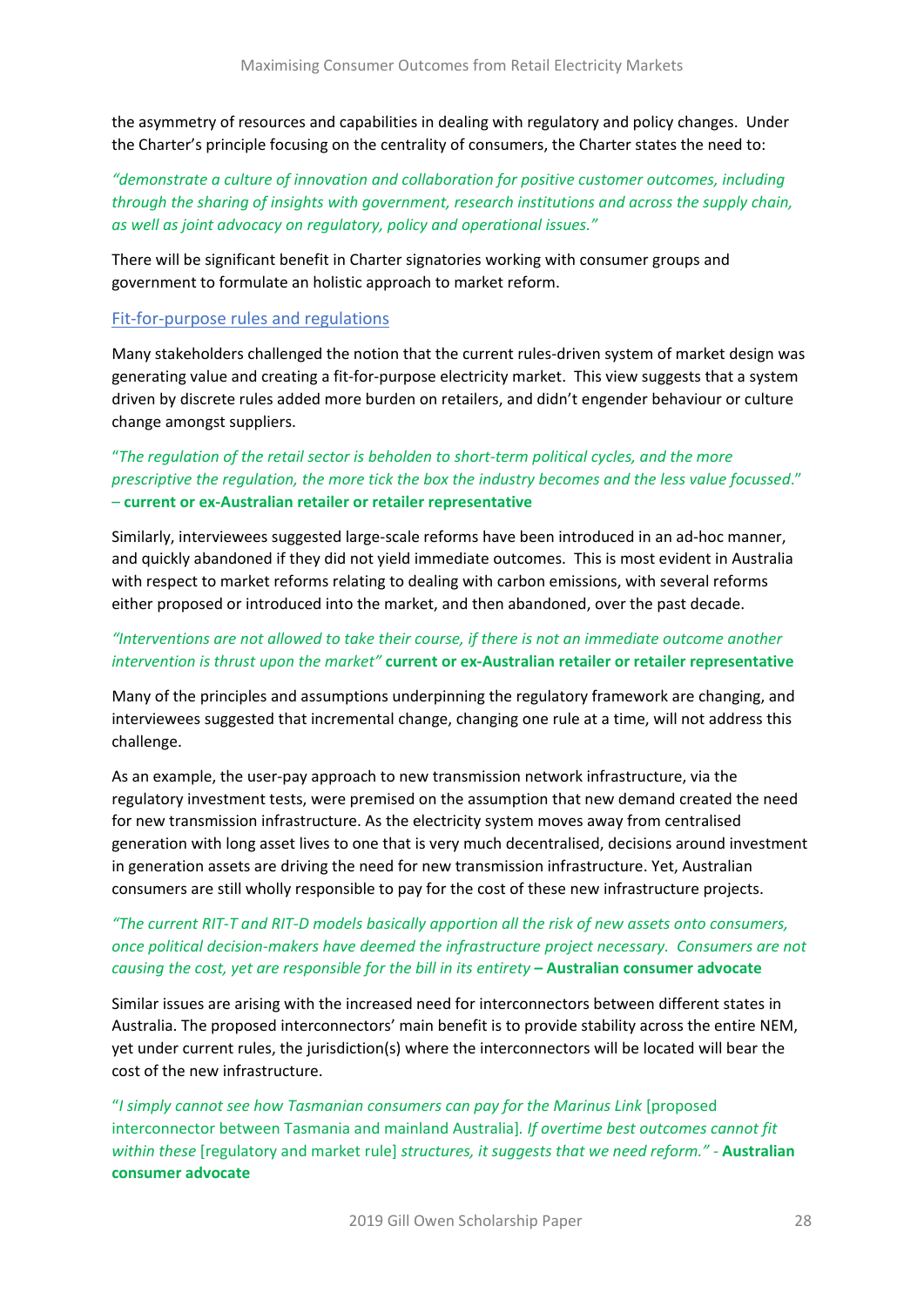Interviewees suggested that a principles-based approach to rules and regulation replace the current incremental rules-based system. However, there are challenges with the establishment of a principled-based system:

*"A principles-based approach to regulation requires trust in the regulator's competence and independence in interpreting and enforcing the principles by government, industry and consumers. I don't think we have this trust yet."* **– Current or ex-Australian regulator**

The experience with the introduction principle-based rule-making in the United Kingdom has not as yet created the positive outcomes expected, where principles are not seen as replacing prescriptive rules, but are introduced as yet another prescription to adhere to.

"*I haven't seen a reduction in prescription, I feel that the principles are another layer on top of existing rules that we need to abide by."* **– Current or ex-United Kingdom regulator**

#### <span id="page-28-0"></span>**5.3 Implications and recommendations**

#### Review of current market structure and institutions

Most interviewees have suggested that the current market structure and institutions are acting as a barrier to good outcomes from electricity markets. The Energy Security Board Post 2025 Market Design for the NEM review (COAG 2019) will be vital in addressing the shortcomings of the current system.

The ESB review will need to address a myriad of issues to address wide-spread concern around market structure and design, including:

- the efficacy of the current market structure including the rationale for structural separation;
- the efficacy of a single approach across the NEM, particularly in regional and rural geographies;
- assumptions underlying rules on risk allocation and cost recovery;
- the process in which market rules are introduced; and
- the capabilities of market institutions to ensure positive outcomes in a changing energy landscape.

While the terms of the ESB review is broad, it is unclear whether institutional reform is on the agenda of the ESB. In assessing options for market design, the ESB should consider incremental and radical options for the restructuring of the institutional arrangements of the electricity market. In doing so, the ESB should consider the capabilities required from regulatory and institutional arrangements to meet the future needs of consumers.

#### Resourcing the consumer voice

The need to engage in a new consultation process weekly is unsustainable for energy stakeholders, particularly under-resourced consumer representative groups, acts as a significant barrier for effective engagement and involvement by energy stakeholders and dilutes the voice of the consumer.

Prevention is always preferable to treatment, and the best course of action is to stream-line and coordinate consultation processes initiated by the various regulators and market institutions. In the absence of a reduced consultation workload, governments must ensure funding and resourcing of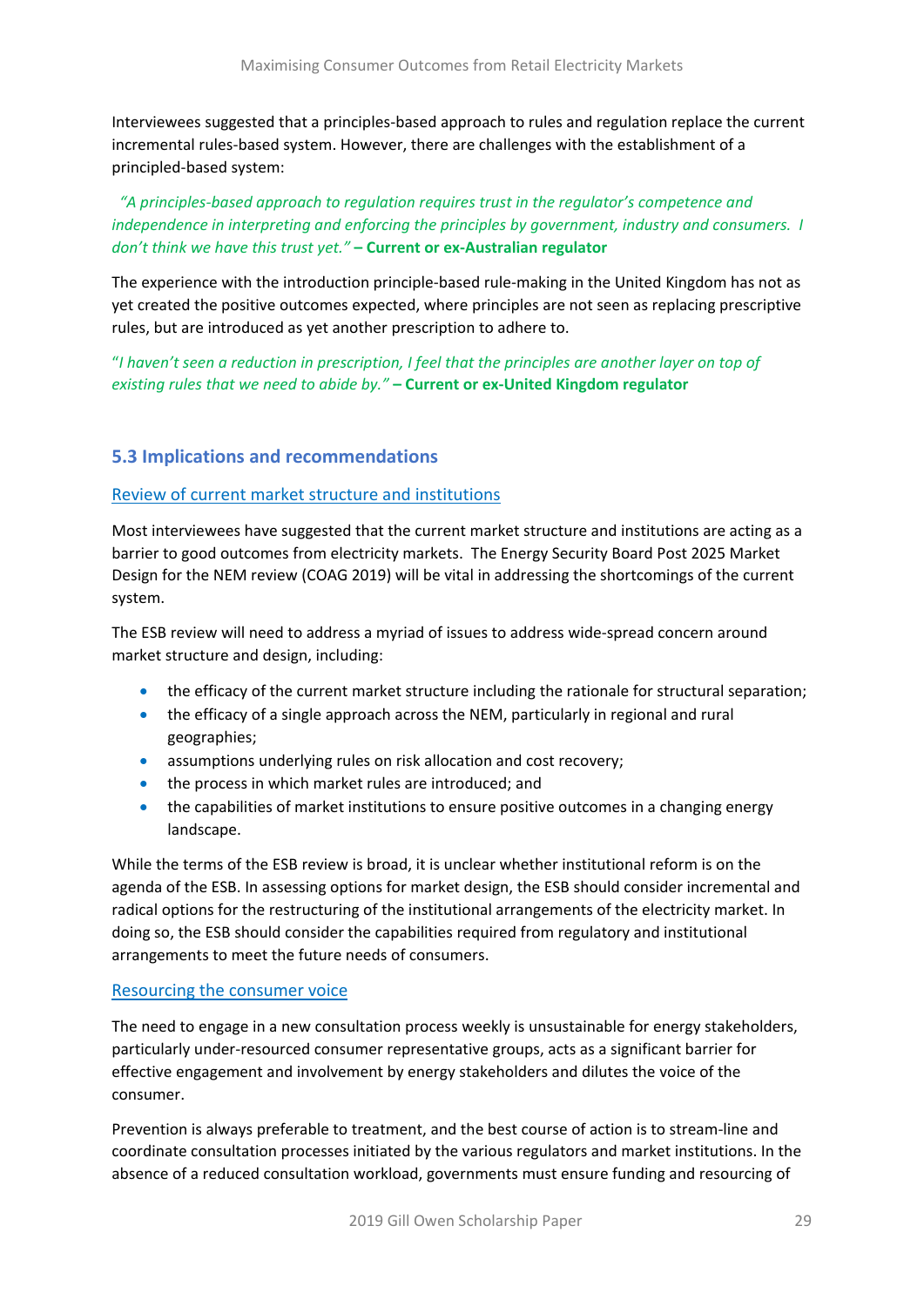consumer groups commensurate to the consultation workload that it creates. At the centre of this resourcing should be funding and equipping Energy Consumers Australia to inform, educate and build the capabilities of consumer groups that rely on the ECA. Resourcing and funding afforded to consumers groups and the ECA should be indexed to the requirements and burdens placed upon them by the myriad of electricity consultation and engagement processes.

The energy industry can play a role in ensuring the centrality of the consumer voice in decisions involving the electricity system via the industry-led Energy Charter. The industry can use the Charter to engage, inform and collaborate with consumers and consumer groups to ensure the centrality of the consumer voice.

#### A bespoke approach to regional and rural Australia

Regional and rural Australia must determine whether they are best served by a centralised one-sizefits-all approach to electricity rules and regulations. The slow pace in establishing microgrids, embedded networks, and stand-alone power systems has not served regional and rural Australia well. The cost of electricity network infrastructure is the overwhelming concern for regional and rural communities, yet very little policy or regulatory reform efforts have focussed on this issue.

Many interviewees point to Horizon Power's success in delivering to rural and regional communities, particularly in delivering on standalone power systems and utilising distributed energy resources. This success has been attributed to the vertically integrated nature of the utility, one that is unencumbered by the prescriptive rules of the NEM.

Similarly, in the Texan electricity market that is often put forward as the model of a free market approach, many rural and remote regions have a non-competitive cooperative vertically integrated approach to electricity. According to Hartley, Medlock III and Jankovska (2019), price incentives and signals from wholesale and retail markets are overwhelmed by higher grid maintenance cost per customer due to low population density. This could in turn negate many of the benefits of competitive markets, making structural separation redundant.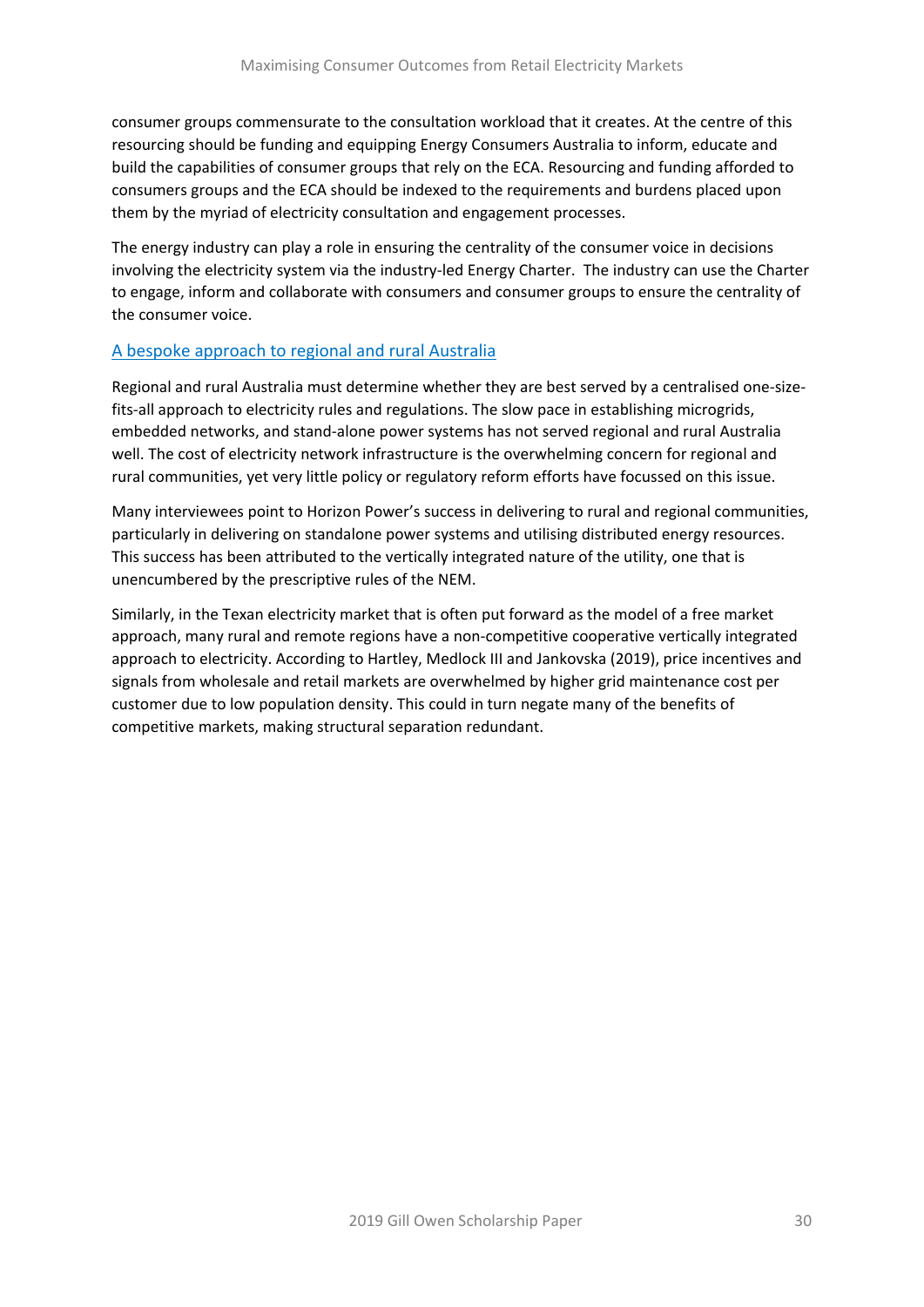# <span id="page-30-0"></span>6. DEALING WITH VULNERABILITY AND HARDSHIP

# **Key points**

- Vulnerability and hardship poorly defined, and outcomes sought from initiatives to address hardship unclear.
- Energy vulnerability and hardship a symptom of general social disadvantage and hardship. An holistic approach to hardship and vulnerability is required across all essential services.
- Market driven hardship provisions, such as levies and licence conditions, may have unintended consequences on the operation of the market and in effectively dealing with hardship issues.

A major challenge for policymakers, in Australia and abroad, is aligning the free market principles governing retail electricity markets with the need to ensure access for all consumers, given the essential nature of electricity. The primary question facing policymakers is whether to deal with hardship and vulnerability within the electricity market, via conditions placed upon retail licences, or outside the market through social policies administered by government, or a combination thereof.

This has been a key issue in Australian and the United Kingdom. Both jurisdictions have focussed on a combination of measures within the market, and social policies administered by governments. The Texan market governed by the electricity Reliability Council of Texas (ERCOT) has minimal hardship requirements, and any hardship programs offered generally come from Federal Government, nongovernment organisations, or by utilities on their own accord. There are benefits and costs associated with all options.

In Australia retailers are obliged to provide hardship measures to consumers under the National Energy Retail Law. These obligations include processes to identify customers experiencing payment difficulties due to hardship, early response by the retailer to customers in hardship, flexible payment options for the payment of energy bills, the promotion of appropriate government concession programs and appropriate financial counselling services to hardship customers, and an outline of programs that the retailer may use to assist these customers.

Some consumer advocates were critical of this approach, where hardship provisions did not work towards any clear consumer outcome.

#### "*Hardship provisions are process driven, they don't purport to provide any tangible outcome in reducing hardship and its impact."* **– Australian consumer advocate**

This is supported by analysis undertaken by the AER (2017) that highlighted that the majority of consumers seeking access to hardship provisions being excluded from assistance, and of those provided assistance, three quarters did not have their debt issue resolved. The AEMC (2018) rule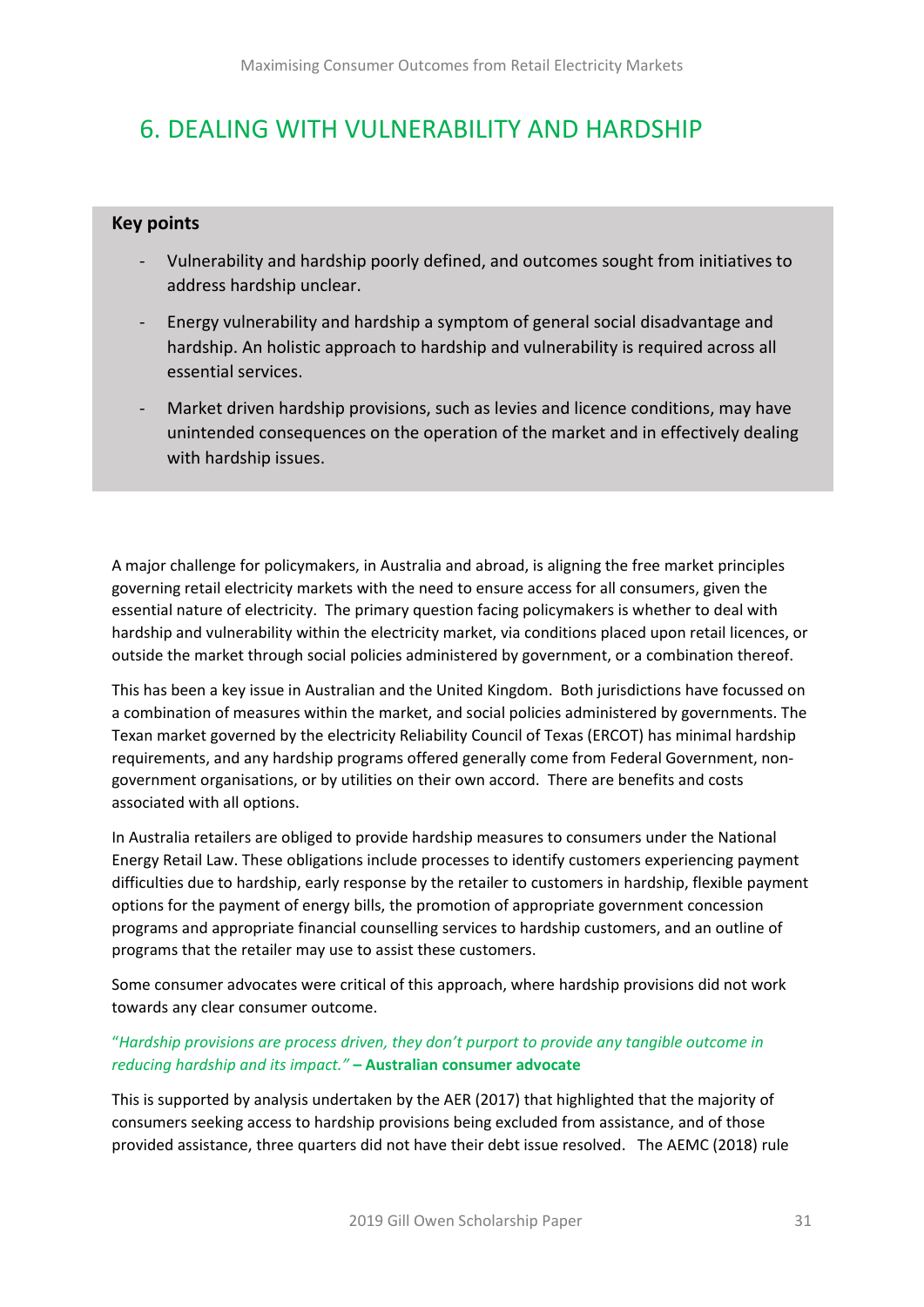change to strengthen hardship provisions merely provide greater prescription as to what a retailer hardship program should provide, as opposed to directly addressing the issue of outcomes.

The lack of outcomes is not necessarily the result of retailers' shirking their obligations. The market structure and prescriptive rules and regulations act as barriers to effective hardship assistance.

# "*We were considering providing farmers affected by drought with payment moratoriums. However, we still need to pay all the network charges on time. This significantly increases the cost of addressing hardship. If all parties came to the table, we could do a lot more."* **- Current or ex-Australian retailer or retail representative**

Australian Governments provide various concessional payments and rebates to vulnerable consumers or those in hardship. These payments are generally linked to existing government benefits, such as having a concession or pension card, and not based on a specific assessment of hardship or vulnerability.

Critics of this approach suggest that these payments are not sufficiently targeted and that it is a reactive approach to vulnerability and hardship. They do not address the underlying problems such as lack of access to credit or a poor credit rating, inability to access energy efficient appliances, and energy inefficient housing stock.

The United Kingdom has taken a more holistic approach to hardship and vulnerability with a comprehensive approach through the *Consumer Vulnerability Strategy 2025* (OFGEM 2019). The Strategy:

- provides a dynamic definition of energy vulnerability to effectively target at risk consumers;
- defines outcomes sought in addressing vulnerability;
- applies various vulnerability and hardship requirements on retailers;
- collects levies, such as the Warm Home Discount, to provide for payments to vulnerable customers;
- includes energy efficiency programs focussed on improving heating systems;
- annual forums bringing together industry, government, consumer groups and social service providers;
- introduced price protection of consumers on default tariffs:
- provides regulatory incentives to encourage greater network engagement in identifying and addressing vulnerability; and
- requires annual review and reporting on the vulnerable consumers.

Interviewees suggested that the holistic approach by OFGEM to vulnerability has garnered better outcomes for vulnerable customers. However, some specific methods in implementing the strategy have led to suboptimal outcomes.

As an example, small retailers are exempt from many of the hardship obligations placed on retailers more generally. The underlying principle behind this was to avoid placing undue imposts on small retailers entering the market and ensuring continued competition. However, this has had perverse impacts on the retail market, including vulnerable customers serviced by small retailers receiving no hardship support. It has also had an impact on competition in the market.

"*New entrants are incentivised to avoid consumer markets by providing business only tariffs or capping its consumer base to 100,000 and then sell the business to one of the big six."* **– UK consumer advocate**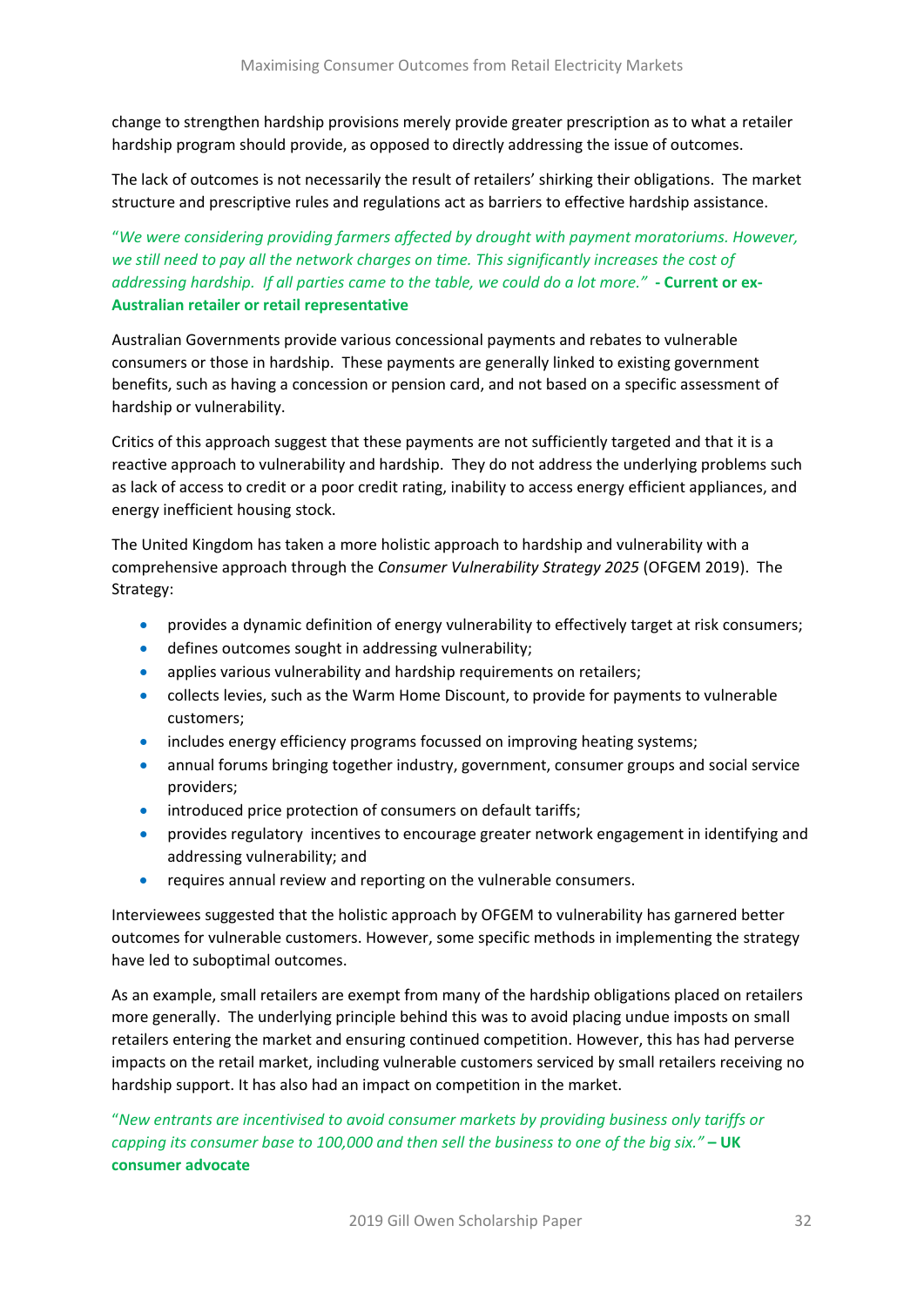The above example seems to suggest that the balancing act of addressing vulnerability using market solutions is a difficult balancing – one that the United Kingdom has not mastered as yet.

The UK approach of imposing hardship levies on retailers has distorted the retail market, and this is one of the main downsides of in market approaches. Beyond the unpalatability of new taxes, it is hard to understand why hardship and vulnerability programs cannot be funded through the government's consolidated revenues, outside of the electricity markets.

# <span id="page-32-0"></span>**6.1 What is hardship or vulnerability?**

In Australia the regulatory focus is on hardship, which is defined under the National Energy Retail Laws as "residential consumers experiencing financial payment difficulties due to hardship in accordance with the retailer's customer hardship policy." As such, it is up to individual retailers to define hardship, with the approval of the AER.

Despite calls by consumer groups for an inclusive definition of hardship, and AER analysis demonstrating the vast number of consumers excluded from hardship programs (AER 2017), the AEMC (2018) did not support the inclusion of a definition in a recent rule change determination on hardship.

This is in stark contrast to the approach taken in the United Kingdom, where a broad definition of vulnerability has been established. OFGEM (2019) provides a dynamic definition of vulnerability. The definition provides that a vulnerable consumer is one where circumstances combine with the following characteristics:

- significantly less ability than a typical consumer to protect or represent his or her interests in the energy market; and/or
- significantly more likely than a typical consumer to suffer detriment, or that detriment is likely to be more substantial.

Circumstances can include:

- personal circumstances, including factors such as living alone or being a lone parent); and
- wider circumstances, including living in rural areas, energy inefficient housing, not having access to gas etc.).

While there was general support for the OFGEM definition of vulnerability, some felt that the definition was too wide to be operational, nor did it aid in using finite resources to those in most need.

"*The definition of vulnerability is too wide, and doesn't assist in directing limited resources to those who are suffering from energy poverty"* **– United Kingdom consumer advocate**

# Is energy vulnerability and hardship the issue or symptom?

Energy hardship or vulnerability tends to be symptomatic of general financial hardship and/or poverty. Many, if not most, consumers struggling to meet their payments for electricity services, are likely to be having financial difficulties with respect to other aspects of life. Yet many of the initiatives to address challenges faced by vulnerable consumers were wholly contained within energy markets.

In Australia each retailer is responsible for developing their own hardship provisions, while Australian governments provide a host of concessions and payment to alleviate temporary financial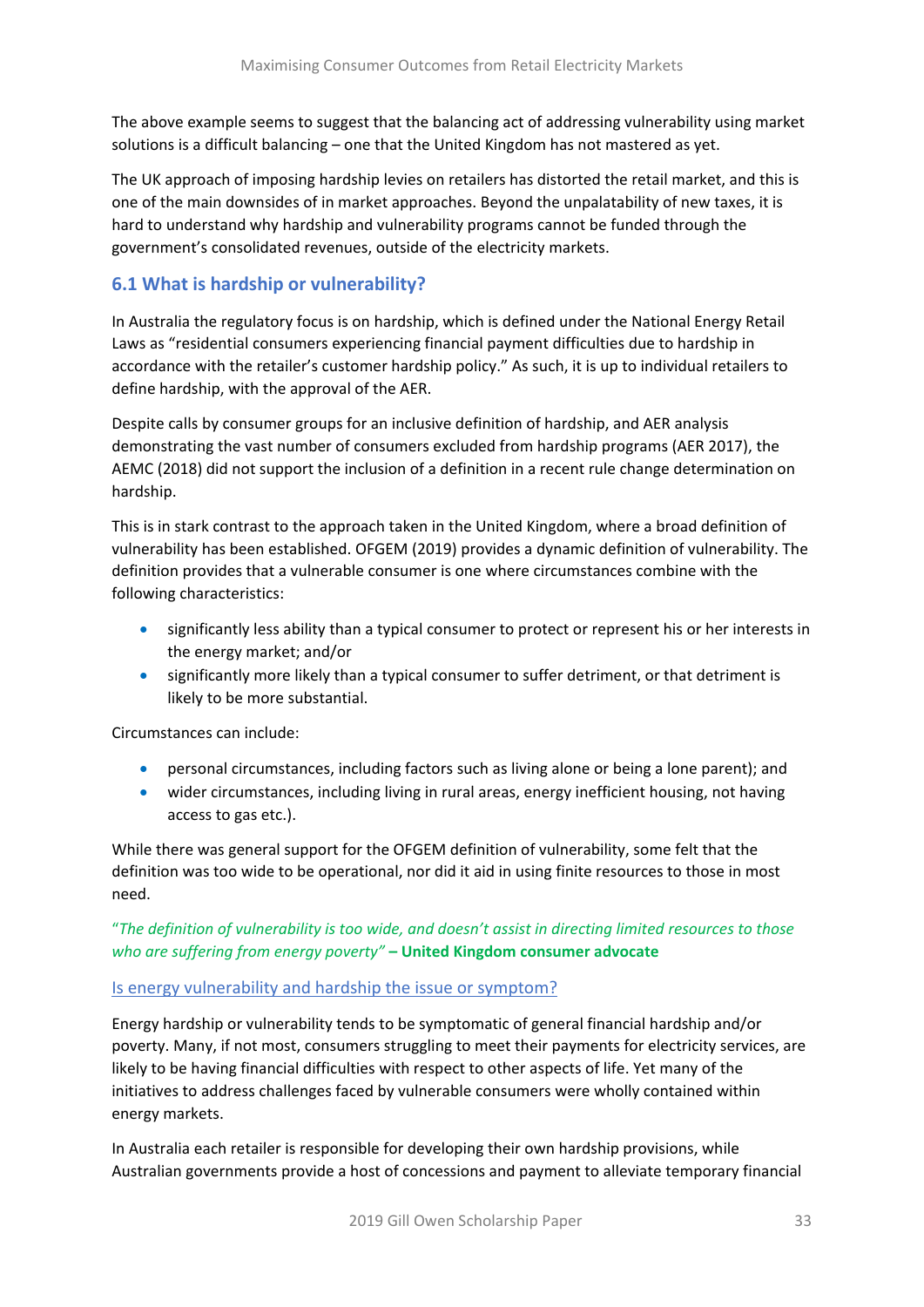difficulties. In the United Kingdom, there are a myriad of discounts and payments available to vulnerable consumers, many directly provided by retailers as part of their licence agreement.

Short-term support for electricity bills to help vulnerable consumers may not address the underlying cause of the vulnerability. Many consumer advocates noted the poor energy efficiency of the housing stock, and the inability of vulnerable consumers to access energy efficient appliances due to the high upfront cost of those appliances.

# "*We have some clients heating their houses with their electric stove because they can't afford the price of a bar heater."* **– Australian consumer advocate**

In the United Kingdom, larger energy suppliers are required to invest in energy efficiency programs to tackle energy poverty, under the Energy Company Obligation.

Other financial hardships have a significant impact on energy vulnerability, including those that may impact the credit worthiness of vulnerable consumers.

# "*Many consumers in hardship remain on inappropriate tariffs or default tariffs due to a poor credit rating."* **– Australian consumer advocate**

Temporary government payments cannot address the ongoing challenges associated with matters such as poor credit ratings. A more holistic approach is needed in dealing with energy vulnerability/hardship/poverty.

The Thriving Communities Partnership's<sup>[2](#page-33-1)</sup> approach to vulnerability is a good example of an holistic approach to this challenge. The Partnership is a cross-sectoral collaboration bringing together organisations from the energy, financial services, telecommunications and transport to ensure:

#### *"that everybody has fair access to the modern essential services they need to thrive in contemporary Australia."*

The Partnership acknowledges the need for collective and holistic action to address vulnerability across all utilities and essential services.

# <span id="page-33-0"></span>**6.2 Addressing hardship and vulnerability - Implications and recommendations**

There does not seem to be an holistic view of the problem of energy vulnerability and hardship. Similarly there is not an overarching view of the efficacy of industry and government initiatives seeking to address energy vulnerability and hardship. There is no overarching goal or outcomes sought by industry or governments in terms of addressing hardship and vulnerability.

To address this issue, it is recommended that a national vulnerability/hardship strategy be developed through an inclusive process involving federal and state governments, industry stakeholders, and consumer advocate groups. Actions include the:

• establishment of an annual vulnerability/hardship summit to establish an agreed approach to the challenge amongst impacted stakeholders; and

<span id="page-33-1"></span><sup>2</sup> See URL[: https://thriving.org.au/](https://thriving.org.au/)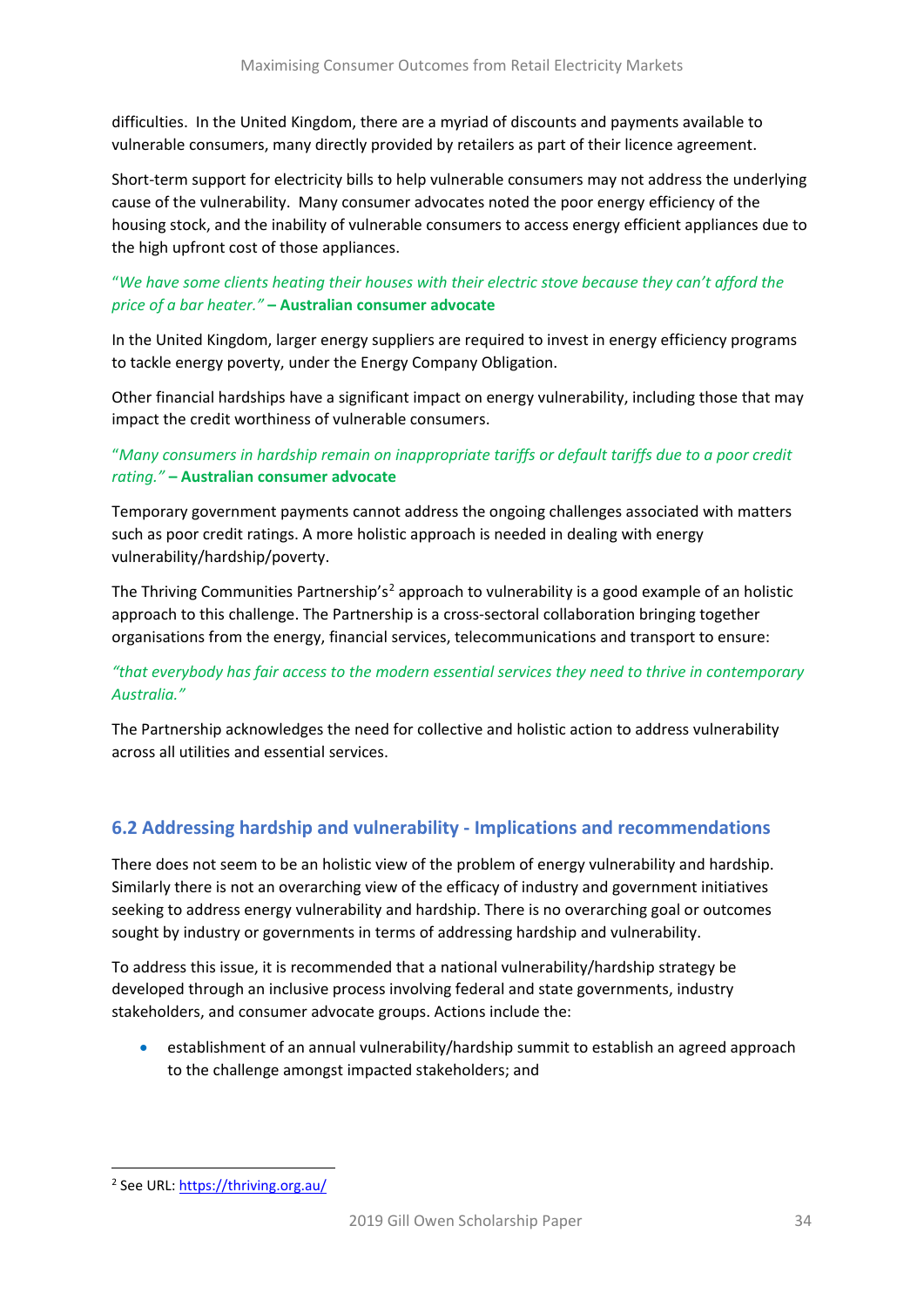• completion of a vulnerability strategy (define vulnerability, review all measures trying to address vulnerability, placing energy vulnerability in the broader context of socio-economic disadvantage etc.).

#### Implications for regional and rural Australia

Any vulnerability/hardship strategy must acknowledge the increased vulnerability of regional and rural communities to changes in the affordability or reliability of electricity, and have specific initiatives to address this vulnerability. Regional and rural consumers and businesses pay more for electricity, due to increased network costs, and are more heavily impacted by reliability issues, such as blackouts and brown outs.

OFGEM's (2019) Consumer Vulnerability Strategy explicitly includes rural consumers within its strategy, noting that living in rural areas is an 'external circumstance' that contributes to vulnerability.

*"We have a statutory duty to consider the needs of people with disabilities, who are chronically sick, of pensionable age, on low income or living in rural areas."* **- OFGEM (2019)**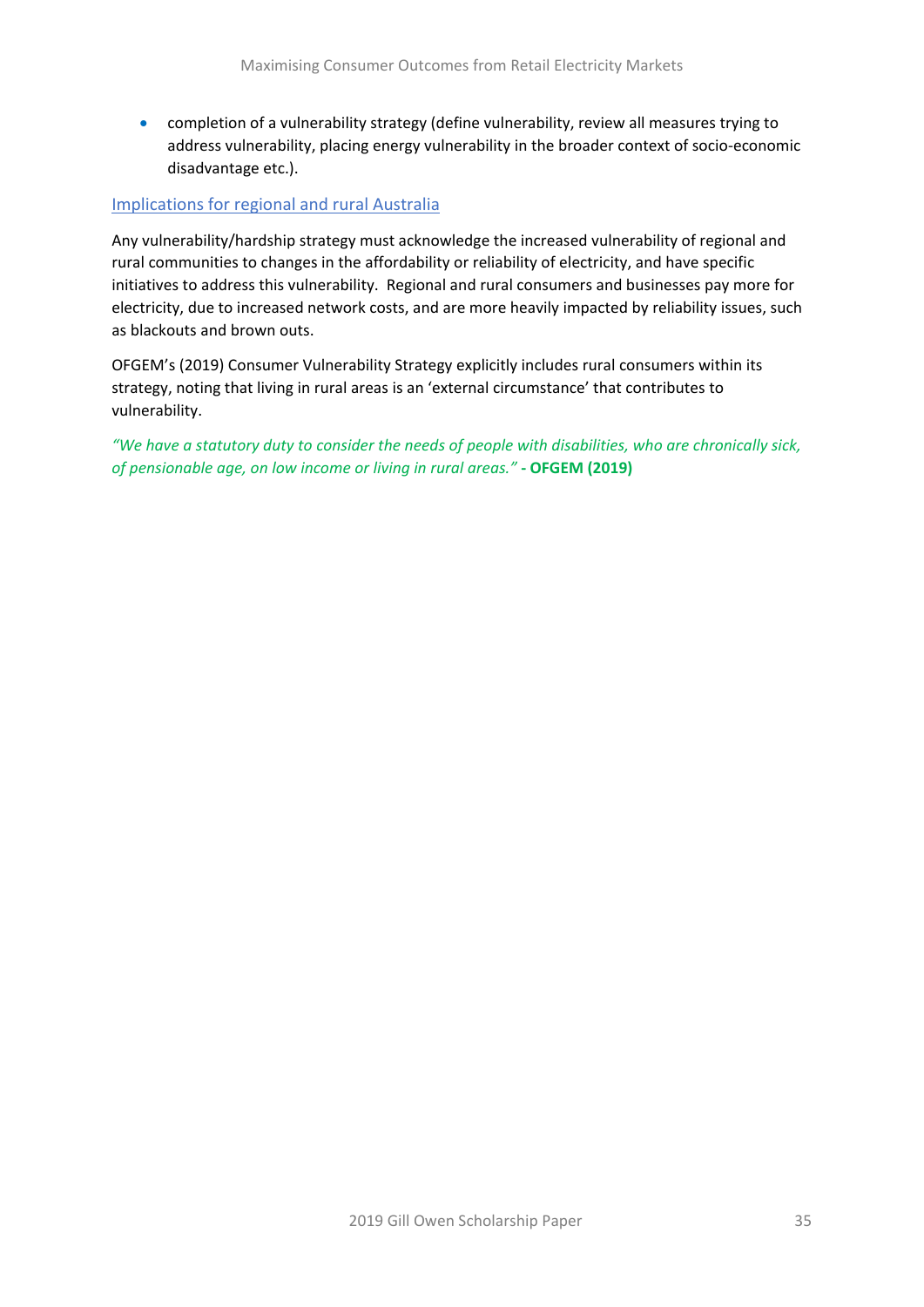# <span id="page-35-0"></span>7. SUMMARY OF RECOMMENDATIONS

#### Defining the concept of consumer outcome and triggers for intervention

The ultimate goal of the NEO is to drive better consumer outcomes, yet there is no clear or agreed upon definition for this concept. It is challenging to deliver on an unspecified outcome.

The paper recommends the NEO provide an explicit definition for consumer outcome, and market institutions/regulators develop metrics to assess the NEM's performance in achieving these outcomes. The paper highlights the Deloitte Access Economics (2019) assessment framework for market outcomes as a good starting point, where outcomes are assessed on:

- *Structure* Metrics on competitiveness including concentration, barriers to entry etc.
- *Conduct* quality of price and product offerings, consumers' willingness to engage in the market, resourcing of marketing v R&D etc.
- *Performance –* Metrics for consumer satisfaction and profitability measures for retailers.

#### Understanding the drivers that promote positive consumer outcomes

The current market structure has been established based on principles and assumptions that may not hold anymore. The paper contends that:

- deregulated competitive retail markets have failed to maximise value for consumers;
- a focus on increasing the quantity of competition and consumer engagement will not be the panacea to better outcomes; and
- there is little empirical evidence of the relationship between deregulated competitive electricity markets and the increased dissemination and uptake of innovation.

The paper recommends:

- A more nuanced approach to consumer engagement and switching initiatives, noting that they are not the panacea in delivering consumer outcomes. The focus of such initiatives should be on consumers who stand to gain the most from engagement – vulnerable consumers.
- A deep dive into innovation to understand the conditions in which retail markets can deliver on innovation, and in turn, consumer value.

#### Ensuring appropriate institutional arrangements

The market institutions and regulatory arrangements governing the NEM are overly complex and create duplication and a lack of responsibility and accountability. The sheer number of market institutions and regulators, and the associated consultation processes they create, is increasing the administrative costs for industry and consumer groups to engage in market reforms, which ultimately destroys consumer value.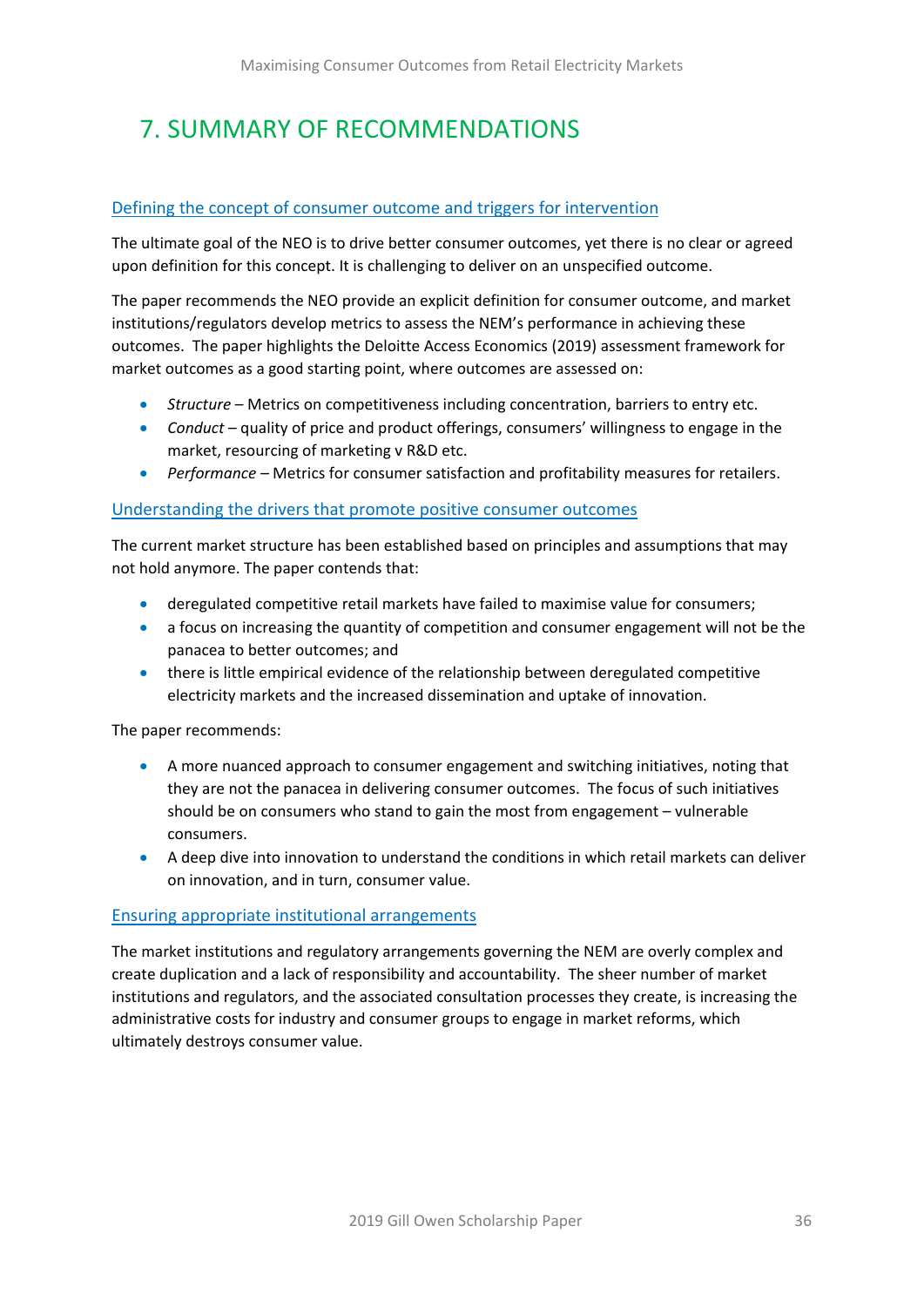The paper recommends that:

- A review be undertaken of regulatory and institutional arrangements for the NEM, as a part of existing reviews, including the Energy Security Board's Post 2025 Market Design review; and
- Consumer representative groups are resourced commensurate to the demands of new market reform and regulatory consultation and engagement processes;

#### The development of an energy vulnerability strategy

There is not an holistic view on the challenge of energy vulnerability and hardship. Similarly, there is no defined overarching goal our outcomes sought by industry or governments with respect to their hardship provisions.

The paper recommends that a national vulnerability/hardship strategy be developed through an inclusive process involving federal and state governments, industry stakeholders, and consumer advocate groups. Actions include:

- establishment of an annual vulnerability/hardship summit to establish an agreed approach to the challenge amongst impacted stakeholders; and
- the completion of a vulnerability strategy (define vulnerability, review all measures trying to address vulnerability, placing energy vulnerability in the broader context of socio-economic disadvantage etc.).

#### A bespoke approach to regional and rural Australia

Regional and rural Australia must determine whether they are best served by a centralised one-sizefits-all approach to electricity rules and regulations, as provided by the NEM. The paper suggests that these communities obtain the least benefit from the current market structure, and the regulatory and institutional frameworks that govern the NEM is not primarily focussed on maximising outcomes for these consumers.

Regional and rural consumers pay more for electricity than urban consumers, and given the disparity in household income, changes in the price of electricity have a greater negative impact on these users.

To address these issues, the paper recommends:

- consideration of the costs and benefits of separate market arrangements for regional and rural areas, including the potential for a vertically integrated electricity system for rural and regional communities; and
- that any vulnerability/hardship strategy acknowledge the increased vulnerability of regional and rural communities to changes in the affordability or reliability of electricity, and have specific initiatives to address this vulnerability.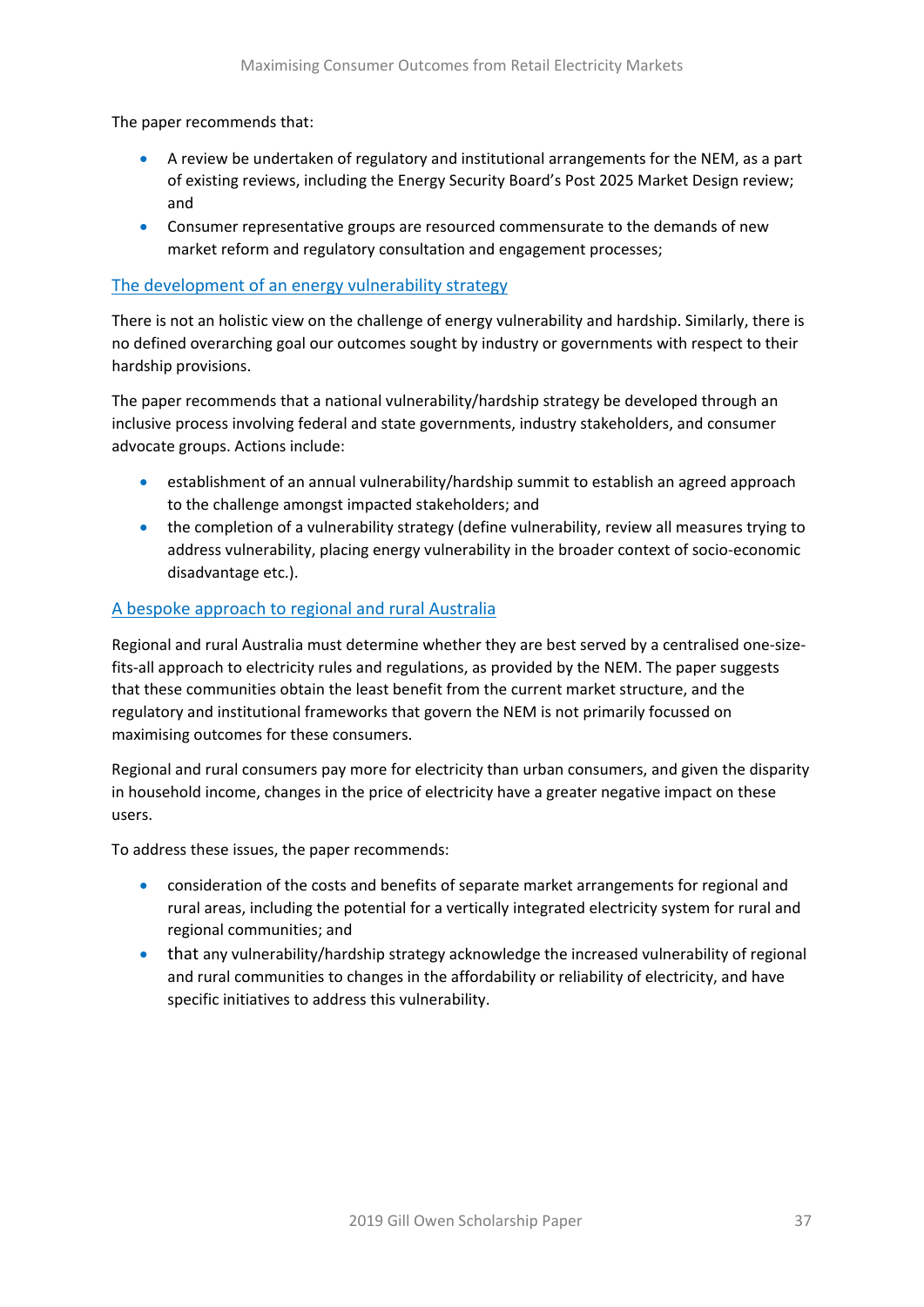# <span id="page-37-0"></span>**REFERENCES**

- 1. ACCC (2018), *Electricity supply and price inquiry,* at URL: [https://www.accc.gov.au/regulated](https://www.accc.gov.au/regulated-infrastructure/energy/electricity-supply-prices-inquiry/final-report)[infrastructure/energy/electricity-supply-prices-inquiry/final-report,](https://www.accc.gov.au/regulated-infrastructure/energy/electricity-supply-prices-inquiry/final-report) accessed 30 September 2019
- 2. ACCC (2019), *Inquiry into the National Electricity Market – August 2019 Report*, at URL: [https://www.accc.gov.au/publications/inquiry-into-the-national-electricity-market-august-2019](https://www.accc.gov.au/publications/inquiry-into-the-national-electricity-market-august-2019-report) [report,](https://www.accc.gov.au/publications/inquiry-into-the-national-electricity-market-august-2019-report) accessed 30 September 2019
- 3. AEMC (2019), *2019 Retail Energy Competition Review,* at URL: [https://www.aemc.gov.au/market-reviews-advice/2019-retail-energy-competition-review,](https://www.aemc.gov.au/market-reviews-advice/2019-retail-energy-competition-review) accessed 2 November 2019
- 4. AEMC (2019), *Annual Report 2018-19*, at URL: [https://www.aemc.gov.au/sites/default/files/2019-11/AEMC%20Annual%20Report%202018-](https://www.aemc.gov.au/sites/default/files/2019-11/AEMC%20Annual%20Report%202018-2019.PDF) [2019.PDF,](https://www.aemc.gov.au/sites/default/files/2019-11/AEMC%20Annual%20Report%202018-2019.PDF) accessed 2 December 2019
- 5. AEMC (2018), *Strengthening protections for customers in hardship,* at URL: [https://www.aemc.gov.au/rule-changes/strengthening-protections-customers-hardship,](https://www.aemc.gov.au/rule-changes/strengthening-protections-customers-hardship) accessed 2 December 2019
- 6. AEMC (2019) see URL[: https://www.aemc.gov.au/market-reviews-advice/coordination](https://www.aemc.gov.au/market-reviews-advice/coordination-generation-and-transmission-investment-implementation-access-and)[generation-and-transmission-investment-implementation-access-and](https://www.aemc.gov.au/market-reviews-advice/coordination-generation-and-transmission-investment-implementation-access-and)
- 7. Australian Energy Regulator (AER 2017), *Annual Report on Compliance & Performance of the Retail Energy Market 2016-17*, at URL: [https://www.aer.gov.au/system/files/AER%20Performance%20Report%20on%20Compliance%20%2](https://www.aer.gov.au/system/files/AER%20Performance%20Report%20on%20Compliance%20%26%20Performance%20of%20the%20retail%20energy%20market%202016%E2%80%9317.pdf) [6%20Performance%20of%20the%20retail%20energy%20market%202016%E2%80%9317.pdf](https://www.aer.gov.au/system/files/AER%20Performance%20Report%20on%20Compliance%20%26%20Performance%20of%20the%20retail%20energy%20market%202016%E2%80%9317.pdf)
- 8. Bowman and Ambrosini (2010), *How value is created, captured and destroyed*. European Business Review, 22(5), pp.479-495.
- 9. Brattle Group (2018), *International experiences in Retail Electricity Markets – Consumer Issues*, prepared for the Australian Competition and Consumer Commission at URL: [https://www.accc.gov.au/system/files/Appendix%2011%20-%20The%20Brattle%20Group%20-](https://www.accc.gov.au/system/files/Appendix%2011%20-%20The%20Brattle%20Group%20-%20International%20Experiences%20in%20Retail%20El....pdf) [%20International%20Experiences%20in%20Retail%20El....pdf,](https://www.accc.gov.au/system/files/Appendix%2011%20-%20The%20Brattle%20Group%20-%20International%20Experiences%20in%20Retail%20El....pdf) accessed 3 November 2019
- 10. COAG Energy Council (2019), *Post 2025 Market Design Issues Paper – September 2019,* at URL: [http://www.coagenergycouncil.gov.au/publications/post-2025-market-design-issues-paper-](http://www.coagenergycouncil.gov.au/publications/post-2025-market-design-issues-paper-%E2%80%93-september-2019) [%E2%80%93-september-2019](http://www.coagenergycouncil.gov.au/publications/post-2025-market-design-issues-paper-%E2%80%93-september-2019) , accessed 30 October 2019
- 11. Deloitte Access Economics (2019), *Economic views on assessing competitiveness and efficiency of the Victorian retail energy market,* prepared for Essential Services Commission (Victoria), at URL: [https://www.esc.vic.gov.au/electricity-and-gas/electricity-and-gas-inquiries-studies-and](https://www.esc.vic.gov.au/electricity-and-gas/electricity-and-gas-inquiries-studies-and-reviews/electricity-and-gas-retail/electricity-and-gas-retail-markets-review-implementation-2018-competitiveness#toc--related-work-in-response-to-the-retail-market-review|tabs-container2)[reviews/electricity-and-gas-retail/electricity-and-gas-retail-markets-review-implementation-](https://www.esc.vic.gov.au/electricity-and-gas/electricity-and-gas-inquiries-studies-and-reviews/electricity-and-gas-retail/electricity-and-gas-retail-markets-review-implementation-2018-competitiveness#toc--related-work-in-response-to-the-retail-market-review|tabs-container2)[2018-competitiveness#toc--related-work-in-response-to-the-retail-market-review|tabs](https://www.esc.vic.gov.au/electricity-and-gas/electricity-and-gas-inquiries-studies-and-reviews/electricity-and-gas-retail/electricity-and-gas-retail-markets-review-implementation-2018-competitiveness#toc--related-work-in-response-to-the-retail-market-review|tabs-container2)[container2,](https://www.esc.vic.gov.au/electricity-and-gas/electricity-and-gas-inquiries-studies-and-reviews/electricity-and-gas-retail/electricity-and-gas-retail-markets-review-implementation-2018-competitiveness#toc--related-work-in-response-to-the-retail-market-review|tabs-container2) accessed 2 December 2019
- 12. ECA (2018), *Operationalising the Long-Term Interests of Consumers – Research Paper No. 3 October 2018,* at URL: [https://energyconsumersaustralia.com.au/wp-](https://energyconsumersaustralia.com.au/wp-content/uploads/Operationalising-the-Long-Term-Interests-of-Consumers.pdf)